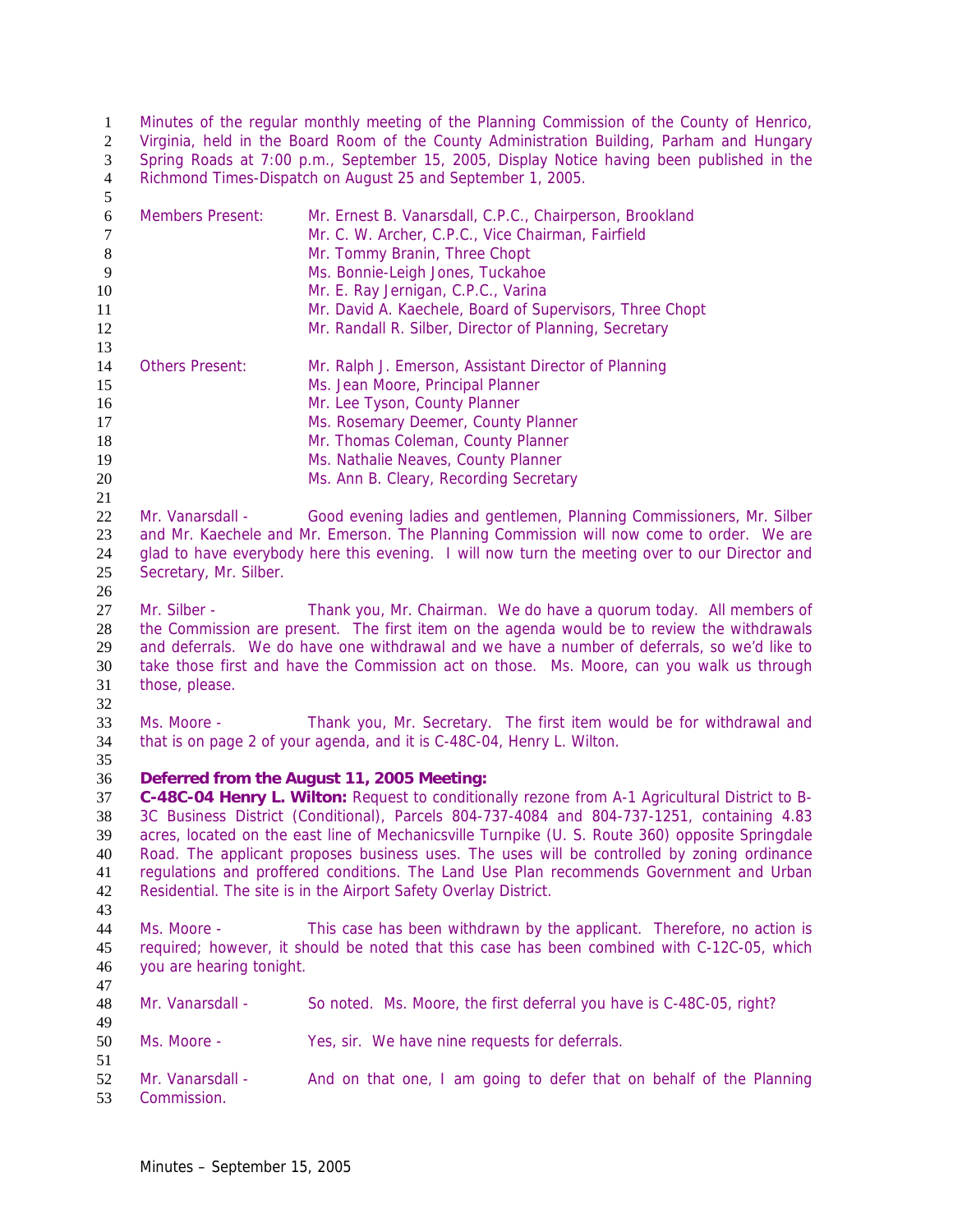Ms. Moore - OK. Yes, sir. I will read it. This would be on page 1 of your agenda. It is C-48C-05. **Deferred from the August 11, 2005 Meeting C-48C-05 Cameron Palmore for Randy Gibson:** Request to conditionally rezone from A-1 Agricultural District to R-2AC One Family Residence District (Conditional), Parcel 762-771-2433 and Part of Parcel 762-771-7035, containing 7.532 acres, located on the south line of Old Springfield Road approximately 430 feet east of Springfield Court. The applicant proposes a single-family residential subdivision with the maximum density not to exceed 2.0 lots per acre. The R-2 District allows a minimum lot size of 13,500 square feet with a maximum gross density of 3.22 units per acre. The Land Use Plan recommends Suburban Residential 1, 1.0 to 2.4 units net density per acre.  $\frac{67}{68}$ Ms. Moore - The deferral is requested to the October 13, 2005 public hearing. Mr. Vanarsdall - Is there anyone in the audience in opposition to the deferment of this case, C-48C-05, in the Brookland District? All right. I move that this case be deferred to October 13, 2005, at the Commission's request. Mr. Archer - Second. Mr. Vanarsdall - Motion made by Vanarsdall and seconded by Mr. Archer. All in favor say aye. All opposed say no. The motion passes. The Planning Commission deferred Case C-48C-05, Cameron Palmore for Randy Gibson, to its meeting on October 13, 2005. **C-50C-05 Molland Spring/Atack Properties:** Request to conditionally rezone from A-1 83 Agricultural District to R-2C One Family Residence District (Conditional), Parcel 762-768-2433, 84 containing approximately 6.56 acres, located on the west line of Staples Mill Road approximately 1,350 feet north of Meadow Pond Lane. The applicant proposes a single family subdivision of no 86 more than ten (10) lots. The R-2 District allows a minimum lot size of 18,000 square feet with a maximum gross density of 2.42 units per acre. The use will be controlled by zoning ordinance regulations and proffered conditions. The Land Use Plan recommends Suburban Residential 1, 89 1.0 to 2.4 units net density per acre. Ms. Moore - The deferral is requested to the October 13, 2005 meeting. Mr. Vanarsdall - Again, in the Brookland District. Anyone in opposition to deferment of Case C-50C-05, Molland Spring/Atack Properties? No opposition. I move that Case C-50C-05 be deferred to October 13, 2005, at the applicant's request. 98 Mr. Jernigan - Second. Mr. Vanarsdall - Motion made by Vanarsdall and seconded by Mr. Jernigan. All in favor say aye. All opposed say no. The ayes have it. The motion passes. At the request of the applicant, the Planning Commission deferred Case C-50C-05, Molland Spring/Atack Properties, to its meeting on October 13, 2005.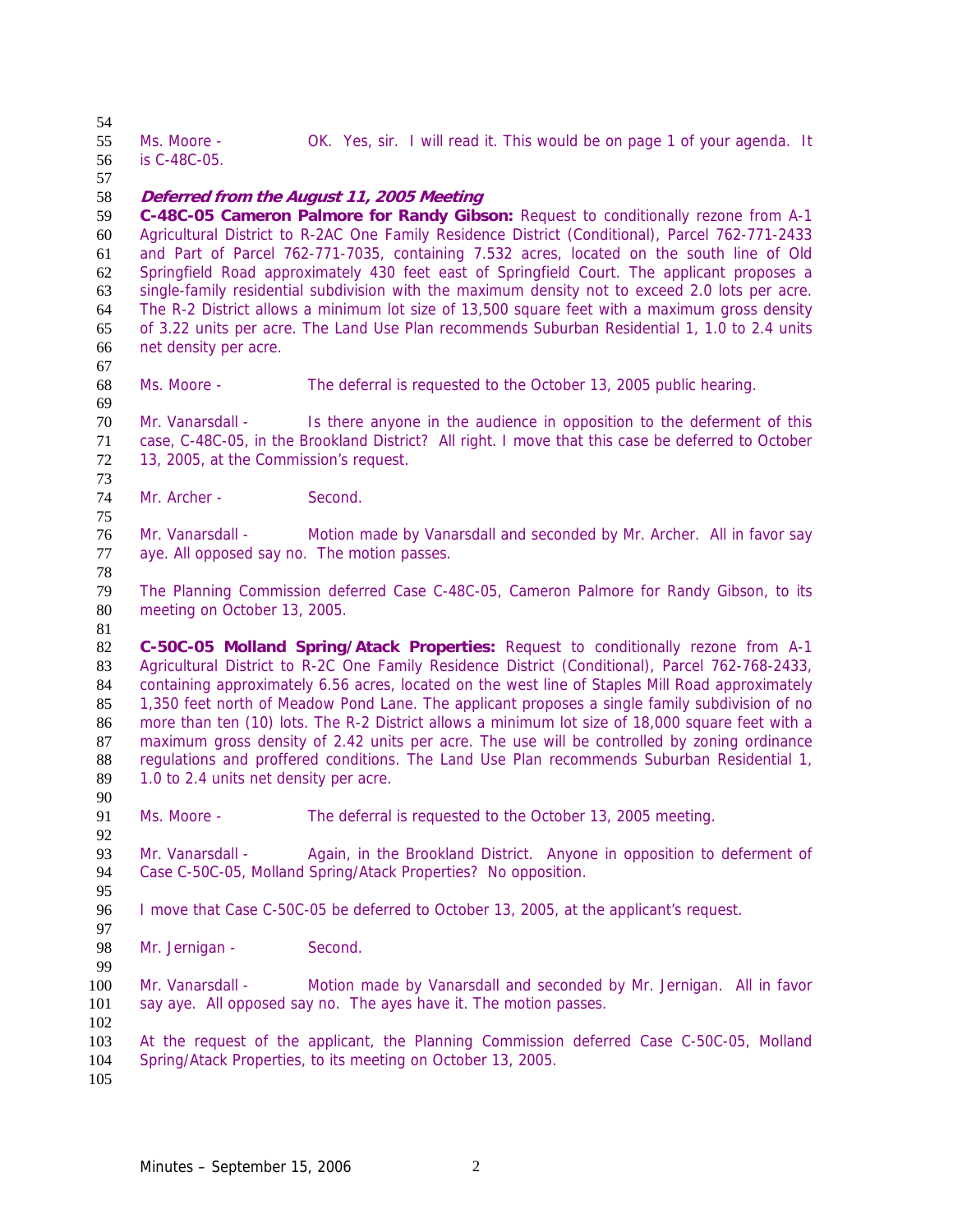**C-52-05 John G. Shurley:** Request to rezone from C-1 Conservation District to A-1 Agricultural District, part of Parcel 817-735-3028, containing 6.6 acres, located on the northwest line of Creighton Road approximately 1.25 miles northeast of Cedar Fork Road. The applicant proposes to replace one single-family residence. The A-1 District allows a minimum lot size of 43,560 square feet with a maximum gross density of 1.00 unit per acre. The Land Use Plan recommends Environmental Protection Area. The site is in the Airport Safety Overlay District.

Ms. Moore - The next one is on page 2 of your agenda, also in the Fairfield District, John Shurley. The deferral is requested to the November 10, 2005 meeting.

Mr. Vanarsdall - In the Fairfield District, C-52C-05, John G. Shurley. Is there any opposition to the deferment? No opposition. Mr. Archer.

Mr. Archer - Mr. Chairman, I move deferral of Case C-52C-05, John G. Shurley, to the November 10, 2005 meeting, at the request of the applicant.

122 Mr. Jernigan - Second.

Mr. Vanarsdall - Motion made by Mr. Archer, seconded by Mr. Jernigan. All in favor say aye. All opposed say no. The ayes have it. The motion passes.

At the request of the applicant, the Planning Commission deferred Case C-52C-05, John G. Shurley, to its meeting on November 10, 2005.

Ms. Moore - The next case is in the Three Chopt District.

#### **Deferred from the June 9, 2005 Meeting:**

**P-2-05 Andrew M. Condlin for Kent Little:** Request for a Provisional Use Permit under Sections 24-58.2(a) and 24-122.1 of Chapter 24 of the County Code in order to allow extended hours of operation until 2:00 a.m. for a restaurant on Parcel 735-763-5299, containing 1.922 acres, located on the north line of W. Broad Street (U.S. Route 250), approximately 1,550 feet east of its intersection with N. Gayton Road. The existing zoning is A-1 Agricultural District. The Land Use Plan recommends Mixed Use Development. The site is in the West Broad Street Overlay District. 

141 Ms. Moore - The deferral is requested to the November 10, 2005 meeting.

Mr. Vanarsdall - Is anyone in the audience in opposition to Case P-2-05, Andrew M. Condlin for Kent Little, in the Three Chopt District? Any opposition to the deferment? No opposition.

Mr. Branin - Mr. Chairman, I move that Case P-2-05, Andrew M. Condlin for Kent Little, be deferred to the November 10, 2005 meeting at the request of the applicant.

150 Mr. Jernigan - Second.

Mr. Vanarsdall - Motion made by Mr. Branin and seconded by Mr. Jernigan. All in favor say aye. All opposed say no. The ayes have it. The motion passes.

At the applicant's request, the Planning Commission deferred Case P-2-05, Andrew M. Condlin for Kent Little, to its meeting on November 10, 2005.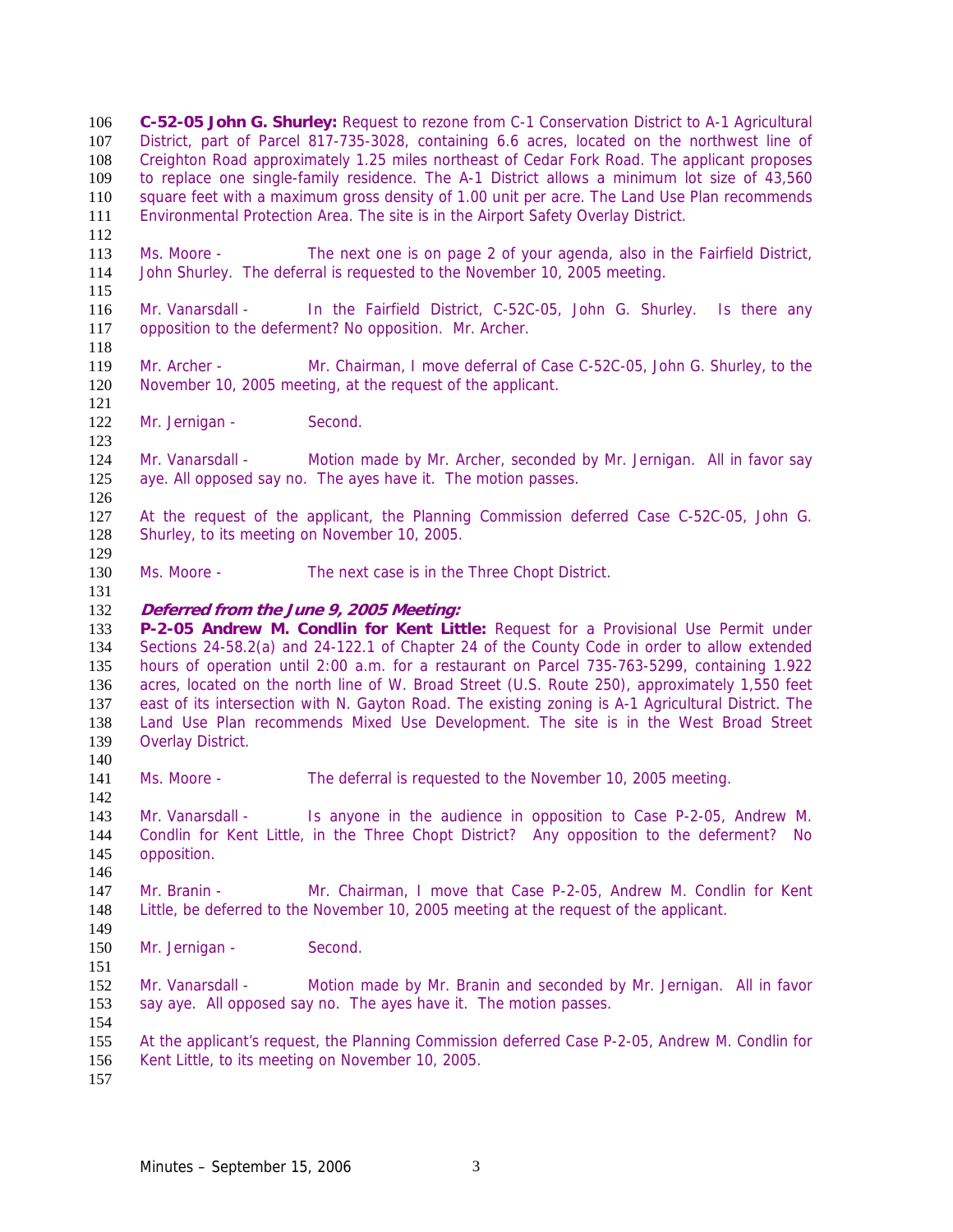Ms. Moore - Next is on page 3 of your agenda. It is C-27C-05, Pouncey Tract Properties, LLC.

#### **Deferred from the July 14, 2005 Meeting**

**C-27C-05 Pouncey Tract Properties, LLC:** Request to conditionally rezone from A-1 Agricultural District, B-3C Business District (Conditional) and M-1C Light Industrial District (Conditional) to B-2C Business District (Conditional), Parcels 740-765-2150 and 740-765-7084, containing approximately 10.1084 acres, located at the southeast intersection of Twin Hickory Lake Drive and Pouncey Tract Road. The applicant proposes a neighborhood retail shopping center. The use will be controlled by zoning ordinance regulations and proffered conditions. The Land Use Plan recommends Office, Commercial Concentration, Light Industry and Environmental Protection Area. The site is in the West Broad Street Overlay District.

Ms. Moore - The deferral request is to the October 13, 2005 meeting. 

Mr. Vanarsdall - Is anyone in opposition to deferral of C-27C-05, Pouncey Tract Properties? None. Mr. Branin.

Mr. Branin - Mr. Chairman, I move the deferral of Case C-27C-05, Pouncey Tract Properties, to the October 13, 2005 Planning Commission meeting, at the request of the applicant. 

180 Mr. Jernigan - Second.

182 Mr. Vanarsdall - Motion made by Mr. Branin and seconded by Mr. Jernigan. All in favor 183 say aye. All opposed say no. The ayes have it. The motion passes.

At the request of the applicant, the Planning Commission deferred Case C-27C-05, Pouncey Tract Properties, to its meeting on October 13, 2005.

Ms. Moore - The next case is on page 4 of your agenda. It is C-56-05, J. F. Williams for Wms, LLC.

**C-56-05 J. F. Williams for Wms, LLC:** Request to rezone from A-1 Agricultural District to B-2 Business District, Parcels 746-760-6689, 746-760-3696, and part of parcel 746-761-5525, containing approximately 5.16 acres, located at the northeast intersection of W. Broad Street (U. S. Route 250) and Old Sadler Road. The applicant proposes a shopping center, service station and automobile dealership. The uses will be controlled by zoning ordinance regulations. The Land Use Plan recommends Commercial Concentration.

Ms. Moore - The deferral is requested to the November 10, 2005 meeting.

Mr. Vanarsdall - In the Three Chopt District, C-56-05, J. F. Williams. Is anyone in opposition to deferring this case? No opposition. Mr. Branin.

203 Mr. Branin - Mr. Chairman, I move that Case C-56-05, J. F. Williams for Wms, LLC, be deferred to the November 10, 2005 meeting

206 Mr. Archer - Second.

Mr. Vanarsdall - Motion made by Mr. Branin and seconded by Mr. Archer. All in favor say aye. All opposed say no. The ayes have it. The motion passes.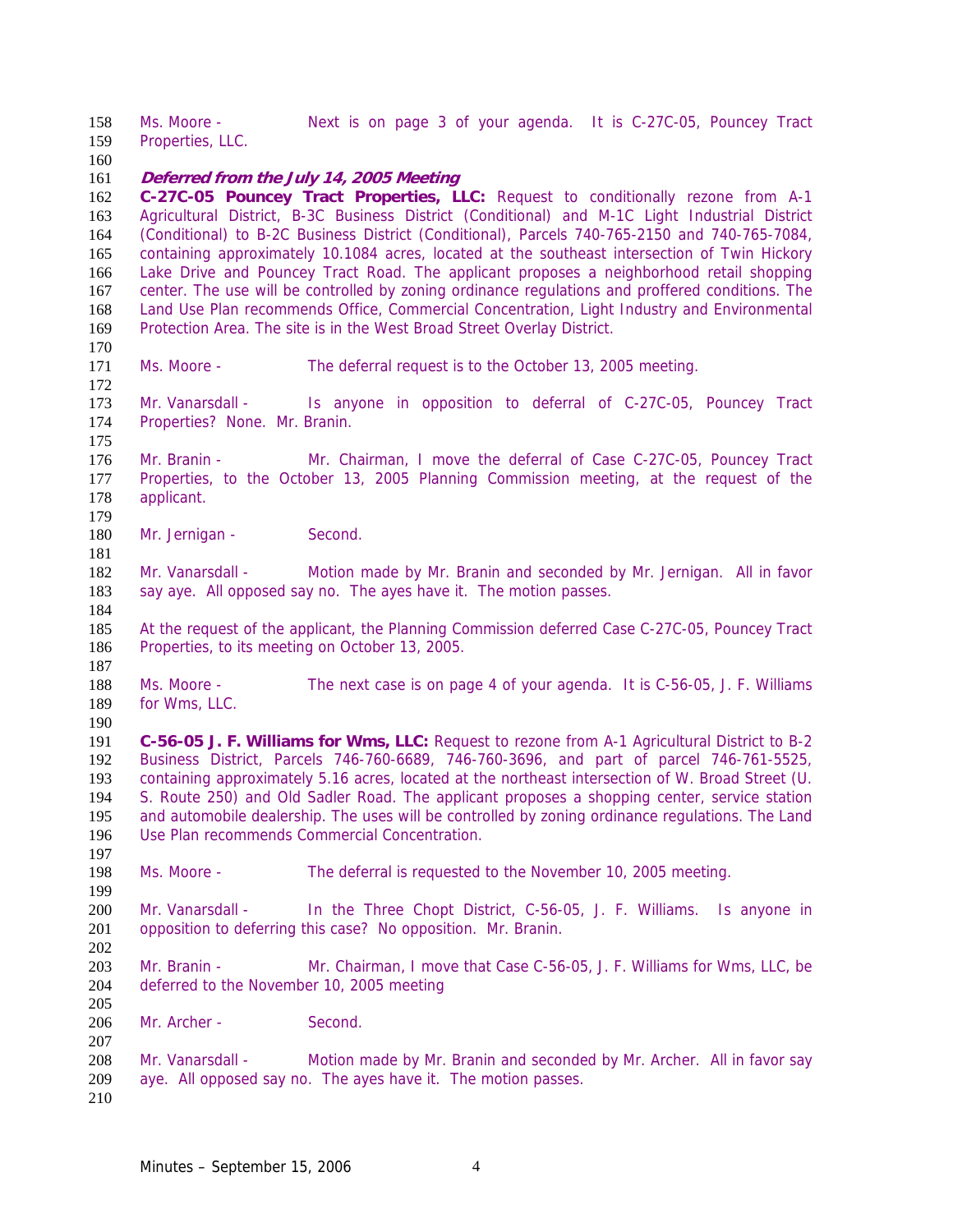At the applicant's request, the Planning Commission deferred Case C-56-05, J. F. Williams for Wms, LLC, to its meeting on November 10, 2005.

214 Ms. Moore - The next is on page 4 of your agenda. This is P-8-05.

**P-8-05 J. F. Williams for Wms, LLC:** Request for a provisional use permit under Sections 24- 58.2(a), 24-120 and 24-122.1 of Chapter 24 of the County Code, in order to allow 24-hour operation of a convenience store with gas sales as permitted in the B-2 Business District, on Parcel 746-760-3696, located at the northeast intersection of W. Broad Street (U. S. Route 250) and Old Sadler Road. The existing zoning is A-1 Agricultural District. The Land Use Plan recommends Commercial Concentration.

Ms. Moore - This is a companion case to the previous case. A deferral is requested to the November 10, 2005 meeting.

226 Mr. Vanarsdall - Is anyone in the audience in opposition to this deferment? This is P-8-05, J. F. Williams, Three Chopt District. No opposition. Mr. Branin.

229 Mr. Branin - Mr. Chairman, I move that Case P-8-05, J. F. Williams for Wms, LCC, be deferred, per the applicant's request, to November 10, 2005.

232 Mr. Jernigan - Second.

Mr. Vanarsdall - Motion made by Mr. Branin and seconded by Mr. Jernigan. All in favor say aye. All opposed say no. The ayes have it. The motion is passed.

At the applicant's request, Case P-8-05, J. F. Williams for Wms, LCC, was deferred to November 10, 2005.

## **Deferred from the July 14, 2005 Meeting**

**C-33C-05 Prospect Homes of Richmond, Inc:** Request to conditionally rezone from A-1 Agricultural District to R-2AC One Family Residence District (Conditional), R-6C General Residence District (Conditional) and B-2C Business District (Conditional), Parcels 819-684-6961, 820-683-2686, 819-683-2452, 819-683-5565, 818-684-8174, 819-685-1803, containing 62.9 acres, located between the east line of Buffin Road, south line of New Market Road (State Route 5), west line of Fordson Farm Lane and northwest line of Interstate 295 at the New Market Road Interchange. The applicant proposes 40 single family residential lots, 82 townhouse units for sale and community business uses. The R-2A District allows a minimum lot size of 13,500 square feet 249 with a maximum gross density of 3.23 lots per acre. The R-6 District allows twelve (12)<br>250 townhouse units per acre. The business uses will be controlled by zoning ordinance regulations townhouse units per acre. The business uses will be controlled by zoning ordinance regulations and proffered conditions. The Land Use Plan recommends Office and Office/Service. The site is in the Airport Safety Overlay District.

Ms. Moore - The request is to defer the case until January 12, 2006.

Mr. Vanarsdall - In the Varina District, this is C-33C-05, Prospect Homes of Richmond, Inc. This is deferment until next year. Is there anyone in the audience in opposition? No opposition. Mr. Jernigan.

Mr. Jernigan - Mr. Chairman, I move for deferral of Case C-33C-05 to January 12, 2006, by request of the applicant. 

263 Mr. Archer - Second.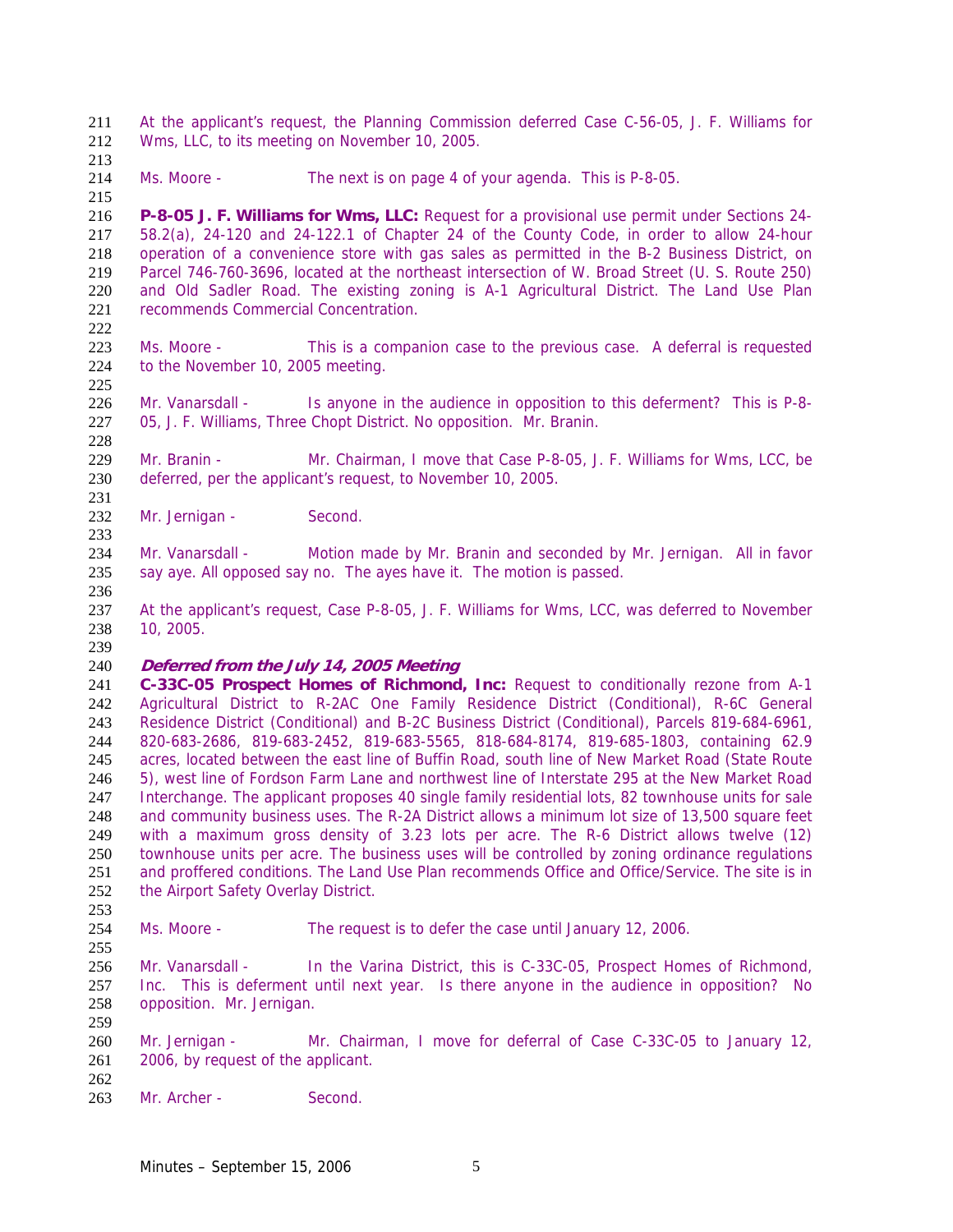say aye. All opposed say no. The ayes have it. The motion passes. At the request of the applicant, the Planning Commission deferred Case C-33C-05, Prospect Homes of Richmond, Inc., to its meeting on January 12, 2006. **Deferred from the August 11, 2005 Meeting: C-31C-05 Courtney Fisher for Richmond Land Company:** Request to conditionally rezone from O-2C Office District (Conditional) to R-3C One Family Residence District (Conditional), Parcel 818-716-1579, containing 0.762 acre, located on the southwest intersection of Audubon Drive and Oakleys Lane. The applicant proposes a single-family residential development. The R-3 District allows a minimum lot size of 11,000 square feet with a maximum gross density of 3.96 277 units per acre. The use will be controlled by zoning ordinance regulations and proffered<br>278 conditions. The Land Use Plan recommends Office and Environmental Protection Area. The site is conditions. The Land Use Plan recommends Office and Environmental Protection Area. The site is in the Airport Safety Overlay District. Ms. Moore - The deferral is requested to the March 9, 2006 meeting. 283 Mr. Vanarsdall - Again, in the Varina District, Case C-31C-05. Is anyone in the audience in opposition to deferring this case to the 9th of March, 2006? No opposition. Mr. Jernigan. Mr. Jernigan - Mr. Chairman, I move for deferral of Case C-31C-05 to March 9, 2006, by request of the applicant. Ms. Jones - Second. 

Mr. Vanarsdall - Motion made by Mr. Jernigan and seconded by Ms. Jones. All in favor say aye. All opposed say no. The ayes have it. The motion passes. 

At the request of the applicant, the Planning Commission deferred Case C-31C-05, Courtney Fisher for Richmond Land Company, to its meeting on March 9, 2006.

297 Ms. Moore - Mr. Chairman, that concludes the deferrals that we have requested from the applicant unless there are more from the Planning Commissioners. 

Mr. Branin - Mr. Chairman, I have one.

302 Mr. Vanarsdall - All right. What page?

Mr. Branin - It is on page 3, C-53C-05.

**C-53C-05 D. L. Strange-Boston for Robert R. Bock, LLC:** Request to conditionally rezone from C-1C Conservation District (Conditional) and M-1C Light Industrial District (Conditional) to M-1C Light Industrial District (Conditional), Parcel 751-758-8362, containing 1.413 acres, located on the north line of Mayland Drive approximately 230 feet west of Gaskins Road. The applicant proposes a car wash. The use will be controlled by zoning ordinance regulations and proffered conditions. The Land Use Plan recommends Planned Industry and Environmental Protection Area. 

Mr. Vanarsdall - OK. Is anyone in the audience in opposition to deferring Case C-53C-05 in the Three Chopt District? Don, you want to speak? Come on down.

 Mr. Vanarsdall - Motion made by Mr. Jernigan and seconded by Mr. Archer. All in favor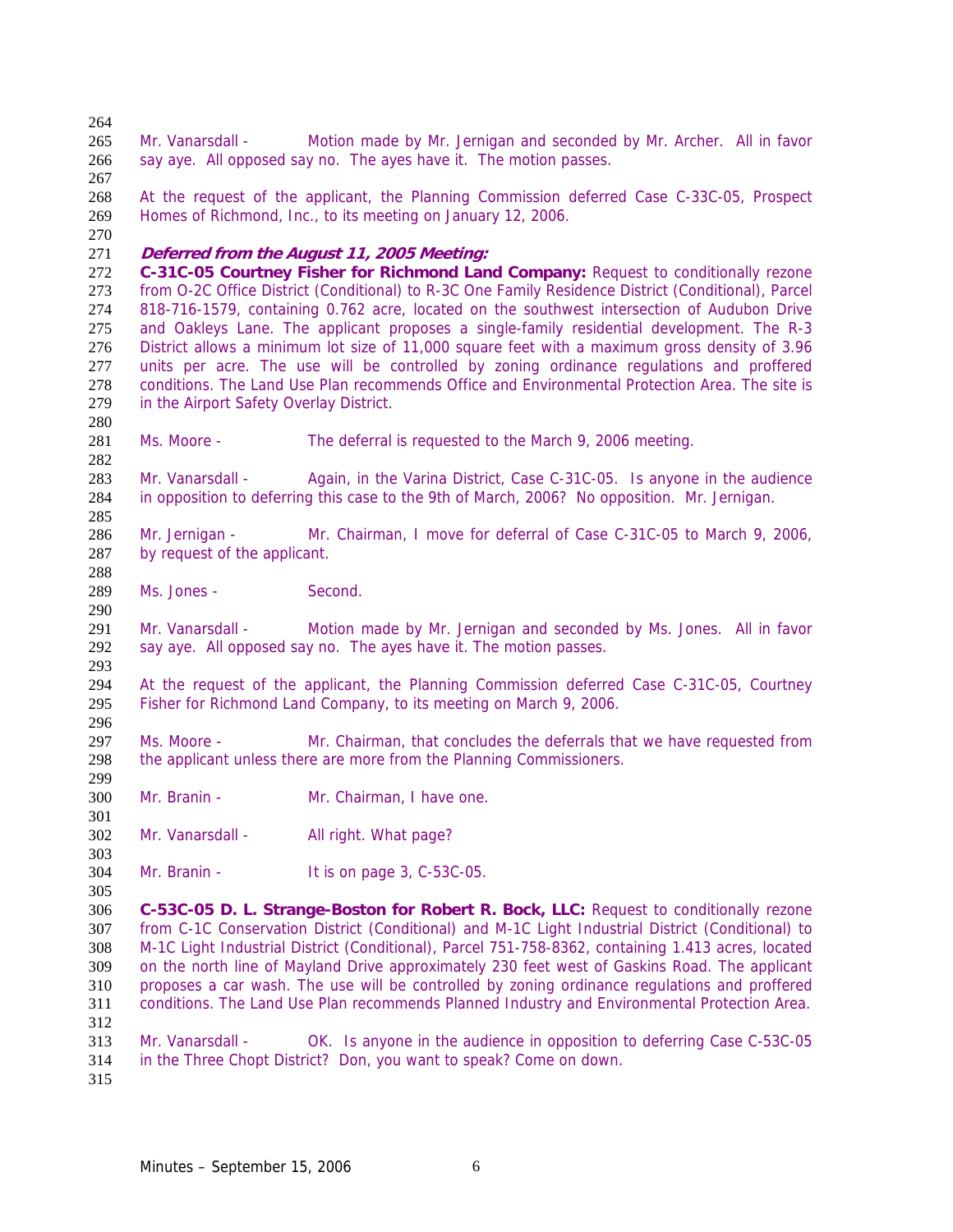Mr. Strange-Boston - Gentlemen, we would like to proceed with this. Business plans are in place and we are trying to close on the property, and we'd like not to defer this, if that is a possibility. Mr. Silber - For the record, could you give us your name, please? Mr. Strange-Boston - Excuse me. I am Donald Strange-Boston, architect, representing Robert R. Bock, the contract purchaser for the land. Mr. Vanarsdall - You haven't closed on it and you would rather not defer it? Mr. Branin - Mr. Strange-Boston, the plans and the proffers that have come in. I went through it with the staff. I will be happy to have the staff get with you now, or after the meeting. Neither staff nor myself felt that the case is ready for approval. Mr. Strange-Boston - Can we not discuss the case or present it, or get action on it. If you choose to defer it, well, obviously, it will be deferred. We'd like not to do that, if that is possible. If there are issues that the staff has, then we have got the staff issues, and we are willing to speak to those now. Mr. Branin - OK. Mr. Silber - At this point, we will need to just hear it in the order in which it is on the agenda, so when it comes up, we will hear the case and discuss it. 341 Mr. Vanarsdall - Thank you, Don. Mr. Silber - Are there any other requests by the Planning Commission for deferral? No others? The next item on the agenda would be those items that are listed as expedited items or expedited requests. These are items that we have placed on the expedited agenda so they can be heard without hearing. These are zoning requests that have been considered by the administration. We are recommending approval of these cases. The County Commissioner is in favor of or supports the request and has no issues with the requests, and we have no known opposition to the request, so they are placed on the expedited agenda for that reason. If there is opposition to these cases, we will pull them off of the expedited agenda and hear them in the order in which they are on the full agenda. I believe we have five items on the expedited agenda. Ms. Moore - Yes, sir, we do. The first is in the Brookland District and is on page 2 of your agenda. **C-51C-05 James W. Theobald for Eagle Construction of VA, LLC:** Request to amend proffered conditions accepted with rezoning case C-17C-00, on Parcel 762-764-7055, containing 20.057 acres, located at the intersection of the western terminus of Crossridge Glen Way and Buchmill Drive (Crossridge subdivision). The amendment is related to the type of housing in Tract 8B to allow condominiums for sale to seniors. The existing zoning is R-6C General Residence District (Conditional). The use will be controlled by zoning ordinance regulations and proffered conditions. The Land Use Plan recommends Suburban Residential 1, 1.0 to 2.4 units net density per acre. Mr. Vanarsdall - Is anyone in the audience in opposition to C-51C-05? Are you in opposition are do you just want to ask a question? I can't hear you.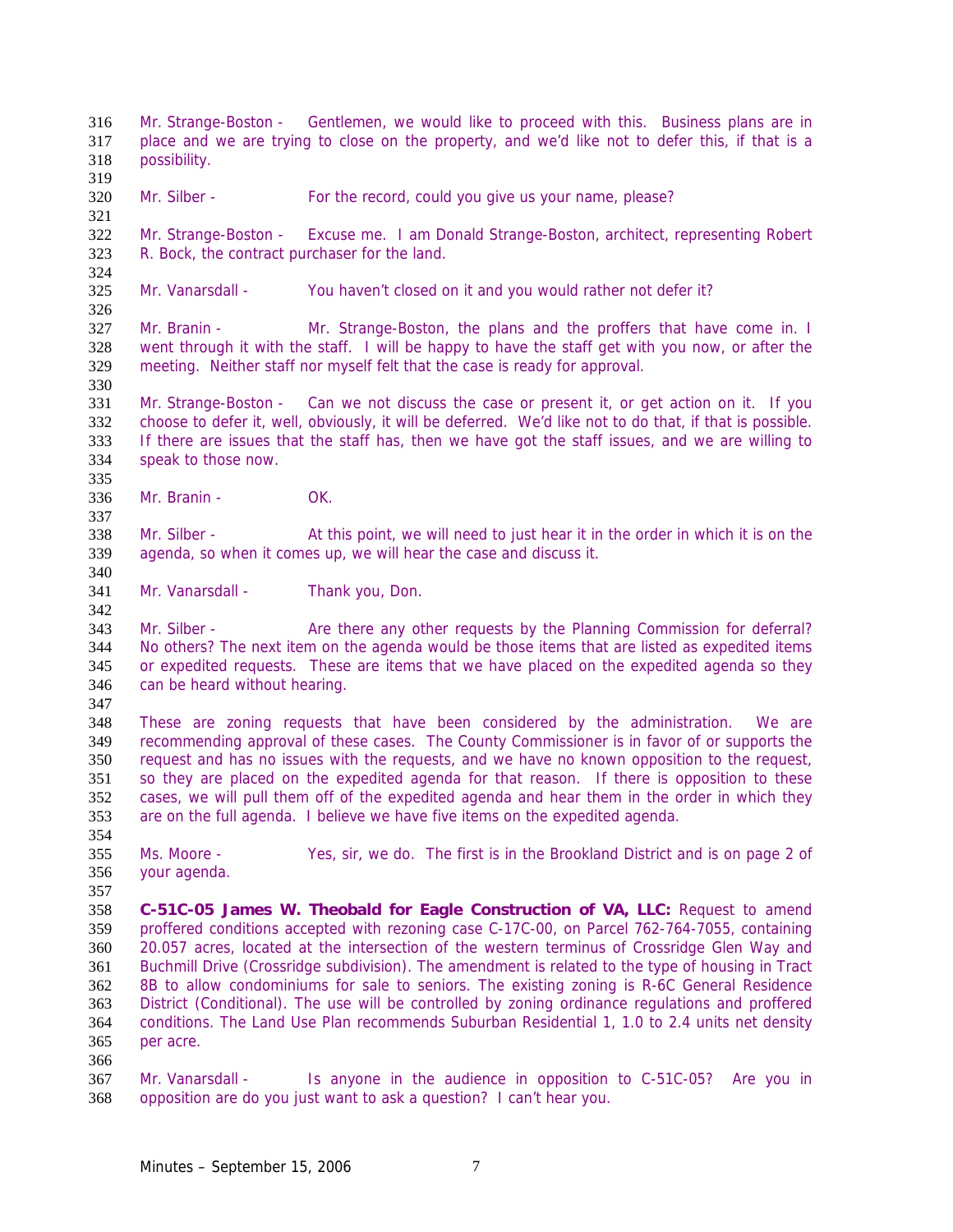| -309 |                |                          |
|------|----------------|--------------------------|
| 370  | Ms. Hamilton - | Am I allowed to comment? |
| 371  |                |                          |

372 Mr. Silber - Sure. Come on down.

Ms. Hamilton - My name is Karen Hamilton. I live in Glen Allen, Short Pump to be exact. I have waited 47 years to come to a Planning meeting. I have grown up in Henrico County, so bear with me. I don't know if there a public comment period, but I went to my first Zoning meeting about a month ago and since that time I called your office and I requested that 378 each of you read two articles from the Richmond Times-Dispatch. Did any of you get that 379 message? It was concerning *Wild Life in Peril*. Did any of you read the *Richmond Times*-Dispatch articles about Wild Life in Peril?

Mr. Archer - I did read the article, ma'am, but it wasn't in response to your memo.

Ms. Hamilton - Well, it is just that there is so much development going on with disregard to life. Whether you believe in evolution or creation, the animals and the birds were here before us, and the fact is that there is a law in place to protect birds. It is called the Federal Migratory Bird Act. It was established in 1918. This law protects not only the birds, but also their nests and any eggs inside and the chicks, and when you allow developers to go around and just clear and cut trees, which they have to do when they put too many houses on an acre or condominiums, or all of these developments which they are crowding too much on. They are going to cut down and clear cut all of trees. When you allow that to happen, you are not only destroying bird nests and violating federal law, but you are also destroying other nature, as well. I mean, there are homes for turtles and raccoons and numerous animals. There are 923 species, 394 according to the Richmond Times-Dispatch, I'm sorry, 925 species that are going to be considered for federal protection, but there are simple creatures, like box turtles. You might not think that they are actually under risk here, but they are. They are all at risk. But, if you don't care about the animals, you and I are at risk, too, because when you allow them to tear down trees, you are cutting off my oxygen. You are increasing the cancer rate. There is just so much wrong with the way that you allow these developers to work. I hate to say this, but you are not the Planning Commission. They are the Planning Commission, because you have given the power to the developers. You have the power here tonight to say to the developers, "You have got to leave some trees up." "You have got to account for wild life, and you have got to account for human life." But the way that you have been running things in Henrico County, you have just been letting them do whatever they want to do. They are planning. You are just back saying yes. So, if I seem a little upset, I am. I have waited 47 years to say this to you because people always said, "Oh, Karen, you know, it doesn't matter. They are going to do what they want to do." But, it is time for you to start thinking in terms of the environment. These developers don't think that way. They don't care about Federal law. In fact, this woman here tonight I just asked if she had a month to look up the Federal Migratory Bird Act, and she didn't do it. I can guarantee you that not one of these lawyers looked it up. You didn't, and I called your office and asked for you to do that, and I asked that you read these articles. You know, human life is in peril. I mean, the cancer rate is going up and global warming is not my imagination. It is real. If you have ever stood on a piece of asphalt after the sun has gone down, it retains the heat long after the sun has gone down. We have paved over Henrico County. There is not much left.

Mr. Silber - Ms. Hamilton, let me say this. What is being considered at this time is a request to hear this rezoning request on the expedited agenda. If we need to hear this, we can pull it off and hear this, but let me say this. I was at the Board meeting when you came the 420 other night and spoke, and I think the County is interested in your thoughts and comments. They have taken under consideration your interest in the Federal Migratory Bird Act and that is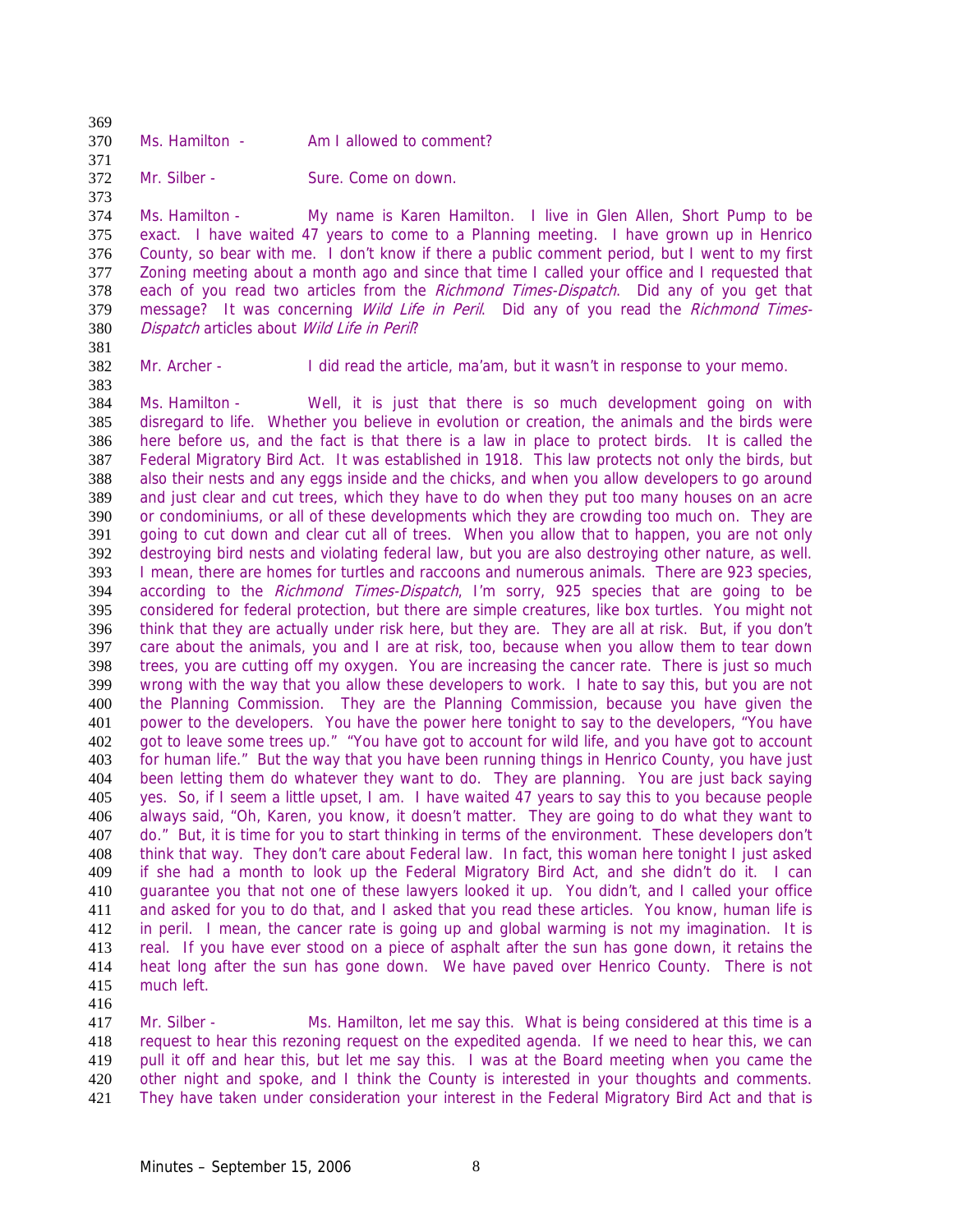being looked at by our County Attorney's office, so I think that your point is well taken. I think the Commission has heard your point and from the general context that I think we either need to hear this request and ask the staff to present it and have the applicant present it, and have you comment on it in more specific details, or else I think we need to move on and act on the request to have this on the expedited agenda.

Ms. Hamilton - I can only be as specific as this. This that they are proposing is allowing, what you are allowing is clear cutting of the land, and I think you need to say stop right here with this first thing that you are proposing tonight. Start with that and say stop cutting down all the trees. You have got to leave some trees up. You know, if you say yes to these people, they are just going to go in and cut down everything. You have got to say, "Please leave some trees." Not just for the animals but for you and me. I need oxygen. I don't know about you, but I'd like to live a little bit longer.

Mr. Branin - Ms. Hamilton, speaking on behalf of, I know, my other Commissioners, whenever we sit down with a developer, it is not carte blanche, knock down as many trees as you want. We request green areas. We request tree-save areas, the Chesapeake Bay Act also provides for tree-save areas, which is a State guideline as well as a Federal. So, to say that we are with the developers and go ahead and clear, cut and knock down and do whatever you want, 441 that is very far from the truth.

Ms. Hamilton - I have eyes. OK. I am seeing what is going on all around Henrico County, and I am not one of these people who just stays in Short Pump. I get around. I get to Varina, too, and you are ruining the planet. That is just the end of it. The bottom line is, you are ruining the planet. You may say that you are allowing him to save some trees and telling 447 him they have got to have green areas. There is not enough of it.

Mr. Branin - We are not allowing. We are providing that they do that. We are not allowing them to clear all of the trees. 

Mr. Vanarsdall - Ms. Hamilton, I appreciate your coming and bringing that to our attention, and a lot of what you say, I certainly do agree with you, and probably everyone up here does, but on the other hand, we have laws that we have to adhere to, and this case is in accordance with all of the County ordinances and everything, and the owner is entitled to develop his own property. On the other hand, what Mr. Branin just told you we do. We do look out for it, so I appreciate you coming and thank you.

Anyone else want to speak?

Mr. Silber - This request, I also want to point out, this request is a change of proffered conditions. The property is already zoned for a certain form of development, and this is changing the proffered conditions to actually lessen the type of development or the density of the development on this piece of property.

Mr. Vanarsdall - Also, Ms. Hamilton, this particular case is also reducing from 300 units to 102, so that takes up a lot less space and we'll see about the trees over there. Thank you.

With that said, you have already called the case, this is on the expedited agenda, and so I recommend that Case C-51C-05 be recommended to the Board for approval.

 Mr. Jernigan - Second.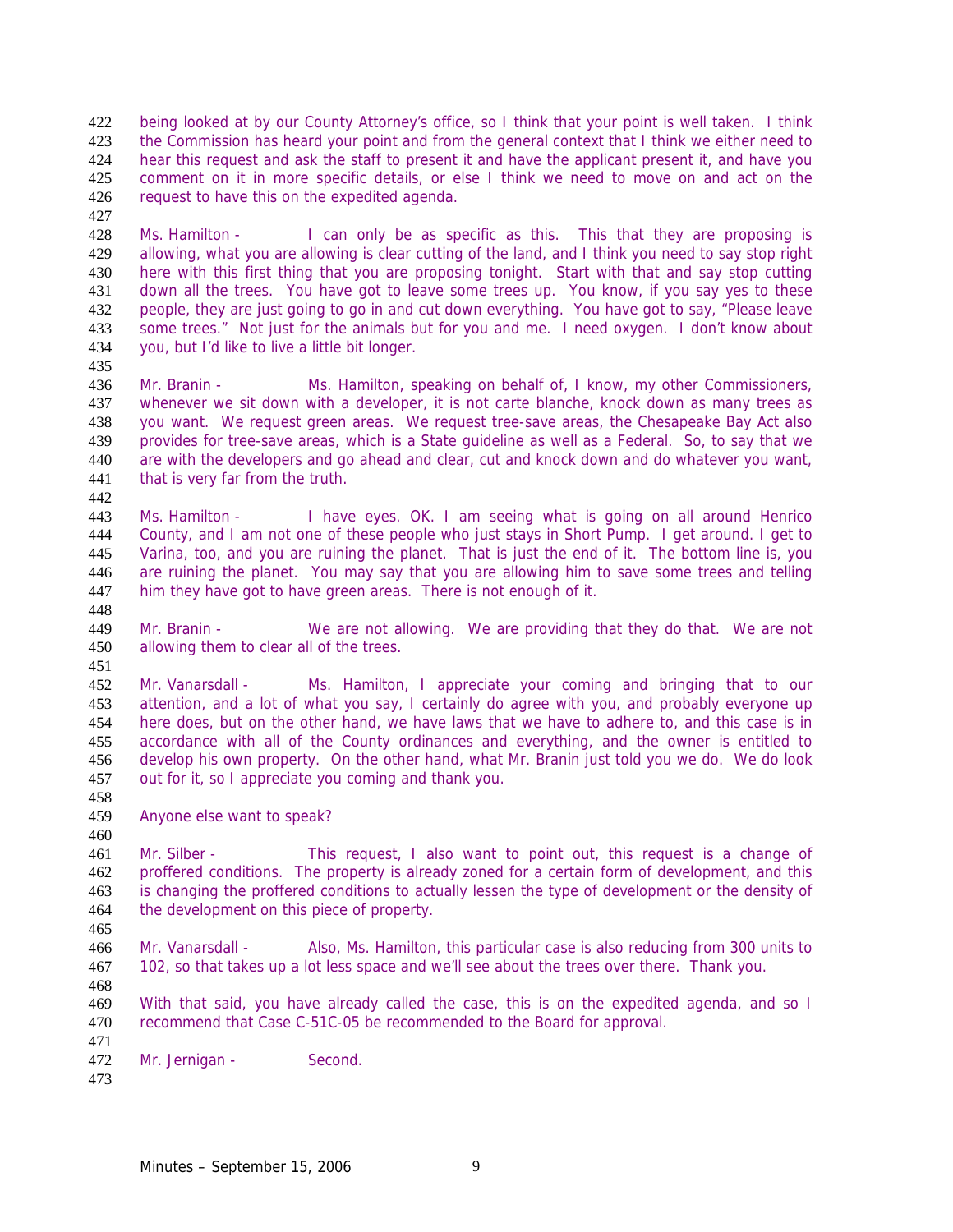Mr. Vanarsdall - Motion made by Vanarsdall, seconded by Mr. Jernigan. All in favor say aye. All opposed say no. The motion passes. Now, I want to read a letter and want this to go in the file. This is a letter from the homeowner's association, Cross Ridge Homeowners Association, in favor of this case. OK. Next case.

REASON: Acting on a motion by Mr. Vanarsdall, seconded by Mr. Jernigan, the Planning Commission voted 5-0 (one abstention) to recommend the Board of Supervisors **grant** the request because it is appropriate residential zoning at this location, it would not adversely affect the adjoining area if properly developed as proposed, it continues a form of zoning in the area, and the proffered conditions will provide appropriate quality assurances not otherwise available. 

**C-57C-05 Andrew M. Condlin for Shady Grove Co. Inc.:** Request to rezone from R-2AC One Family Residence District (Conditional) to A-1C Agricultural District, part of Parcel 738-772- 9227, containing 5.379 acres, located at the southeast intersection of Pouncey Tract Road (State Route 271) and Grey Oaks Park Drive right-of-way. The applicant proposes a community recreation center. The use will be controlled by zoning ordinance regulations and proffered conditions. The Land Use Plan recommends Suburban Residential 1, 1.0 to 2.4 units net density per acre.

Mr. Vanarsdall - Is anyone in the audience in opposition to C-57C-05, Andrew M. Condlin for Shady Grove Co. Inc.? This is in the Three Chopt District. No opposition.

- Mr. Branin Mr. Chairman, I move that the Planning Commission approve Case C-57C-05, Andrew M. Condlin for Shady Grove Co. Inc., and send it to the Board of Supervisors with a recommendation for approval.
- 501 Mr. Archer Second, Mr. Chair.

503 Mr. Vanarsdall - Motion made by Mr. Branin and seconded by Mr. Archer. All in favor say aye. All opposed say no. The ayes have it. The motion passes.

REASON: Acting on a motion by Mr. Branin, seconded by Mr. Archer, the Planning Commission voted 5-0 (one abstention) to recommend the Board of Supervisors **grant** the request because it is reasonable, and the proffered conditions will provide appropriate quality assurances not otherwise available.

**C-58C-05 Andrew M. Condlin for Shady Grove Co., Inc.:** Request to conditionally rezone from RTHC Residential Townhouse District (Conditional) to R-2AC One Family Residence District (Conditional), part of Parcel 738-772-9227, containing 1.079 acres, located approximately 1,708' east of Pouncey Tract Road on the south line of Grey Oaks Park Drive right-of-way. The applicant proposes a single-family subdivision with the maximum number of lots not to exceed 2.0 units per acre in the aggregate as approved with rezoning case C-16C-03. The R-2A District allows a minimum lot size of 13,500 square feet with a maximum gross density of 3.23 units per acre. The use will be controlled by zoning ordinance regulations and proffered conditions. The Land Use Plan recommends Suburban Residential 1, 1.0 to 2.4 units net density per acre.

521 Mr. Vanarsdall - Again, in the Three Chopt District, Case C-58C-05, Andrew M. Condlin for Shady Grove Co., Inc. Any opposition to this case? Thank you. 

524 Mr. Branin - Mr. Chairman, I move that Case C-58C-05, Andrew M. Condlin for Shady Grove Co., Inc. be approved by the Planning Commission and forwarded to the Board of Supervisors with a recommendation for approval.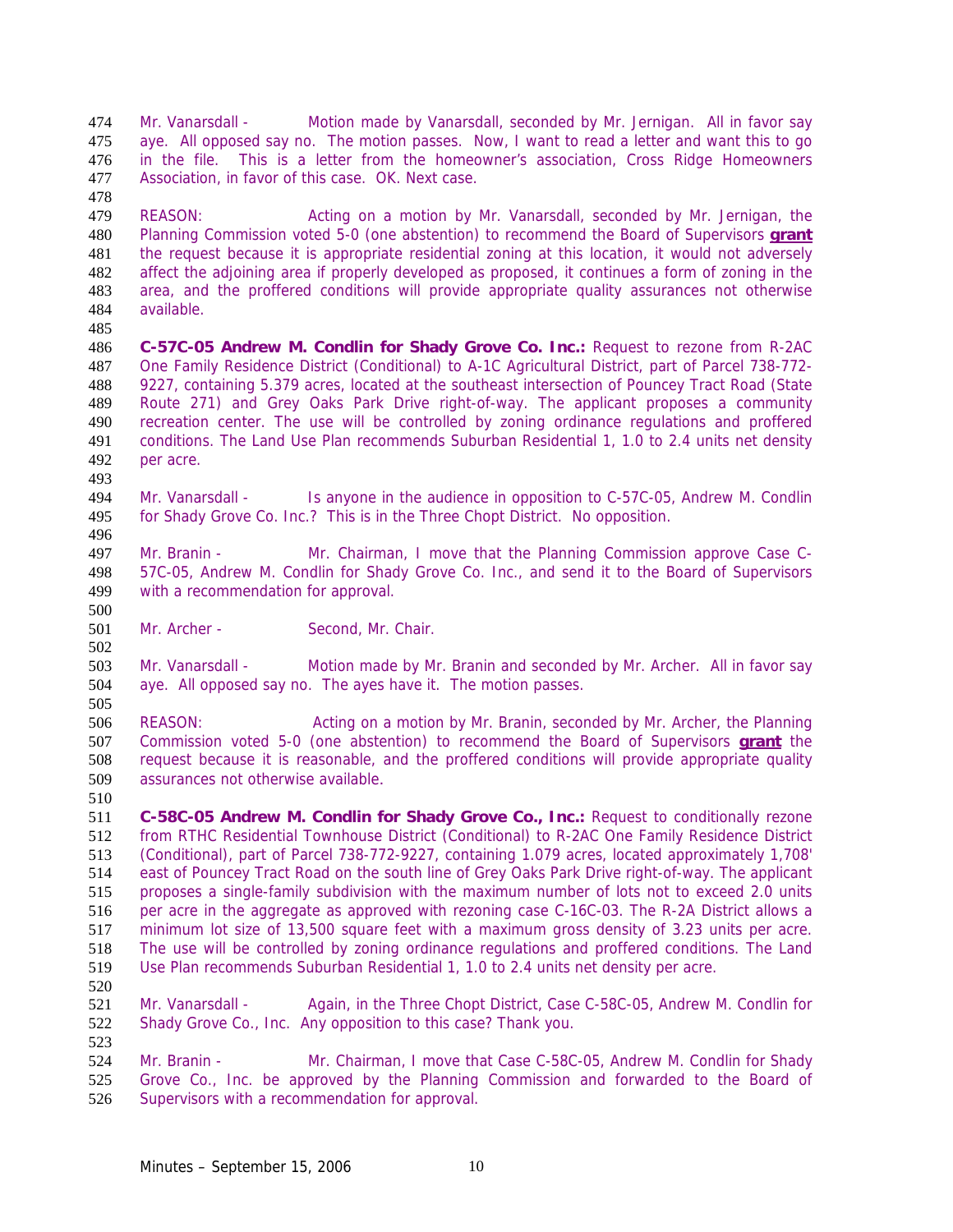528 Mr. Jernigan - Second.

Mr. Vanarsdall - Motion made by Mr. Branin and seconded by Mr. Jernigan. All in favor 531 say aye. All opposed say no. The motion passes. 

REASON: Acting on a motion by Mr. Branin, seconded by Mr. Jernigan, the Planning Commission voted 5-0 (one abstention) to recommend the Board of Supervisors **grant** the request because the use and density of the project is in keeping with the 2010 Land Use Plan and it continues a similar level of single family residential zoning as currently exists in the area.

**C-59C-05 Philip Heldrick:** Request to amend proffered conditions accepted with rezoning case C-72C-89, on Parcel 744-739-3784, containing 0.333 acre, located on the north line of Gaslight Place approximately 40 feet west of Gaslight Terrace. The amendment is related to the type of roofing materials allowed. The existing zoning is R-2C One Family Residence District (Conditional). The Land Use Plan recommends Suburban Residential 1, 1.0 to 2.4 units net density per acre.

Mr. Vanarsdall - Is anyone in the audience in opposition to C-59C-05, Philip Heldrick, Three Chopt District? No opposition. 

Ms. Jones - Mr. Chairman, I recommend that Case C-59C-05, Philip Heldrick, be recommended to the Board of Supervisors for approval, with amended proffers dated September 13, 2005. 

552 Mr. Jernigan - Second.

Mr. Vanarsdall - Motion made by Ms. Jones and seconded by Mr. Jernigan. All in favor say aye. All opposed say no. The ayes have it. The motion passes. 

REASON: Acting on a motion by Mrs. Jones, seconded by Mr. Jernigan, the Planning Commission voted 5-0 (one abstention) to recommend the Board of Supervisors **grant** the request because it offers a level of affordability to the buyers of these homes, and the changes do not greatly reduce the original intended purpose of the proffers. 

**C-61C-05 Ken Merner for Ross Run, LLC:** Request to conditionally rezone from R-3AC One Family Residence District (Conditional) to A-1C Agricultural District (Conditional), pt of Parcel 825-692-8035, containing 6.8 acres, located at the northeast intersection of I-295 and Four Mile Creek. The applicant proposes a private non-profit recreation facility for the Castleton subdivision. The use will be controlled by zoning ordinance regulations and proffered conditions. The Land Use Plan recommends Suburban Residential 1, 1.0 to 2.4 units net density per acre, and Environmental Protection Area. The site is in the Airport Safety Overlay District.

Mr. Vanarsdall - This is in the Varina District, Case C-61C-05, Ken Merner for Ross Run, LLC. Anyone in opposition to this case? 

Mr. Jernigan - Mr. Chairman, I move for approval of Case C-61C-05 on the expedited agenda and recommend that it be sent to the Board of Supervisors for approval.

Ms. Jones - Second.

Mr. Vanarsdall - Motion made by Mr. Jernigan and seconded by Ms. Jones. All in favor say aye. All opposed say no. The ayes have it. The motion passes.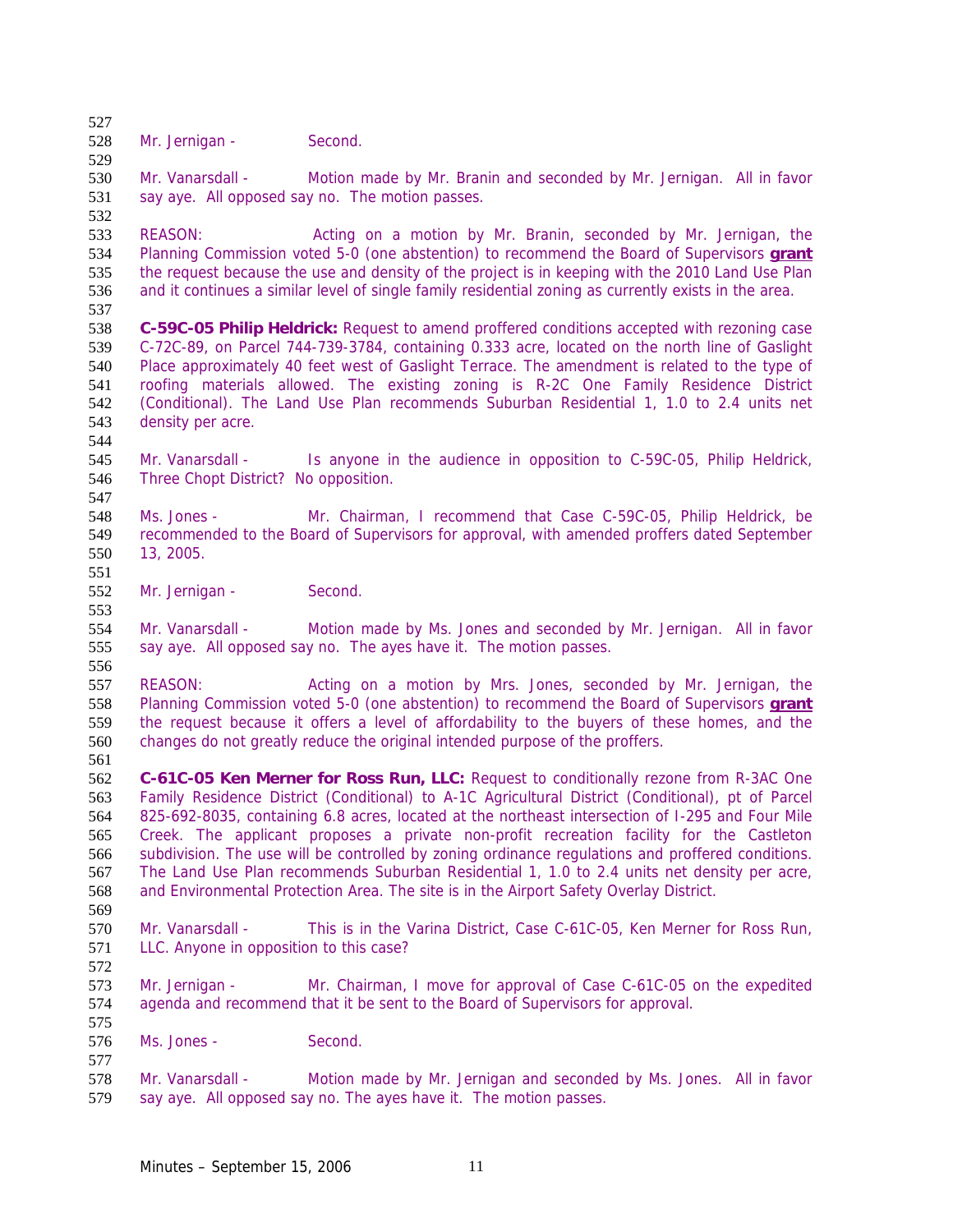REASON: Acting on a motion by Mr. Jernigan, seconded by Mrs. Jones, the Planning Commission voted 5-0 (one abstention) to recommend the Board of Supervisors **grant** the request because it is reasonable, and the proffered conditions will provide appropriate quality assurances not otherwise available.

Ms. Moore - Mr. Chairman, this concludes our report for expedited.

588 Mr. Vanarsdall - Thank you, Ms. Moore.

# **Deferred from the August 11, 2005 Meeting**

**C-47C-05 Benjamin L. Holladay, Jr. and Evelyn J. Holladay, RMA/Hunton, LC and WWJ, LC:** Request to conditionally rezone from A-1 Agricultural District to R-3C One Family Residence District (Conditional), Parcels 762-772-5080 and 762-772-6237, containing 13.0 acres, located at the southeast intersection of I-295 and Old Mountain Road. The applicant proposes a single-family residential subdivision with a density not to exceed 1.7 units per acre. The R-3 District allows a minimum lot size of 11,000 square feet with a maximum gross density of 3.96 units per acre. The Land Use Plan recommends Suburban Residential 1, 1.0 to 2.4 units net density per acre, and Environmental Protection Area. 

Mr. Vanarsdall - Is anyone in the audience in opposition to this case, C-47C-05? All right. Opposition. Mr. Tyson.

Mr. Tyson - Mr. Chairman, Mr. Kaechele, members of the Commission, Mr. Secretary. This is a request to rezone approximately 13 acres to permit construction of a single-family residential subdivision. The applicant has submitted but not proffered this conceptual layout of the development.

The Land Use Plan recommends SR-1, Single Family Residential uses for this parcel. The proposed project is consistent with the use recommended in the 2010 Land Use Plan, as is the proposed density of 1.7 units per acre.

The applicant has submitted a proffer statement that has been handed out to you dated September 15, 2005 that contains many assurances of quality development. 

In addition to the proffered density of 1.7 units per acre, the applicant is proffering the following:

Foundations would be of brick or stone and houses would be built on crawl spaces.

2,000 square feet of finished floor are for one-story dwellings and 2,500 square feet for two-story dwellings.

No cantilevered chimneys. Chimneys to be brick or stone.

Three feet roll face curb and gutter will be used throughout the neighborhood.

Additional proffers address such things as paved driveways, lot width of 85 feet, construction materials for steps and stoops, sodding of front and side yards, and a prohibition on stockade-style fences. 

The applicant held a community meeting on August 4, 2005. While there were several questions related to drainage and traffic issues in the area, no one in attendance spoke against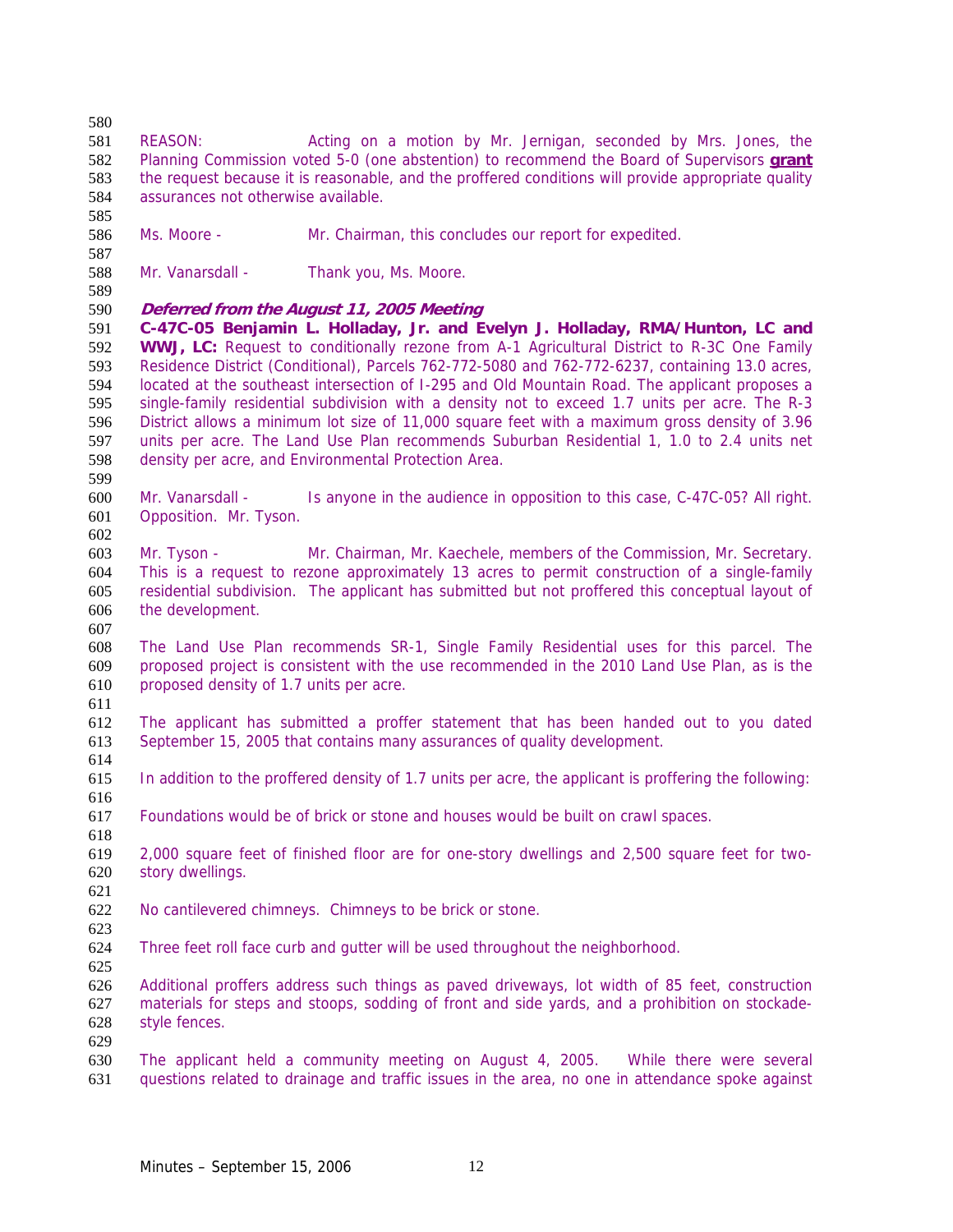the proposed use as a single-family residential subdivision. The applicant has since hosted two additional meetings with neighboring residents to continue the discussion on these issues.

The proposed use is in keeping with the surrounding land uses, and both the use and proposed density are in keeping with the recommendations of the 2010 Land Use Plan. Staff recommends that the Planning Commission forward this application to the Board of Supervisors for approval.

- 
- 

This concludes my presentation, I would be happy to try to answer any questions you may have.

Mr. Vanarsdall - Thank you, Mr. Tyson. Any questions for Mr. Tyson by Commission members? All right. Mr. Axselle.

Mr. Axselle - Thank you. Mr. Chairman, ladies and gentlemen of the Commission, Bill Axselle on behalf of the applicant. This is 13 acres on Old Mountain Road, 10 acres owned by Ben Holliday and three acres owned by RMA Hunton. Bob Atack of RMA Hunton is here with me. I think Mr. Tyson's comments are fairly concise and to the point. The Land Use Plan calls for exactly this type of development. The density is consistent with what the Land Use Plan calls for. The proffers and conditions are very consistent with all of the adjacent and nearby subdivisions. As Mr. Tyson mentioned, we have had three meetings. We had a neighborhood meeting on August 5 at which Mr. Glover and Mr. Vanarsdall and Mr. Tyson were there. Some folks were there. Two families were appointed as sort of their liaison, their representative. On August 9 those two couples met with Bill Johnson and Chris Sims of Foster and Miller, who are the engineers on this matter, and the reason for that was it became apparent at the first meeting that all of the issues that these folks will share with you are, in fact, plan of development, site plan, engineering related issues. As Mr. Tyson said, they do not relate really to the use or the rezoning of the property. But the idea was to sort of find out from them what their concerns were. That was on August 9 when that meeting took place. On August 11, the Planning Commission deferred the matter, with the understanding that there would then be another meeting which took place on September 6. Mr. Vanarsdall and Lee Tyson were there. Bob Thompson from Public Works was there. Messrs. Johnson and Simms of Foster and Miller and Bob Atack and myself went through the same issues in fairly detail, and again, I think the same conclusion. So, I hope that you would follow the recommendation of your Land Use Plan, follow the recommendation of your staff. I quote just two very brief comments from the staff report, because I think they are positive. The proposed use is in keeping with the land use patterns in the area and would be a logical extension of single-family development patterns in the area. The proffered conditions provide many assurances of quality development and the staff recommends its approval. You also hear about traffic and the staff report sets forth, based on the information from Public Works, the traffic that would be generated, 22 single-family homes, and the staff report, Mountain Road is currently carrying approximately 7,950 vehicles per day in the area. The adjacent roadway network could accommodate the additional traffic volume. There will be at a later time an issue as to the number of homes that can come on a single point of access, but again, that is a plan of development issue. Mr. Chairman, I reserve the remainder of my time for rebuttal.

Mr. Vanarsdall - All right. Any questions for Mr. Axselle? Bill, I have proffer #15. Would you follow this if it goes to the Board? We need to know. You see, you told me you didn't know the number of two-car garages and one-car garages because of the layout of the land. Will you follow that between now and the Board? The other thing in #17 was fences and walls, and on the second line where it says 42 inches in height, the word "must", it should be "shall." Would you change that between now and the Board? You can change it and initial it, if you want to.

683 Mr. Axselle - Actually, I changed it after we chatted.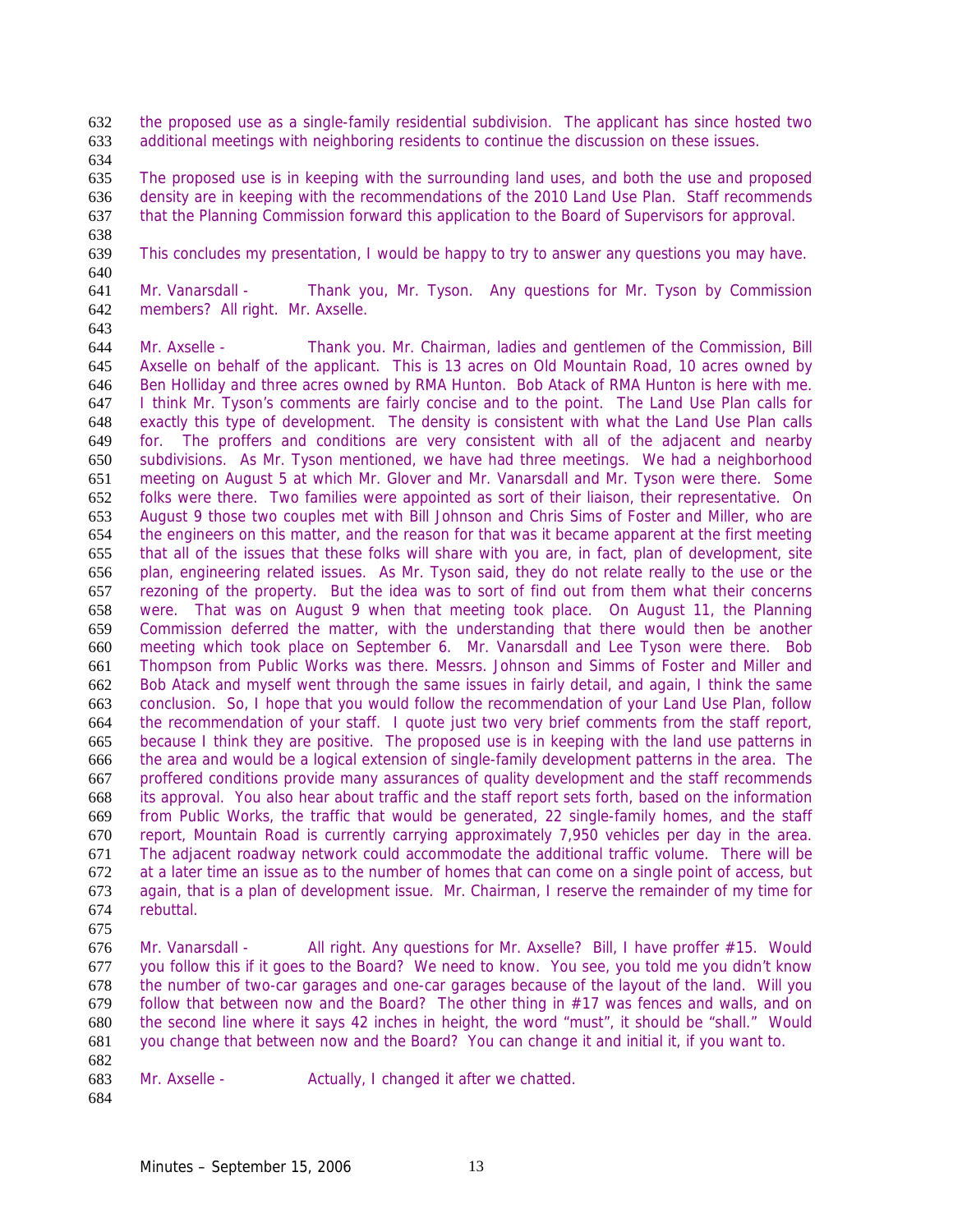Mr. Vanarsdall - That is all of the questions that I had. Thank you. Now, we will take the opposition. Whoever wants to come down, please come down and state your name and what you need to tell us about.

Mr. Jim Moore - Good evening, ladies and gentlemen. I am Jim Moore. I live in the neighborhood, a resident there, some of you I am familiar with, certainly Mr. Atack and Mr. Axselle. As a resident and in speaking with other residents in the neighborhood, we do have some issues we still don't feel like we have gotten adequate response. First of all, I'd like to restate, as we have many times, we are not totally against the development. We are for adequate development and space development and protection of residents who already live there, some for 30 or 40 years. I am a 20-year resident. Most of the people who have shown up here have also been in the neighborhood that long.

698 Our main issues are that Mr. Atack's proposal is to pull sewer through a wetland floodplain.<br>699 Again, we are assured by all of the Planning people and Engineering people in the County that Again, we are assured by all of the Planning people and Engineering people in the County that that is a doable issue, so that is a done issue, as far as we are concerned. However, the pathway that this sewer is going to be pulled, because of where the pumping station has already been located excludes probably 50% of the other residents in the neighborhood from access to sewer, and it has been set as a precedent in the County and other parts of the County, notably the East End, at some point in the future when the County is built out, essentially, the water table will no longer support safely people with wells and septic systems. They bleed into each other. That is just a natural fact. So, at that time, County residents will be required to hook up to sewer. Long before that ever happens, you are going to have an inverse square law basically happen as far as property values. If you built the identical house across the street on Holladay property from one that is already existing on Old Springfield or Old Mountain, if one of those houses has sewer and the other doesn't, our property values are going to go up the same. When we go to resell for anyone who lives on that street, if both of those houses were for sale at the same time, not only would the house with the sewer sell first, but it would sell for a lot more. So, we are interested in protecting our property values, the residents who have lived there, and invested their time and energy in raising their families there.

Some of the other issues, the property values I went over, road improvements are going to have to be made. We understand the developer is not required to do anything other than the road frontage on his property. This is already a dangerous area in that emergency vehicles cannot get safely in and out of there. If there is a car parked on the street, of course, they have to pass each other. This happened just two weeks ago and a girl got thrown from a horse. You will have to excuse me. I am not a lawyer, so I am sort of jumping all around here. The density was another issue that came up in our meetings. Why do there have to be 22 houses in a neighborhood where precedent has already been set that the neighborhood is built to capacity, meaning there is only one point of ingress and egress into that neighborhood, and you can talk 725 to the County EMS people and this is a policy, as Mr. Tyson has agreed with, has been set. It is probably sometimes there are amendments made to it and in this case we don't feel that it would be a safe amendment and, indeed, in a previous rezoning of Mr. Atack's on Old Springfield and another developer who has property that adjoins his, that developer was not allowed to build another house, based on this policy that would dump onto Old Springfield, and Mr. Atack, supposedly when he built his house, the only reason he was able to get a driveway on to that street is because there had been an existing house and that is supposed to be a temporary driveway. So, I don't know how you all are going to sort that issue out, but that is something that we are talking about all of the time.

Again, we are reaping all of the monetary problems associated with urbanization. Our property value assessments are going up. We are not getting any of the benefits from urbanization. We don't have sidewalks. If there are going to be 253 more extra trips on that one street alone, and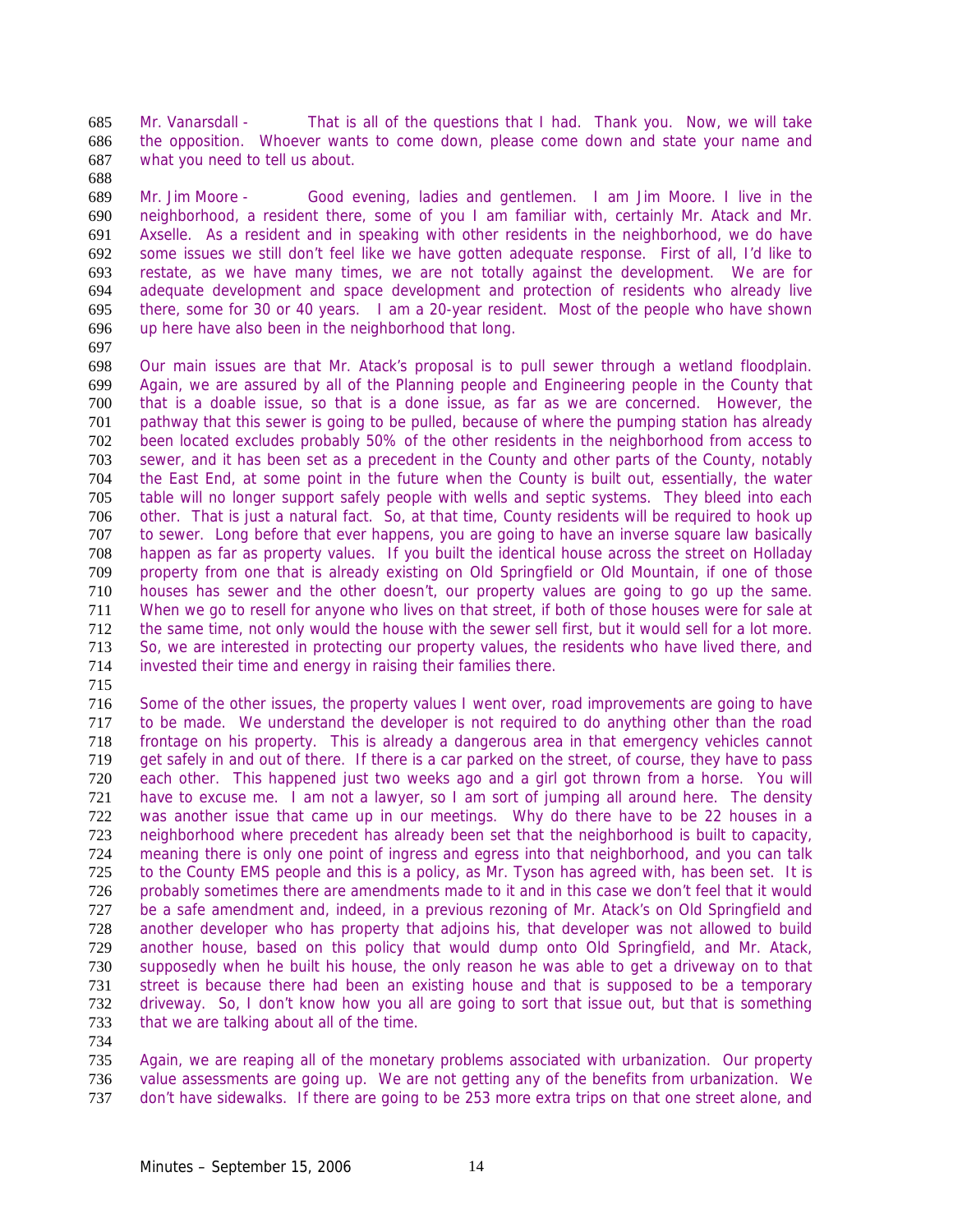there is another proposed development on Old Springfield, which was dumped down through the same street, it is compounding the problem and I am not going to rehash some of these things that my neighbors are aware of, the drainage and the sewer issue, and I have made too many people in the County aware of it until I am blue in the face, and they are tired of listening. But, we just feel like we don't want the County to forget 50 residents who already live there, as opposed to the one other entity who wants to come in and get their way. So, we are asking for your consideration, and we don't feel that the density is in total keeping with the area. There are houses and neighborhoods that are on half-acre lots. There are houses that are on three and up. There are houses on one acre, so why not cut to the chase. If you take out the flood plain acreage on this development, the density is actually only .39 acres per unit, which is below what the County would recommend. Mr. Thompson, with the County, explained that, and to me this is a case of semantics. As long as there is a buildable amount of square footage on a lot, you can count flood plain as part of the overall acreage to get the density. To me, again, that is 751 just a case of semantics. I wouldn't buy a lot that was 50% floodplain and I don't think many<br>752 people out there who experienced Gaston would either. So we don't feel this is in keeping with people out there who experienced Gaston would either. So we don't feel this is in keeping with the general ethic of what is right, and I'd be glad to hear another one of my neighbors' opinion on the matter. Thank you for your time. 

Mr. Vanarsdall - Jim, thank you for your time, but let me mention one thing you said, the 22 lots average 1.7 units per acre.

759 Mr. Moore - Right.

Mr. Vanarsdall - The Land Use Plan in this particular case can have 1 to 2.4.

Mr. Moore - We understand that.

Mr. Vanarsdall - And so they have it down and we have a lot of good proffers on here. We added several today, and I understand, because you were at the meeting and I was at the meeting, and let me ask you another question. When Bob Thompson suggested that you go to Public Utilities and he gave you a name of Art Petrini, were you all ever able to connect with him? 

- Mr. Moore No. And I work full time. I am not an attorney. If I had all of the time 771 in the world, I would have had a lot more things lined up.
- 773 Mr. Vanarsdall I know you are tired of hearing this because we had three meetings on it, but here is what the problem is. This tonight is a rezoning.
- Mr. Moore I understand that.

Mr. Vanarsdall - I know you understand that, and it is too bad, like you said that night, we had the cart before the horse. It is too bad that they can't do something with the property, find out what is there, the wetlands, and do something with the roads and all of that, and then 781 rezone it, but it just doesn't work that way. 

Mr. Moore - That was an issue we brought up. We feel that should be changed. 

Mr. Vanarsdall - The next step they are going to do something about the roads and all of that, because Bob Thompson has already promised that he would put his engineers back out there. 

Mr. Moore - But no one will make a commitment on the sewer for the other people in the neighborhood whose property values will be drastically affected.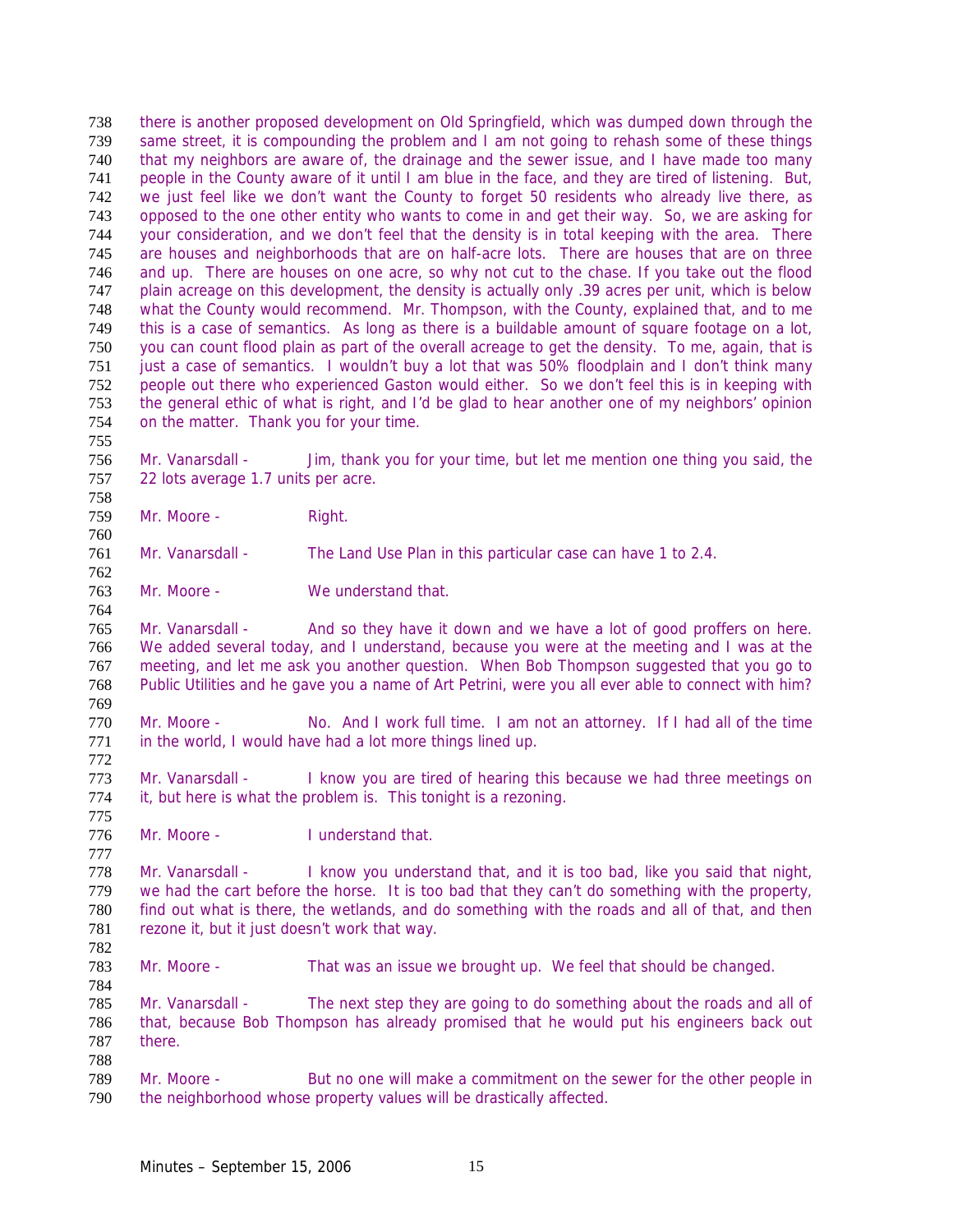Mr. Vanarsdall - Mrs. Farosi, who I think is not here tonight. She went to China. She explained that to me last time. She said she has well water and somebody down the street has County water, and she is not going to be able to sell her house for the same price as the other, but the County is going to offer this to you. I am sure Mr. Axselle will tell you. Does anybody else have any questions?

Mr. Moore - Is that predicated on when they get the houses built, or is it going to be another 10 years? I have lived in that neighborhood 20 years. The County has never repaved it in that whole time, and I was on that road numerous years before that. I can't ever remember either of those streets ever being repaved. We have been told in the past, not me directly but another neighbor, that there aren't enough houses there for us to pull sewer there. So, all we were asking for is some kind of definitive word on some of these issues. Are you or are you not, 804 the County, I am not saying you, but is the County going to pull sewer in and give access to the 805 rest of the neighborhood at a reasonable cost? rest of the neighborhood at a reasonable cost?

807 Mr. Vanarsdall - I am sure they are.

809 Mr. Moore - That is what we get all of the time, I am sure that is going to happen. I understand this is going to happen. I don't see anything in concrete.

Mr. Vanarsdall - I understand exactly what you are talking about, but we can't do anything until this is rezoned, if it is rezoned, and then they are zeroed in on it now. We have 814 talked to everybody in the County.

Mr. Moore - I am just making comments based on the rest of the neighbors.

Mr. Vanarsdall - We sympathize with you, Jim, and we are trying to do something about it. 

821 Mr. Moore - OK, thank you. That is all I ask.

Mr. Vanarsdall - That is something that came to light that we didn't know about. Your case is not an isolated case in the County.

826 Mr. Silber - Mr. Moore, let me follow up with what the Chairman is saying. I think 827 when it comes to the time of development of this property the sewer situation will be looked at. I know you are wanting some answers now, but it is difficult to give answers when it hasn't been designed and engineered, so I think that will come at some future point. Also, a point of clarification, you had indicated that relative to the flood plain on the property, the requirements are that you have to have the minimum lot area outside of the flood plain, so the lot area minimum for this zoning case of R-3 is 11,000 sq. ft. So they do have to have 11,000 sq. ft. outside of the flood plain. It is not just the buildable area, but they have to have the entire 11,000 sq. ft. outside of that flood plain.

836 Mr. Moore - Thank you.

Mr. Vanarsdall - I appreciate your interest, Jim. Anyone else want to speak? Well, I understand exactly where you are coming from, and I sympathize with you, and I just feel very 840 confident that something will be done to help you. As far as tonight's rezoning case, this is a very good rezoning case. It is the same that is in the area now, and like I said, it is below even what the land use plan recommends at 1.7 units per acre, and the houses that are going to be built are very upscale. There are going to be garages and chimneys and the lot widths are going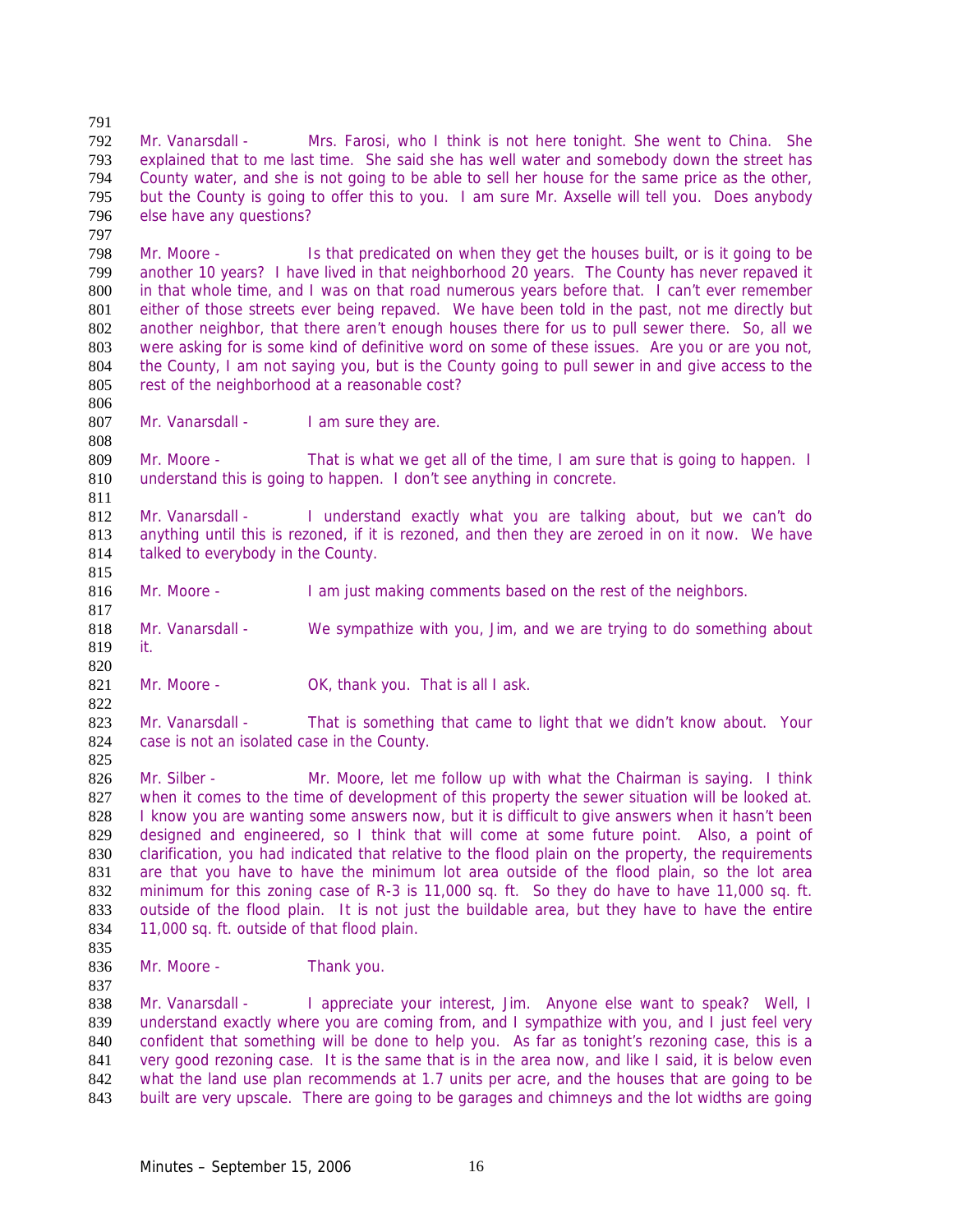to be good. There are a lot of good amenities that are going to be in it. The yards are going to 845 be sodded and everything about this part, and I know you all don't want to hear about this part, but everything about the rezoning and the quality of the case is above board. And so, I am glad you told me that you haven't been able to get up with Art Petrini. Lee, will you make a note to 848 follow up on that and then we will go from there, and Mr. Axselle has about, how many minutes did you say you had for rebuttal?

Mr. Axselle - If I could just make one comment, and I think this was probably the reason that you asked for the deferral last month and the reason we had the meeting with the staff, because while these issues are issues that are properly addressed in the engineering and plan of development stage, I think your thought was or the way you explained it to me was it was good for our engineers, the developer's engineers, and good for the County folks to hear 856 that, as we now begin to consider that.

Mr. Vanarsdall - That is the reason I was surprised, when I asked who was at the meeting. Even you weren't there. And I found out that none of our engineers and that is why we got Bob Thompson…

Mr. Axselle - I think this has helped highlight the issues that when we get to the POD 863 stage they will be appropriately addressing.

Mr. Vanarsdall - Thank you, Bill. Any Commissioners have any questions? I move that Case C-47C-05 be recommended to the Board of Supervisors for approval.

Mr. Branin - Second.

870 Mr. Vanarsdall - Motion made by Vanarsdall and seconded by Mr. Branin. All in favor say aye. All opposed say no. The motion passes.

REASON: Acting on a motion by Mr. Vanarsdall, seconded by Mr. Branin, the Planning Commission voted 5-0 (one abstention) to recommend the Board of Supervisors **grant** 875 the request because it conforms to the recommendation of the Land Use Plan, it reflects the type of residential growth in the area, and the proffered conditions will provide appropriate assurances not otherwise available.

879 Mr. Vanarsdall - I appreciate the community coming and you will be hearing from me.

881 Person in the Audience - I appreciate that. Our main concern, we live up on Springfield Court, and our main concern is that the sewer won't come up to where we are, and that, the 883 County reassess my house every year, and I don't mind paying taxes to help the County out, but 884 if I ever decide to sell, the value of my house goes down. So I appreciate it.

886 Mr. Vanarsdall - All right. Thank you.

888 Mr. Jernigan - You may want to explain time limits for cases.

890 Mr. Silber - As far as rebuttal and opposition? I could do that. I was hesitating 891 because the battery ran out on my timer tonight and I was hoping I would not have to use it, Mr. Jernigan.

Mr. Vanarsdall - I want to go back to C-47C-05. I wrote waive right here and couldn't read it. I want to waive the time limits on the proffers on C-47C-05.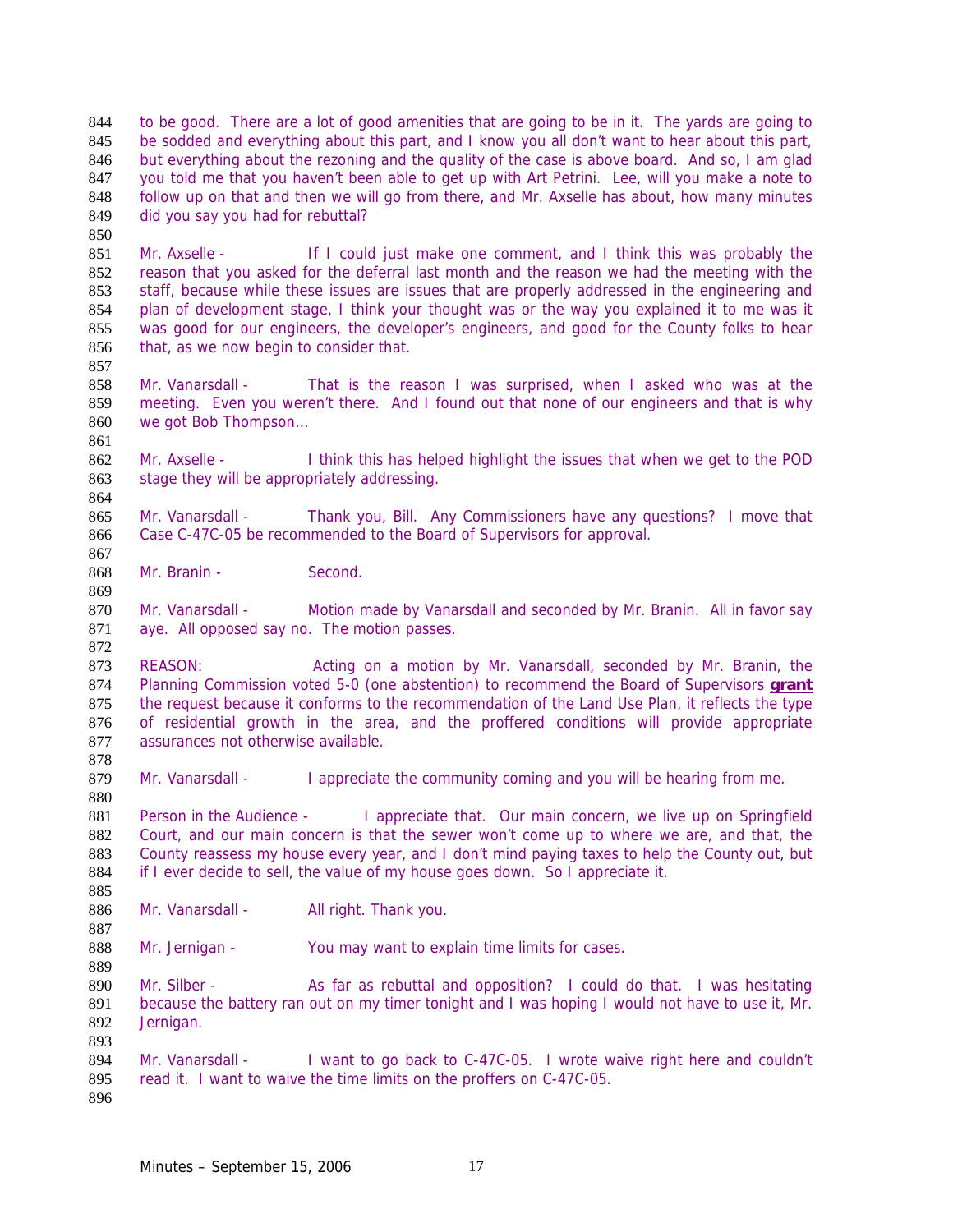897 Mr. Archer - Second.

Mr. Vanarsdall - Motion made by Vanarsdall and seconded by Mr. Archer. All in favor say aye. All opposed say no. The ayes have it. I want to put for the record that Mr. Axselle was not 901 late on the proffers. I caused this, and so I take credit for that.

Mr. Silber - As a reminder for those that may be attending their first Planning Commission meeting, the Planning Commission has a policy that the applicant has 10 minutes to present their rezoning request. Some of that 10-minute period of time may be saved for rebuttal by the applicant. Those speaking in opposition, likewise, have 10 minutes to present their concerns relative to rezoning requests. That is 10 minutes cumulatively and the Planning Commission poses this policy in a way to try to move the meeting along. When questions are asked by the Planning Commission, that is not a part of the 10-minute allocation. The Planning 910 Commission, on occasion, will extend that 10-minute period beyond 10 minutes, but that is the 911 policy of the Commission. policy of the Commission.

## **Deferred from the August 11, 2005 Meeting:**

**C-12C-05 Wilton Development Corp.:** Request to conditionally rezone from A-1 Agriculture, B-3C Business District (Conditional), B-2C Business District (Conditional) and R-5C General Residence District (Conditional) to R-5C General Residence District (Conditional), and B-2C and B-3C Business Districts (Conditional), Parcels 804-737-4084, and 1251, 804-736-0481 and part of Parcel 804-737-7154, containing 36.6 acres, located at the northeast intersection of Mechanicsville Turnpike (U.S. Route 360) and Neale Street. A multi-family residential complex (29.51 acres) and business uses (7.12 acres) are proposed. The R-5 District allows a density of 14.52 units per acre. The proposed districts would be controlled by zoning ordinance regulations and proffered conditions. The Land Use Plan recommends Commercial Concentration, Government and Urban Residential. The site is in the Airport Safety Overlay District.

924<br>925 Mr. Vanarsdall - Any opposition to this case, C-12C-05? Thank you. Good evening, Ms. Deemer.

928 Ms. Deemer - Good evening, Mr. Chairman.

As you may recall, you have seen this case before you in several iterations. Previously the applicant was proposing a single-family residential subdivision along Neale Street with two retail pad sites along Mechanicsville Turnpike. In a separate case that has since been combined with this case and withdrawn earlier this evening, the applicant was proposing retail sites along Mechanicsville Turnpike, including an unmanned carwash adjacent to the Chickahominy National Battlefield. Over the last several months the applicant has met with local residents and worked with staff to revise plans that were more in keeping with the 2010 Land Use Plan.

The applicant is requesting to rezone approximately 29.5 acres to R-5C General Residence District (Conditional), 5.45 acres to B-2C Business District (Conditional) and 1.67 acres to B-3C Business District (Conditional) to allow an owner-occupied condominium complex, a retail/office complex and an unmanned Woodfin Watchcard filling station.

The Land Use Plan recommends Commercial Concentration, a small sliver of Government and Urban Residential and the request is generally consistent with the Plan. Since the writing of the staff report the applicant has submitted revised proffers that address many of staff's concerns including:

- 948 1. Proffering specific building materials for the R-5C and B-2C portions of the property
- 2. Limiting construction hours and posting signs in both English and Spanish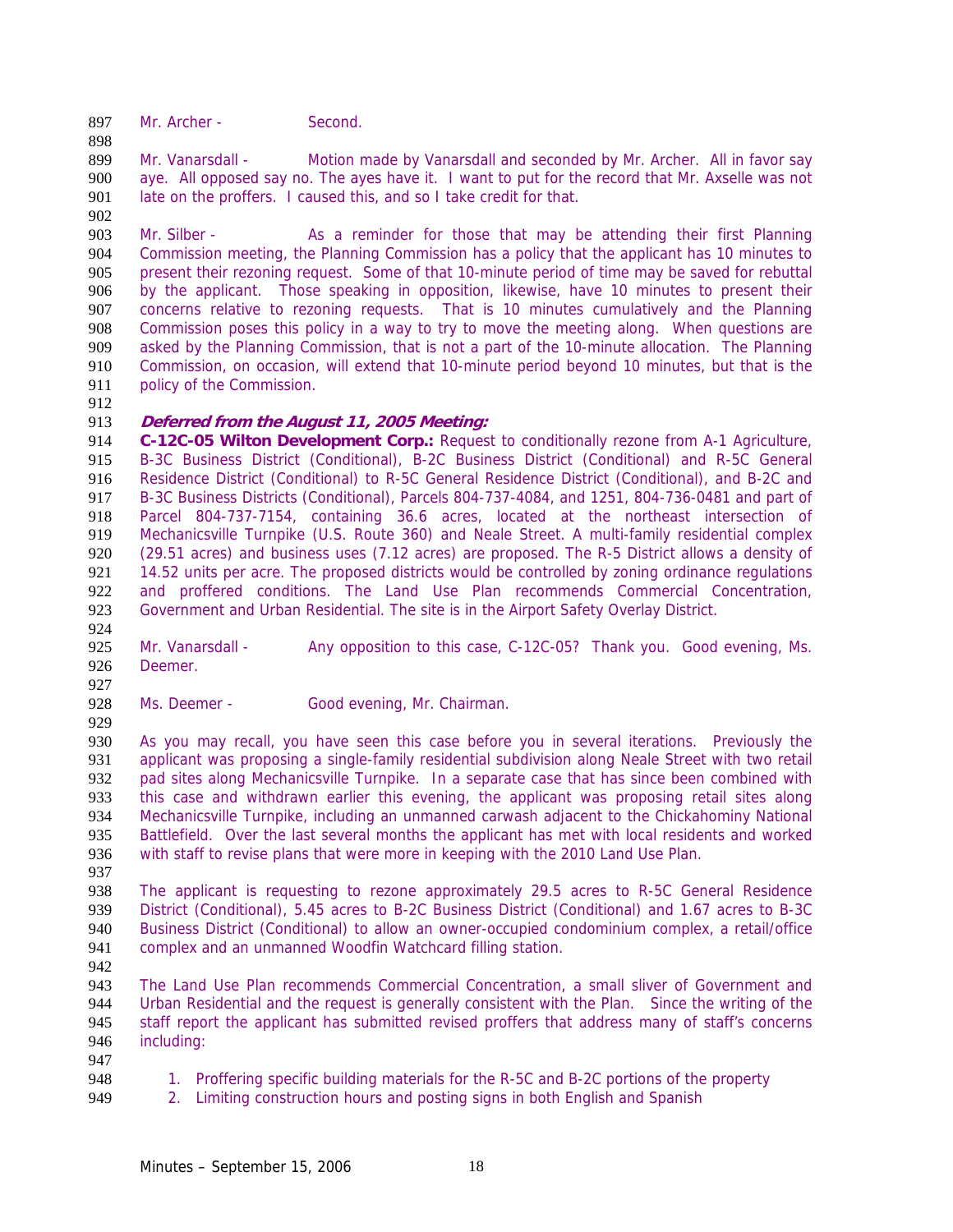| 950<br>951 |                                                                                                                                                                                                | 3. Providing a low fence along the perimeter of the property adjacent to the National<br><b>Battlefield Park</b> |  |
|------------|------------------------------------------------------------------------------------------------------------------------------------------------------------------------------------------------|------------------------------------------------------------------------------------------------------------------|--|
| 952        | 4.                                                                                                                                                                                             | Reducing the number of driveway accesses onto Neale Street to two                                                |  |
| 953        | 5.                                                                                                                                                                                             | Prohibiting drive-thru restaurants, check cashing establishments, gas stations, garden                           |  |
| 954        |                                                                                                                                                                                                | centers and nurseries                                                                                            |  |
|            |                                                                                                                                                                                                |                                                                                                                  |  |
| 955        |                                                                                                                                                                                                | 6. Limiting signage in the B-2C district to 6 feet in height and 5 feet in height in the B-3C                    |  |
| 956        |                                                                                                                                                                                                | district                                                                                                         |  |
| 957        |                                                                                                                                                                                                |                                                                                                                  |  |
| 958        |                                                                                                                                                                                                | Additionally, staff feels that the following items could enhance the proffers and we would request               |  |
| 959        |                                                                                                                                                                                                | that the applicant, if the request is approved, work on adding these as it is working its way                    |  |
| 960        |                                                                                                                                                                                                | towards the Board.                                                                                               |  |
| 961        |                                                                                                                                                                                                |                                                                                                                  |  |
| 962        |                                                                                                                                                                                                | 1. Providing an elevation detailing the proposed entrance features and their locations                           |  |
| 963        | 2.                                                                                                                                                                                             | Delineating paths using pavers and sidewalks along the main entrance to allow a safe                             |  |
| 964        |                                                                                                                                                                                                | pedestrian passageway to the proposed commercial and office uses                                                 |  |
| 965        | 3.                                                                                                                                                                                             | Clarification of the parking lot landscaping proffer and                                                         |  |
| 966        | 4.                                                                                                                                                                                             | Clarification of building materials based on proffered exhibits; some materials may not be                       |  |
| 967        |                                                                                                                                                                                                | in keeping with the design of the proposed condominiums                                                          |  |
| 968        |                                                                                                                                                                                                |                                                                                                                  |  |
| 969        |                                                                                                                                                                                                | The applicant has had two community meetings, one on April 20th and one on September 6th.                        |  |
| 970        |                                                                                                                                                                                                |                                                                                                                  |  |
| 971        | Both were well attended and provided the residents of the area an opportunity to ask questions<br>and voice their concerns. The applicant has made several major concessions to their original |                                                                                                                  |  |
| 972        |                                                                                                                                                                                                |                                                                                                                  |  |
|            |                                                                                                                                                                                                | request and overall, staff believes the requested business and residential uses could be                         |  |
| 973        |                                                                                                                                                                                                | appropriate on this site if the applicant can provide the remaining assurances of quality and                    |  |
| 974        |                                                                                                                                                                                                | compatibility between the proposed and existing uses.                                                            |  |
| 975        |                                                                                                                                                                                                |                                                                                                                  |  |
| 976        | This concludes my presentation, I would be happy to try and answer any questions you may                                                                                                       |                                                                                                                  |  |
| 977        |                                                                                                                                                                                                | have. Time limits will have to be waived on the proffers.                                                        |  |
| 978        |                                                                                                                                                                                                |                                                                                                                  |  |
| 979        |                                                                                                                                                                                                | Mr. Vanarsdall -<br>All right. Any questions for Ms. Deemer by Commission members?                               |  |
| 980        |                                                                                                                                                                                                | Thank you, Ms. Deemer. Now we will hear from the applicant. Where is the applicant?                              |  |
| 981        |                                                                                                                                                                                                |                                                                                                                  |  |
| 982        | Ms. Verna -                                                                                                                                                                                    | Good evening, Mr. Chairman, Mr. Kaechele, my name is Sandra Verna                                                |  |
| 983        |                                                                                                                                                                                                | and I am here tonight representing Wilton Development. We are requesting to rezone                               |  |
| 984        |                                                                                                                                                                                                | approximately 36 acres of land between Neale Street and the Chickahominy Bluffs Battlefield on                   |  |
| 985        |                                                                                                                                                                                                | Mechanicsville Turnpike. This would enable a more comprehensive approach to the land                             |  |
| 986        |                                                                                                                                                                                                | remaining to be developed. The parcels are currently zoned and that is what is before you, B-3,                  |  |
| 987        |                                                                                                                                                                                                | Business Conditional, R-5C, General Residence, and A-1, Agricultural, and would allow a mixture                  |  |
| 988        |                                                                                                                                                                                                | of retail and business uses and apartments. We have incorporated the comments and concerns                       |  |
| 989        |                                                                                                                                                                                                | from the Planning staff, the Planning Commissioner and the neighborhood, and revised our plan                    |  |
| 990        |                                                                                                                                                                                                | to rezone the majority of the site, 29.5 acres, to R-5C, Condominiums for sale, 5.45 acres to B-                 |  |
| 991        |                                                                                                                                                                                                | 2C, Office Retail, and 1.6 acres to B-3C, Business. (Referring to rendering). That shows what                    |  |
| 992        |                                                                                                                                                                                                | we are proposing now. The rezoning would retain a 50 ft. buffer adjacent to Neale Street,                        |  |
| 993        |                                                                                                                                                                                                | Mechanicsville Turnpike, the Orchard Glen Subdivision and the entrance to Chickahominy Bluffs                    |  |
| 994        |                                                                                                                                                                                                | Battlefield property. At our last meeting held on September 6, the neighborhood supported the                    |  |
|            |                                                                                                                                                                                                |                                                                                                                  |  |
| 995        |                                                                                                                                                                                                | condominiums for sale and the office retail uses proposed for the site, but had some concerns                    |  |
| 996        |                                                                                                                                                                                                | about the B-3 portion of the property. This is an example of the wood fence height. Height                       |  |
| 997        | limitations to the pump not to exceed six feet in height with no canopies. Ground mounted                                                                                                      |                                                                                                                  |  |
| 998        | monument-style signage not to exceed five feet in height. A decorative six foot black aluminum                                                                                                 |                                                                                                                  |  |
| 999        | fence surrounding the site. Any service buildings must be all brick. Assurances that the site will                                                                                             |                                                                                                                  |  |
| 1000       |                                                                                                                                                                                                | meet environmental quality standards acceptable with the State and Federal Government.                           |  |
| 1001       |                                                                                                                                                                                                | Lighting directed downward and landscape buffers. Woodfin would be heavily screened from the                     |  |
| 1002       |                                                                                                                                                                                                | site, have a very low traffic volume. The majority of trips are approximately five to seven per                  |  |
|            |                                                                                                                                                                                                |                                                                                                                  |  |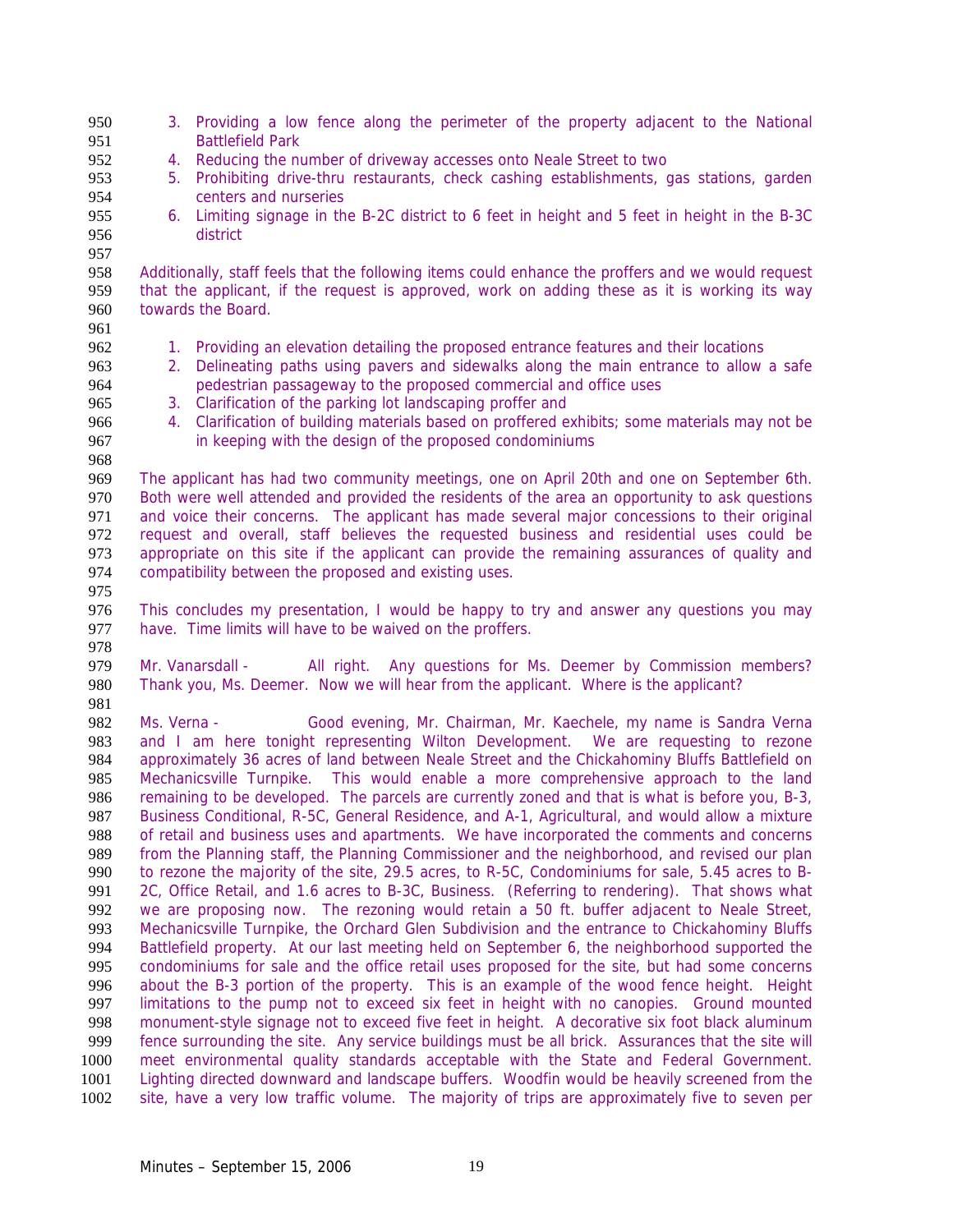hour. The majority of the use is between 7:00 a.m. and 6:00 p.m. Monday through Friday with very little use on the weekends. Over 75% of the vehicles are passenger cars and vans with two axles. It is totally secure and there are no cash transactions. Only vehicles with cards can use this site. With the improvements we have made to the proffers, we are asking the Planning Commission to approve this request tonight, and all of those comments that were made by Rosemary, as far as making those changes between now and the Board of Supervisors meeting, we will certainly accomplish. We will follow all of staff recommendations. I'd be happy to take 1010 any questions.

1012 Mr. Vanarsdall - Thank you, Ms. Verna. Any questions for Ms. Verna?

Mr. Archer - Ms. Verna, so in your last statement you are saying that those things that Ms. Deemer said were additional things and you can accommodate those?

1016<br>1017 Ms. Verna - We can accommodate all of those before the Board meeting.

Mr. Archer - OK. That is all I have for now. 

1021 Ms. Verna - And I will work with Rosemary on this.

Mr. Archer - Thank you, ma'am. You did mention single-axle trucks would be most vehicles and no tractor-trailers. Is that correct, except for delivery.

Ms. Verna - We do have a representative from Woodfin here tonight. What they did was, they took a count of their Woodfin on Williamsburg Road as a sample of the number of vehicles, types of vehicles, and on Williamsburg Road there were two vehicles, good large tractor trucks, but if you would like Woodfin to answer that, what they said about this particular type, the other thing about our site, Neale Street, that would be different from the site that you are viewing on the screen is very direct access from that site to the road in front of this. There is no direct access from the Neale Street site to the road, so basically you wouldn't see that entrance. You would see just buffering, so you would just see trees in front of that site and in front of the pumps. The other thing that you will notice about this particular photo is that adjacent to the woods and pumps is an office, exactly an office and retail use, which is in very close proximity, 1036 so it is a possibility that could fit on the site.

1038 Mr. Archer - OK. I think someone is standing back there to answer that question I 1039 just asked. Come on up. 

Mr. Tom Porterfield - My name is Tom Porterfield. I am Vice-President of Business Development for Woodfin Heating, Inc. and this is our proposal here. To direct your question or to answer your question concerning tractor trailers, No. 1, the design in the proffers we have offered here is somewhat limited in the fact that they don't encourage tractor trailers to come in, the 18 wheelers. We don't have an account with Estes or people like that. They have their own fuel. Our largest customers are Loveland Distributing Company and Coca Cola. This one particular example we ran, we had three of their trucks in Brook Road in one day, and I think it was 151 trips that were in there in a 24-hour period. I would venture to say that in excess of 75% are two-axle vehicles, if you put your econoline vans, your pickup trucks and your Ford Taurus and your Chevrolet Malibu company cars in this particular mix, and that is historically. We can substantiate that.

Mr. Archer - All right. Now one more thing that was mentioned in our earlier conversation, so that the members of the community that are here tonight will know. My understanding is that you would like to have a community meeting again with that community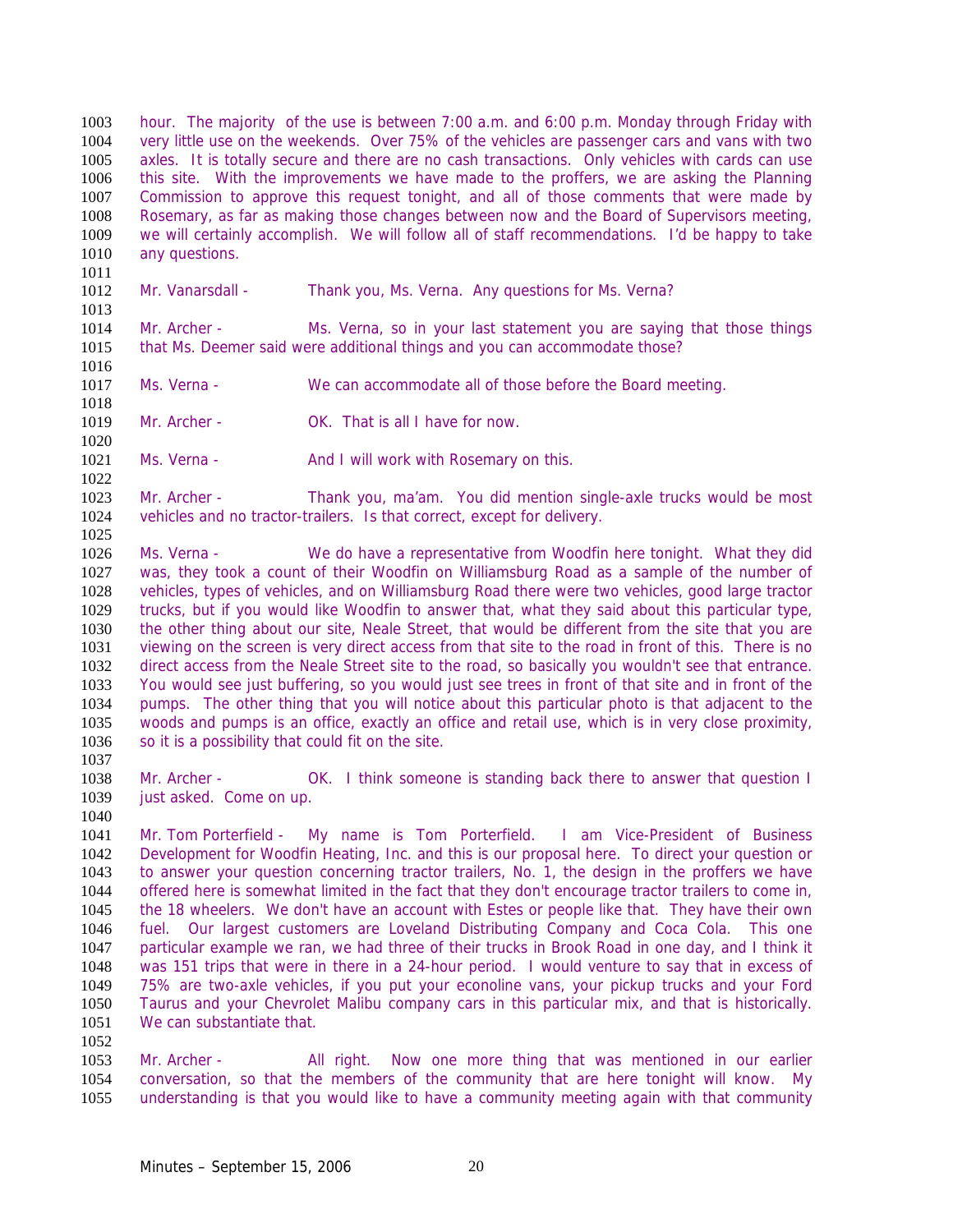between now and the time the Board meets, so they can get a more intimate detailed look at what it is that you are proposing, and also that if they think it is something that doesn't meet their approval, you will pull it. Is that what I am to understand? Mr. Porterfield - We will look at that and abide by that. 

Mr. Archer - OK. I think that is fair enough. Thank you.

1064 Mr. Porterfield - Thank you. 

Mr. Vanarsdall - Tom, I was talking to Mr. Archer about this earlier and I know that you have a lot of very nice locations around town and I remember one over in the industrial development in Hanover you had the vinyl white fence and he said that you said you would fix it, 1069 any kind of landscaping and anything on it, and I told him that if you said you would that he 1070 could bank on it. could bank on it.

1072 Mr. Porterfield - I appreciate that.

1074 Mr. Vanarsdall - And I want the people here to know about that. 

Mr. Archer - Thank you, Mr. Vanarsdall. I think we had some opposition. 

Mr. Vanarsdall - Come on down.

Mr. Dunn - Good evening, Commissioners, ladies and gentlemen. My name is Samuel Franklin Dunn. I am a resident of the Orchard Glen community.

1083 Mr. Vanarsdall - I didn't get your name.

1085 Mr. Dunn - Samuel Franklin Dunn. I am a resident of the Orchard Glen community, which will be backing right up to the property that will be developed. I also attended the September 6 meeting. There was a lot of opposition regarding the Woodfin Oil development there. A number of concerns regarding the different types of trucks that would be coming through, the volume and the impact that that would have on the residents currently there. Also, that particular location on the area of land, tract of land that they have is at a major intersection as far as Neale Street and Mechanicsville Turnpike is concerned are located, so there was concern about potential leakage, what type of tanks that might be put in place there, if there were any sort of accident I understand that they would get a 50 foot buffer situation there. But as far as spillage, backing into the fueling apparatus there, what kind of safeguards would be put in place where the existing residents as well as the properties that are proposed to be built. We also, we hadn't had an opportunity to talk to Woodfin Oil as much as the Woodfin folks are concerned, but we would definitely be interested in sitting down at that next meeting and explore these concerns. The County staff was very helpful at the meeting on the 6th in being able to explain things to us, but we just wanted to rise and share our concerns and our opposition to the rezoning of that particular parcel. Thank you.

1102 Mr. Vanarsdall - Any questions?

Mr. Archer - No, but Mr. Dunn, I really do appreciate you coming tonight and being at the last meeting. To just make sure you understand, they do intend to meet with the community again and show you exactly, in detail, what this plan will entail. As you heard him say, if you still are vehemently opposed to it, they will pull that section from the plan. I think the one feature of it that is impressive is that, if it is constructed as Ms. Verna said, we are talking just five to seven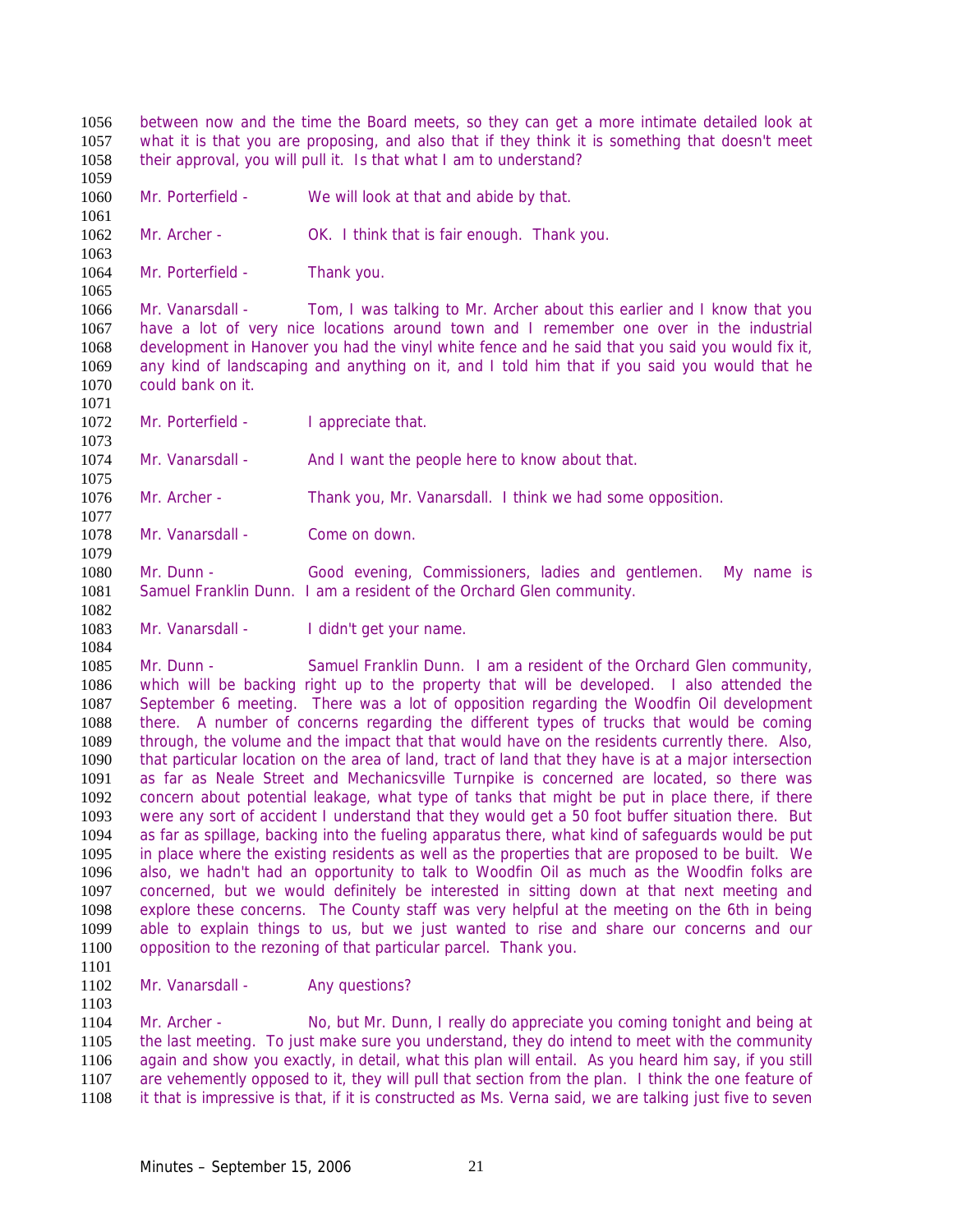cars per hour, cars or whatever the vehicles are. Under the other part of the zoning, if we don't do this, we won't have a known quantity. We won't know exactly what will go there. It will just be whatever will fit within that zoning subject to the proffered conditions and it could be anything that fits in that particular zoning classification, so we are looking at it from that regard. I think we do at least need to hear them out so that they can have an opportunity to show us what could be better for us if they are there. Mr. Dunn - We are very appreciative of the opportunity to have that meeting. 1118 Mr. Archer - OK. Thank you for coming again tonight. I need to ask a question to Ms. Verna or Ms. Deemer. We were talking about the number of entrances and did we agree that that third entrance would come out, the one closest to Neale Street? 1124 Ms. Verna - It is out. We just have two entrances. Mr. Archer - OK. Ms. Verna - We did eliminate that entrance. As you see, we did have one to the condominiums for sale and just one that is actually just the service entrance. 1131 Mr. Archer - It still showed up on the staff report. Mr. Vanarsdall - You don't need but two, do you? Ms. Verna - Right. And we eliminated the other one, and regardless, if Woodfin 1136 stays or goes, we will still eliminate it. 1138 Mr. Vanarsdall - Anyone else want to speak? Thank you. Mr. Archer - Mr. Chairman, before I move on this, I would like for Mr. Hatcher who is here from the Maplewood Farms Civic Association, and Mr. Hatcher, we would like you to get with Ms. Verna and Mr. Porterfield and determine what would be a good time to have a community meeting that would allow us enough time to get letters out and so forth, so that the people would know to come, and then it will be up to them to sell that feature to you and I will come and we will see what we can do. 1147 Ms. Verna - **OK. Great. Thank you.**  1149 Mr. Vanarsdall - And Mr. Archer, I want to remind you that I forgot it, to waive the time limits. Mr. Archer - I didn't forget it. I wrote it down. OK. With that, Mr. Chairman, I will move to waive the time limits on the proffered conditions. 1155 Mr. Jernigan - Second. Mr. Vanarsdall - Motion made by Mr. Archer and seconded by Mr. Jernigan. All in favor 1158 say aye. All opposed say no. The ayes have it. The motion is passed. The Planning Commission voted to waive the time limits on Case C-12C-05.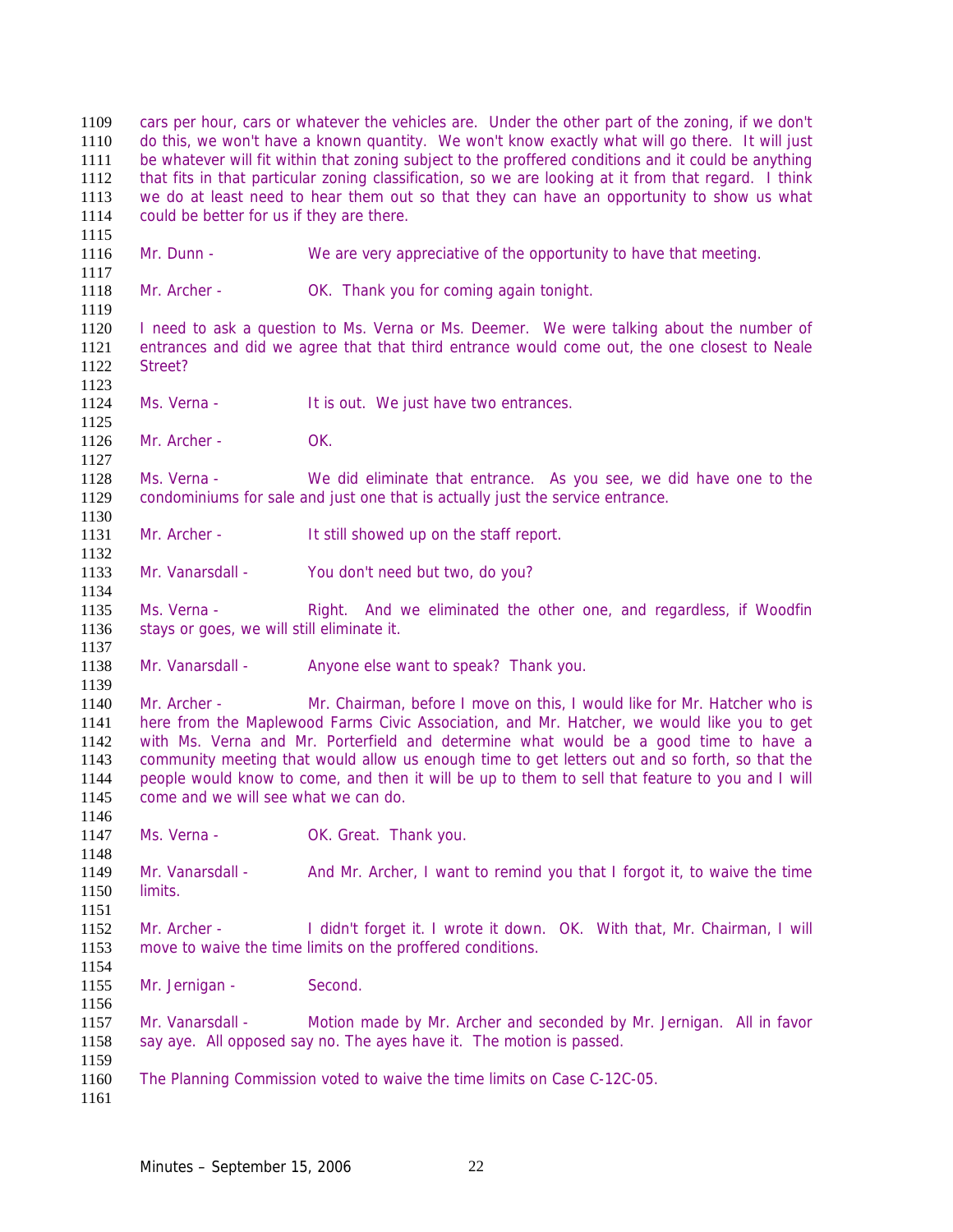1162 Mr. Archer - And subject to all of the caveats we have mentioned here tonight, I will also move to recommend to the Board for approval Case C-12C-05, Wilton Development Corp.

- 1165 Mr. Jernigan - Second.
- 

Mr. Vanarsdall - Motion made by Mr. Archer and seconded by Mr. Jernigan. All in favor say aye. All opposed say no. The ayes have it. The motion is passed. Thank you.

1170 REASON: Acting on a motion by Mr. Archer, seconded by Mr. Jernigan, the Planning Commission voted 5-0 (one abstention) to recommend the Board of Supervisors **grant** the request because the use and density of the project are generally in keeping with the 2010 Land Use Plan and in keeping with existing zoning and surrounding uses, and the proffered conditions will provide appropriate quality assurances not otherwise available.

1175<br>1176

C-53C-05 D. L. Strange-Boston for Robert R. Bock, LLC: Request to conditionally rezone from C-1C Conservation District (Conditional) and M-1C Light Industrial District (Conditional) to M-1C Light Industrial District (Conditional), Parcel 751-758-8362, containing 1.413 acres, located on the north line of Mayland Drive approximately 230 feet west of Gaskins Road. The applicant proposes a car wash. The use will be controlled by zoning ordinance regulations and proffered conditions. The Land Use Plan recommends Planned Industry and Environmental Protection Area. 

Mr. Vanarsdall - Any opposition to this case, Case C-53C-05? All right. Thank you. Mr. Coleman.

Mr. Coleman - Mr. Chairman, members of the Commission, this proposal would rezone 1.413 acres from M-1C and C-1C to M-1C. The applicant proposes an unmanned car wash. The subject property is designated planned industry and environmental protection area on the 2010 Land Use Plan. The subject property was originally rezoned to M-1C and C-1C in 1981 as a part of a zoning case to permit a development of the Deep Run Business Center. This case, C-7C-81, rezoned the 100-year flood plain area to the Conservation District. The applicant has demonstrated the C-1C zoned portion of the property only contains a small amount of flood plain area. Therefore, a request to develop the site is reasonable. This application would rezone the C-1C to M-1C to allow more developable area to construct the car wash. The applicant proposes to essentially retain the same proffers approved with C-7C-81. The proffers accepted with that case include many assurances of quality development as demonstrated in the Deep Run Business Center. However, this application could be strengthened by revising and updating selected proffer language to assure that clarity, intent and enforceability. The applicant submitted an unproffered conceptual site plan and elevation exhibiting one potential development scenario for the site. While it is helpful to show a potential site layout and elevations, the application offers no assurances the site would be developed in this fashion. The applicant could strengthen the application by committing to the site plan and elevations. In addition, staff recommends the following changes to the request:

• Proffer language in Proffer No. 3 regulating uses should be updated to prohibit other selective uses**.** 

The applicant indicated the possibility of utilizing brick, split block or masonry on the exterior elevations. The property is highly visible from Gaskins Road. It is heavily traveled in this corridor. The site is also visible entering the Circuit City Headquarters site. Therefore, orientation of the building, bays and materials are important considerations. The applicant should commit to you the high quality building materials consistent with the surrounding development.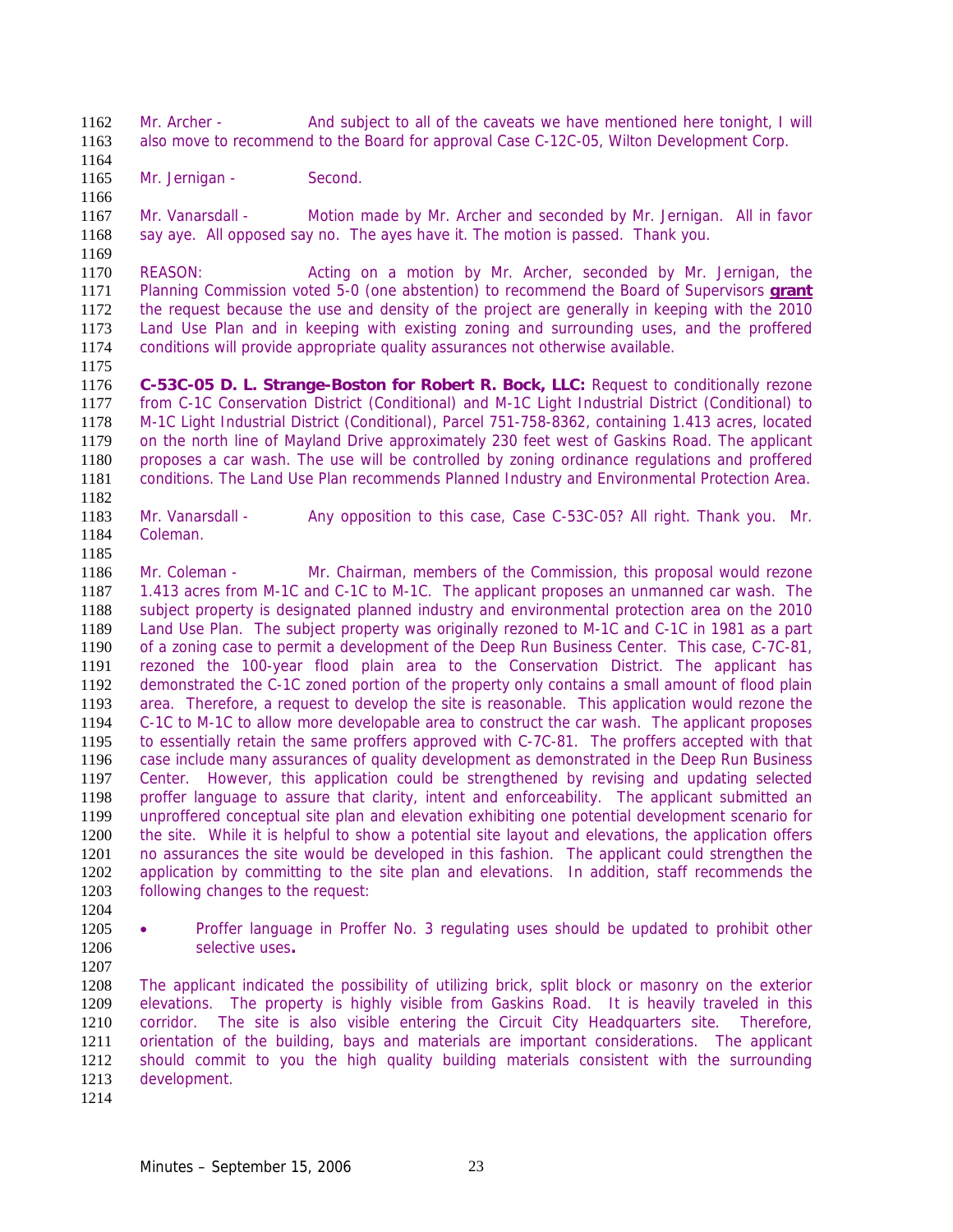The Division of Police offered several recommendations to incorporate crime prevention to environmental design principles into the development of a car wash. Staff encourages the applicant to contact Special Services Unit within the Division of Police for crime prevention techniques. The applicant should also consider restricting the hours of operation at this location. Staff recommends restricting the amount of signage otherwise permitted in the M-1 District. 

Properly designed and regulated, a car wash may be an acceptable use for this location. The applicant proposes to carry forward the existing proffers accepted with C-7C-81, almost verbatim. Staff recommends updating and clarifying selected proffer language to mirror language approved in recent rezoning applications and addressing additional concerns related to hours of operation, signage, building materials and design. If the applicant could address these items, staff could be more supportive of this application. At this time, however, staff would recommend deferral of the request.

- 1228<br>1229 That concludes my presentation.
- 

1231 Mr. Vanarsdall - Any questions for Mr. Coleman?

Mr. Kaechele - Yes, Mr. Coleman, did you indicate that the site plan and the materials have been, they are not proffered, but how are they...

Mr. Coleman - I could defer to the applicant to explain this a little bit further. They have indicated that the site is subject to the restrictive covenants of the Deep Run Business Center and they feel that that is appropriate. I have talked to them about also committing to those with the rezoning application, but they haven't done that. 

Mr. Kaechele - So, what does the previous zoning say about materials? And, of course, the site plan doesn't contain it.

1244 Mr. Coleman - Bear with me just a moment.

Mr. Silber - Mr. Kaechele, while he is looking that up, I want to point out also that I believe these are governed by a zoning case from 1981, so they are very old proffered conditions. 

1250 Mr. Kaechele - And you recommend updating?

Mr. Silber - Yes, sir. We are trying to get things looking as nice as we can, so I don't know if the proffered conditions even address the materials.

1255 Mr. Coleman - They do not appear to address the building materials.

Mr. Kaechele - How are they addressed in this case? We have pictures but they are not proffered.

Mr. Coleman - Correct.

1262 Mr. Silber - So, at this point in time, Mr. Coleman, the staff report has gone out. The applicant has reviewed the staff's comments and they have chosen not to address the staff's comments. 

Mr. Coleman - We have exchanged some correspondence. They have agreed that they would be willing to address some of the items, and they have indicated that they are not going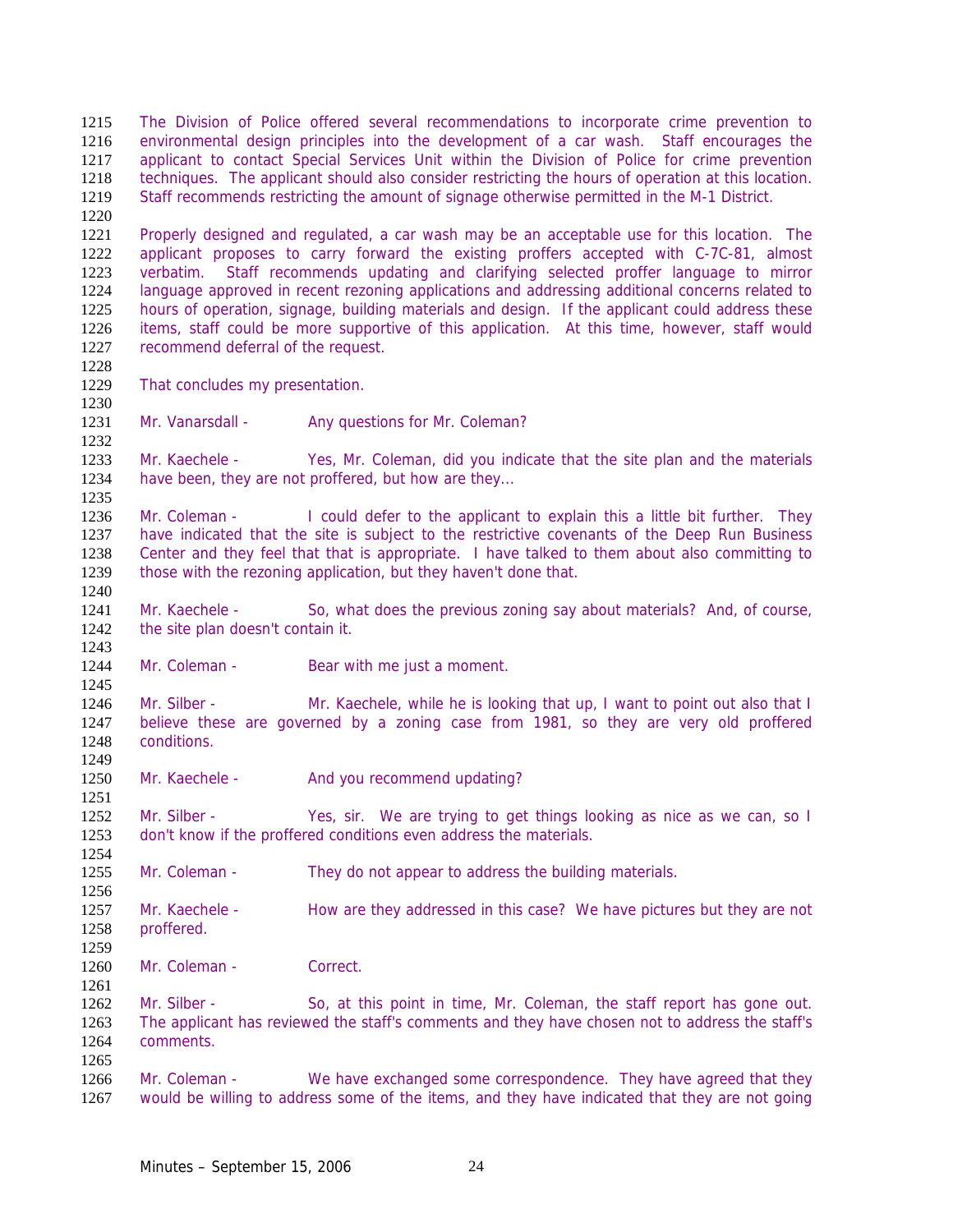to address some of the items, but the application stands as it was described in the staff report that no proffers or revisions have been submitted, no proffer forms or any blacklines or anything 1270 like that.

 1272 Mr. Silber - And that is why we were recommending deferral? 1274 Mr. Coleman - Yes, sir. Mr. Silber - OK. 1278 Mr. Vanarsdall - All right. 1280 Mr. Silber - Do you want to hear from the applicant? 1281<br>1282 Mr. Vanarsdall - I thought I asked Tommy if he wanted to. Mr. Branin - Yes, I do. I want to hear from the applicant, please. 1286 Mr. Vanarsdall - Come on down, Don. 

Mr. Strange-Boston - Thank you, gentlemen. Donald Strange-Boston for Robert R. Bock. There aren't any real objections to the staff's suggestions, but some of them are not, we don't think, appropriate at this time. There is no problem with binding, I think, to the site plan and the elevations that are there, and by the way, they do specify brick. Of the six items the staff came up with, modifying the proffer language of No. 3 in order to avoid check cashing and payday loans and it says "adult use". I presume it means adult entertainment use, and that is perfectly fine, and here is an amended proffer signed and ready to go on that. Proffer No. 13 was brought up and that amounts to or applies to retail footage in excess of 40,000 sq. ft. Well, this is neither retail nor is it 40,000 sq. ft., so that is sort of cautionary rather than implementable. In 1297 talking about the outside of the building, we thought that that probably really should be appropriate for a POD hearing as opposed to a zoning hearing. However, we have indicated brick on the outside, and there are restrictive covenants on the Deep Run property owners association that give them complete control of review of our design. So, there is a double back up on that for the County. Section 5 on the security, the Division of Police, those are very detailed items, such as the construction of door frames and peep holes and internal view panels and things. We think that properly belongs in a POD and not in zoning, and we certainly are going to do that, but we just thought that that belonged in a POD hearing and not a zoning hearing. And the applicant should consider restricting hours of operation, I want to come back to that one. That is the one that gives us the problem. Staff recommends restricting the amount of signage, and using the criteria for office district as opposed to M-1. Well, the property is bound by the property owners association sign limitations, which are far more restrictive than the County, and that apparently has been approved by the County, and it is very prescriptive as far as the sign and the appearance and the lighting and everything else, and we believe that we are held to a higher standard than the County would hold us, otherwise. If you all don't have a copy of that, which probably is in your file somewhere, we do have a copy for staff perusal.

And, back to the next to last item, the hours of operation. Mr. Bock would like to be able to operate that 24 hours a day. It is block and a half from the ramp onto the interstate. It is a block from Broad Street. The closest residence is something close to a mile away. Right in front of it is a late hours mini-mart and gas station and there are a couple of hotels there that are open 24 hours a day. We don't think that that is unreasonable or that anybody would be damaged in any way if it were allowed to operate whatever hours the owner would choose, so basically, there aren't any real problems with it. We think that a couple of these staff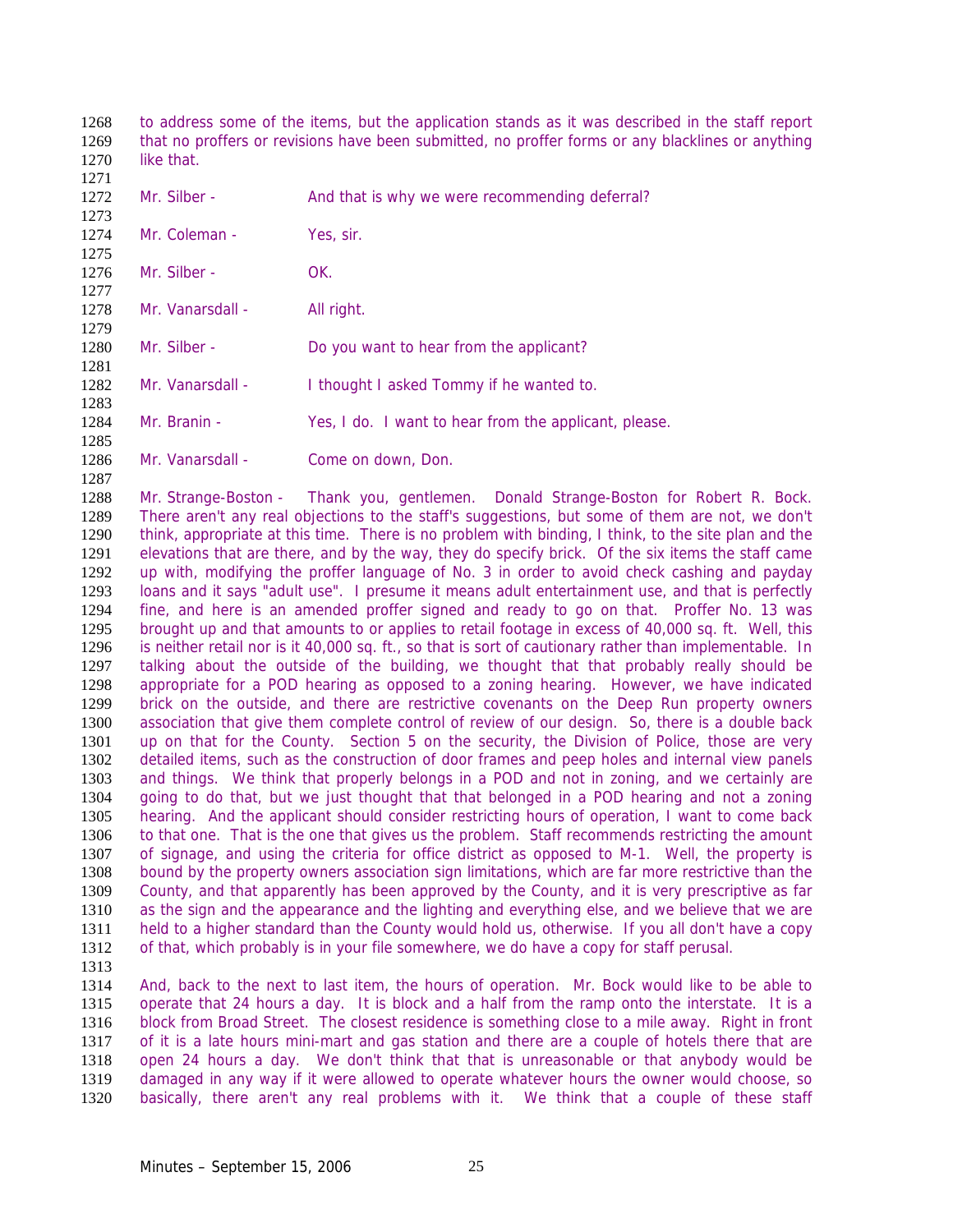recommendations really belong in PODs and shouldn't be committed at this time, but there is no real objection to them, and one of them doesn't really apply, and the only one we really come down to is the hours of operation, and we think it is reasonable, in that location, to be able to operate 24 hours a day, if you should choose to do so. Don't want to bind him to do it, but it is surrounded by nothing but commercial and M District and there aren't any houses, so we thought that was an appropriate thing to do. So, that was our position on it and that is why we wanted to have it heard tonight, to bring it up to you all. That was our thinking on it. We would invite you to agree with that. 

And the others, we really don't have a problem with, but some of them we think should be done later and others don't apply, and we do have the amended proffer on the adult entertainment available for submission right now. Are there questions that I could answer that might help? 

1334 Mr. Branin - Mr. Strange-Boston, let me shed some light on why I wanted it deferred,<br>1335 not denied. The reason I wanted to defer it was you based a lot of your submittal based on a not denied. The reason I wanted to defer it was you based a lot of your submittal based on a 1981 case. I was looking for it to be more updated. I think it is great that you brought the proffer with you, but it would have been proper to submit it prior to the hearing. So, what we are looking for is the items, the time. I will be more than happy to discuss that with you prior to the hearing and get with you. I think that is a great location for a car wash, but we currently try to get as much proffered ahead of time, even before the POD.

Mr. Strange-Boston - Well, as I said, there is no real objection to any of these things, but we prefer not to do it as a proffer. We prefer to do it as part of a POD approval. For instance, the various details and having to do with security, they have to do with the detailed design of the doors and the locks and the internal view panels that might be between the stalls, things of that nature, which really are a matter of building design, not zoning, and we would hope that you would agree that that could be adequately covered and properly arranged at POD.

Mr. Silber - Mr. Branin, I would agree. I think relative to the CPTED comments, I think those items can be addressed in greater detail at the time of POD, but I do think there are some other outstanding issues here. I do believe the CPTED comments can be dealt with at the time of POD. 

Mr. Strange-Boston - We have indicated brick on the exterior of the building and we'd be glad to bind to those. 

1357 Mr. Branin - I would be happy to see that. Like I started to say earlier when I was about to defer it earlier, I don't have a problem with the actual product that is going in there being a car wash. I definitely don't have a problem with that. I'd like to talk to you about it. I am sure we will come to the same agreement with that as well. But, the proffers that you presented need to be updated, and I was going to say earlier that I would like to defer it to the next meeting to give you time to work with staff and work with myself, as well, and get this a little tighter. And then we can get to the POD even quicker.

Mr. Strange-Boston - May I take a minute to confer? 

1367 Mr. Branin - Absolutely. 

Mr. Strange-Boston - Agreed.

 Mr. Branin - Good. I am glad you saw it my way, because it was going to go that way anyway.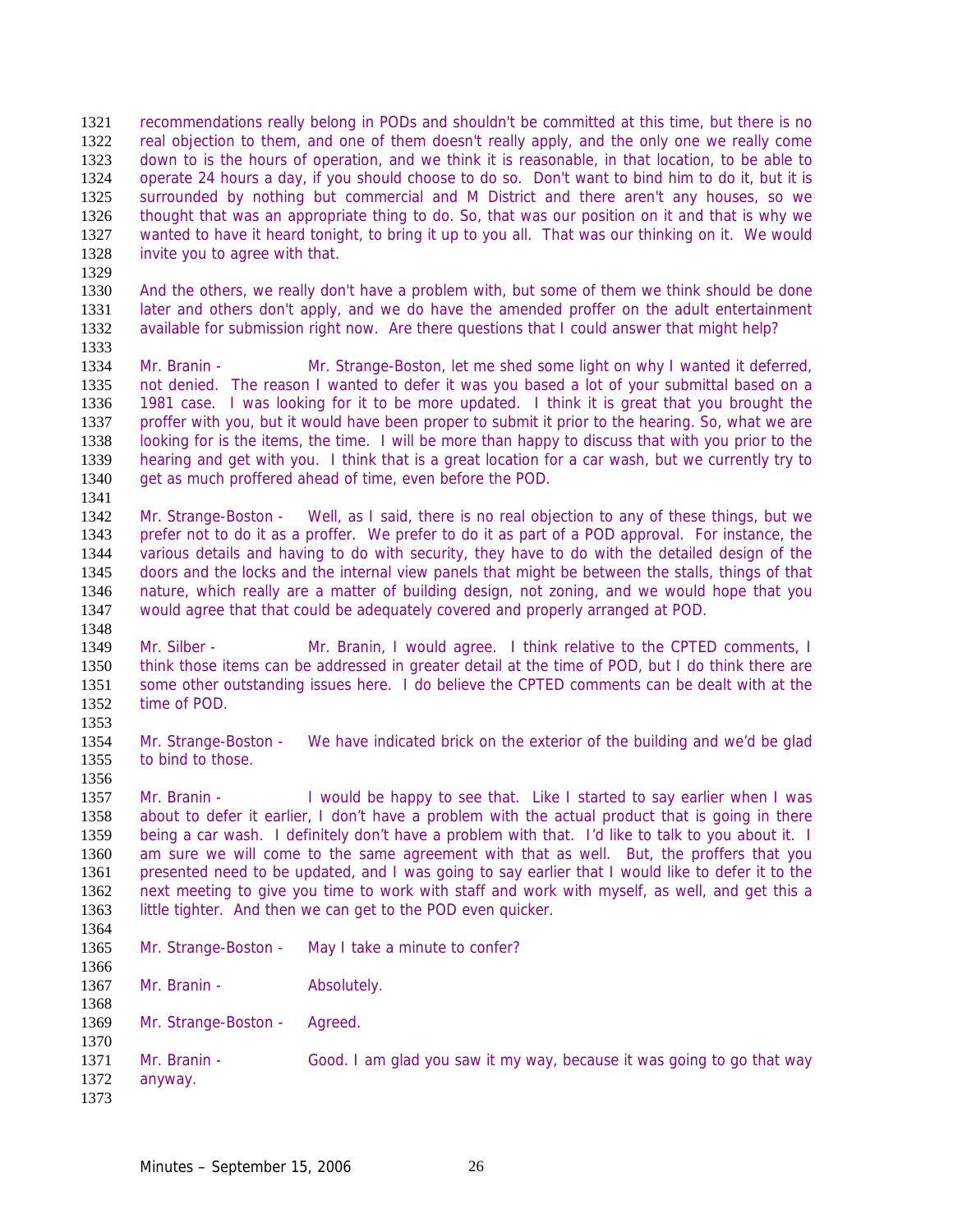OK, Mr. Chairman, I move deferral of Case C-53C-05, D. L. Strange-Boston for Robert R. Bock, LLC, to the October 13, 2005 Planning Commission meeting at my request.

1377 Mr. Jernigan - Second.

Mr. Vanarsdall - Motion made by Mr. Branin and seconded by Mr. Jernigan. All in favor 1380 say aye. All opposed say no. The ayes have it. The motion passes.

 The Planning Commission deferred Case C-53C-05, D. L. Strange-Boston for Robert R. Bock, LLC,

to its meeting on October 13, 2005.

**C-54C-05 Ahmad Nessar et als:** Request to conditionally rezone from A-1 Agricultural District to R-2C One Family Residence District (Conditional), Parcel 743-773-5025, containing 1.651 1387 acres, located on the west line of Shady Grove Road at Prescott Place. The applicant proposes a<br>1388 single-family subdivision. The R-2 District allows a minimum lot size of 18,000 square feet with a single-family subdivision. The R-2 District allows a minimum lot size of 18,000 square feet with a maximum gross density of 2.42 units per acre. The use will be controlled by zoning ordinance regulations and proffered conditions. The Land Use Plan recommends Suburban Residential 1,

1391 1.0 to 2.4 units net density per acre.

Mr. Silber - This is in the Three Chopt District. 

1395 Mr. Vanarsdall - Is there anyone in the audience in opposition to this case? Thank you. C-54C-05 in Three Chopt? All right. 

Mr. Tyson - Mr. Chairman, Mr. Kaechele, members of the Commission, Mr. Secretary. This is a request to rezone approximately 1.67 acres to permit construction of two single-family dwellings. The existing single-family dwelling on the property, constructed in 1949, would be demolished and two new buildings constructed in its place.

The Land Use Plan recommends SR-1, Single Family Residential use for this parcel. The proposed project and density are consistent with the existing uses; however, staff is concerned that the proposed development may promote piecemeal development and would leave a small A-1 parcel to the south that would be hard to integrate into surrounding developments if it were left undeveloped at this time. The most logical development pattern would be to acquire properties to the north and south and incorporate them into the site and provide a common entrance opposite Prescott Place. This is the existing parcel (referring to rendering) as it currently exists. The applicant is proposing to essentially split the existing parcel into two and to build two new homes.

The applicant has submitted a revised proffer statement that has been provided to you. Elements of the proffers include that: 

- Each home would be a minimum of 3,000 square feet in floor area.
- **Garages would be side or rear loaded and would be two car garages.**
- The applicant has proffered that the architectural features will be substantially similar to 1419 the houses depicted in these photographs. (Referring to rendering)
- **Crawl space or basement foundations will be provided. Exterior walls below the first floor** would be finished with brick, stone, or EIFS.
- 1422 Q A setback of at least 100 feet from the ultimate right-of-way of Shady Grove Road is proffered.

1425 The proposal is in keeping with the surrounding land uses. The applicant has made a good faith effort in addressing the concerns raised by staff with the exception of obtaining additional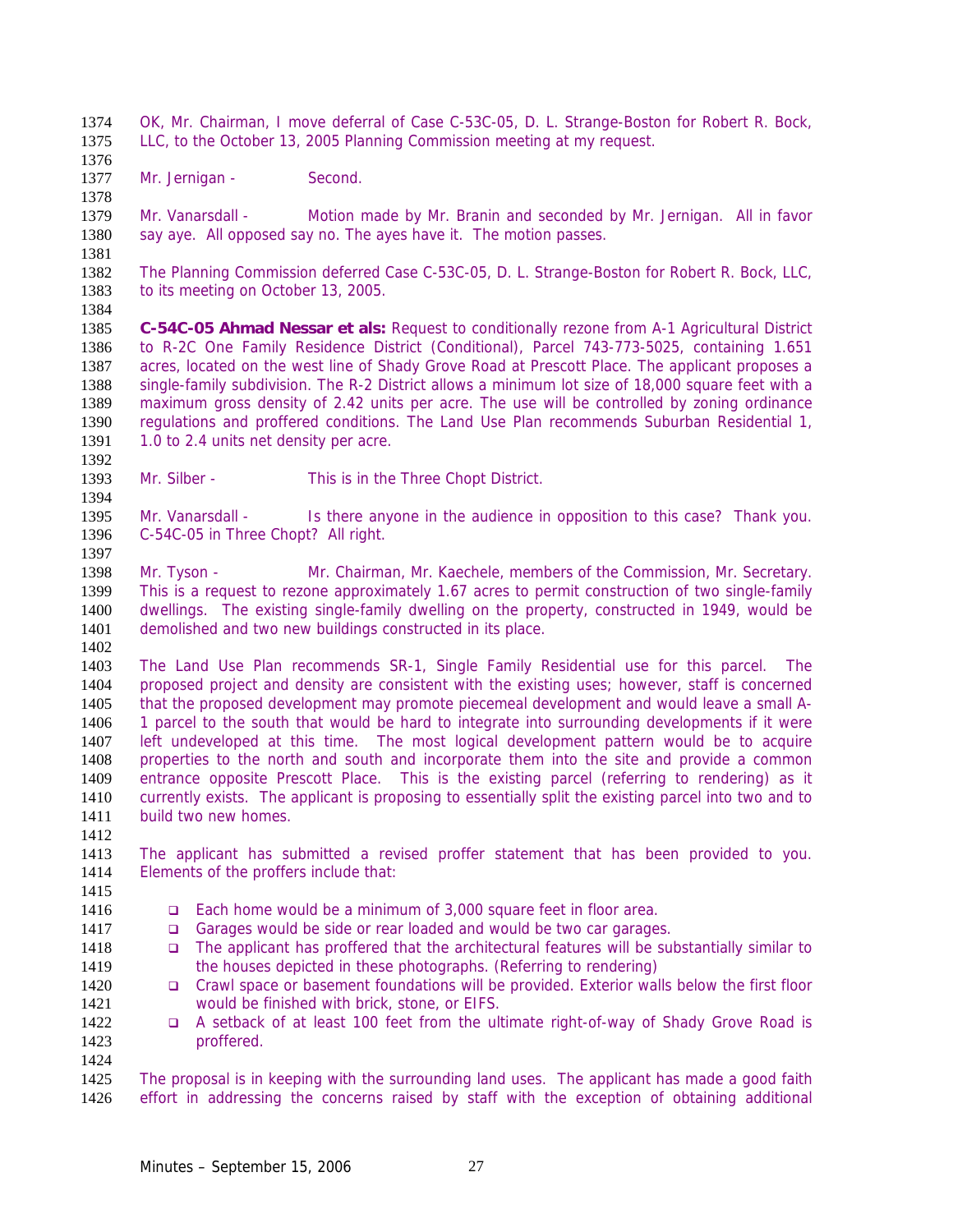property to improve the site layout. The applicant is present tonight to answer questions, and I would also be happy to answer any questions that I could. 1430 Mr. Silber - Mr. Tyson, in consideration of these proffered conditions, when did they come in? 1433 Mr. Tyson - They came in the  $11<sup>th</sup>$ . They would not have to be waived. Mr. Silber - OK. 1437 Mr. Vanarsdall - All right. Any other questions? Mr. Kaechele - Each lot would have 100 plus linear feet on Shady Grove Road. Right? 1440<br>1441 Mr. Tyson- Yes, sir. 1443 Mr. Kaechele - Each lot would have a drive way? Mr. Tyson - Yes. There is an existing curb cut for the existing house. A new curb cut would be needed for the new lots essentially, and Traffic Engineering has indicated that that would not be an issue. Ms. Jones - Did you say the other parcels have been investigated? Mr. Tyson - I have spoken to the applicant and he can provide you with that information, but it is my understanding that he has investigated it. Mr. Vanarsdall - You want to hear from the applicant, don't you, Mr. Branin? 1456 Mr. Branin - Absolutely. 1458 Mr. Vanarsdall - Thank you, Mr. Tyson. Mr. Amad Nessar - Ma'am, sirs, good evening. My name is Amad Nessar, along with my brother. We are joint owners of this particular property. We initially had purchased this property in 2003 with the intention of splitting it into two lots and building our private homes on this particular piece of property, and that is what I wanted to stress the most here, that we intend to use this particular lot or two lots we are requesting, if you respectfully allow us to divide, and building our private homes on them. In addition to that, because this will be our primary residence and our private homes, the aesthetic appeal of the neighborhood will be retained. We will attempt to beautify the neighborhood with this particular plan that we have. In terms of the question that he had raised for the properties adjoining this particular piece of property of ours, we have spoken with both owners. As a matter of fact, the property to the left of this is currently zoned as R-2C and that is the zoning that we are requesting for our property. The one to the right is in Agricultural A-1, however, the owner of that particular property we have spoken with and he is, this particular gentleman is very suspicious of, I can't really explain it. He will not allow us to incorporate this property into what we are requesting here. We had asked him if we would be able to purchase the property from him and he is not willing to do so. We had requested to do that of the property to the left of ours, and he had conveyed a particular number that he wanted for the property and we had agreed that we would do that, and, again, he doesn't want to sell the property, as well. So, what we are left with now is that we have this property that we are building our private homes on, and we have no other recourse in terms of getting the two neighbors to agree. They had resisted allowing the rezoning of their property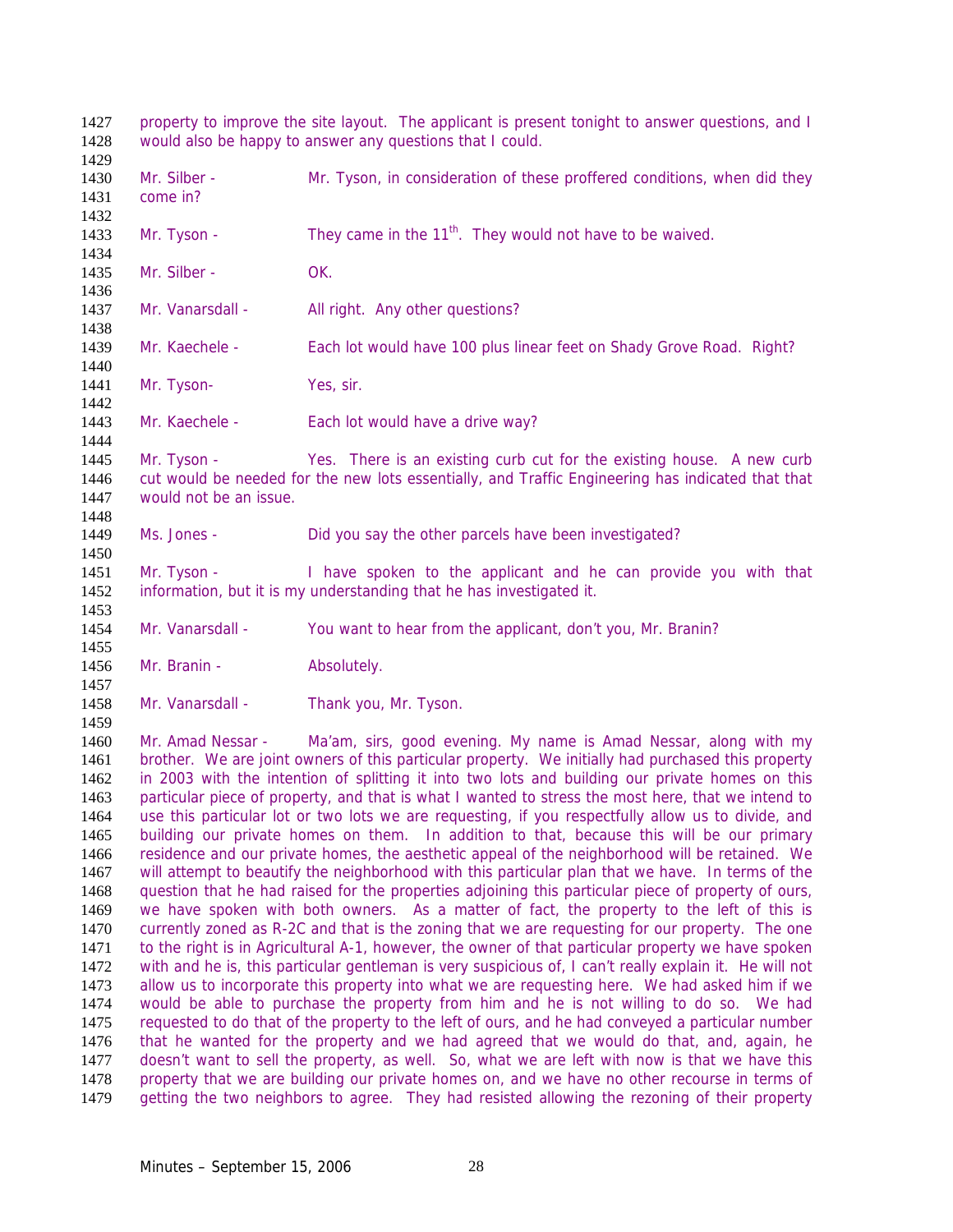when Millrace was rezoned and they are not going to change that now. So, that is where we are currently. 1483 Mr. Branin - Thank you, and if they do come up, either one of them come up for sale, you had voiced that before? 1486 Mr. Nessar - Absolutely. Yes. 1488 Mr. Branin - You are interested in acquiring them for an uncle? 1490 Mr. Nessar - As a matter of fact, we have three brothers who live in Richmond and I had spoken to Mr. Branin earlier and conveyed that to him, that our intention in purchasing the property next to it was that and we wanted to build four homes for three brothers and my uncle 1493 who live here in Richmond, and that is why we had proposed to the gentlemen that we'd be 1494 willing to purchase the property, and if and when that does come available, he is willing to sell it, willing to purchase the property, and if and when that does come available, he is willing to sell it, and we will go through whatever means necessary to purchase that and do the same, to meet the proffers that we have in place for what we are proposing, at least, or exceed that, and I didn't want to add the proffers that we do have and some of the additions are updated that Mr. Tyson had requested and the staff had requested. We have included what you are seeing now. Those are minimal. Those are absolutely minimum proffers and the two-car garages that will be added, that will be at least a three to four car garages that we intend on putting on there. So, what you will see in the quality of the product will exceed anything that you have seen in neighboring Crown Place today. 1504 Mr. Vanarsdall - All right. Any more questions? Thank you. Mr. Branin- OK, Mr. Chairman, I move for approval of Case C-54C-05. 1508 Mr. Jernigan - Did we have opposition? Mr. Branin - Yes? Ms. Hamilton - I don't know this gentleman, but I just know that this house looks enormous to me and I think we need to start thinking in terms globally, in terms of the environment. Does he need a house this big? Does he need a four-car garage? Can he scale down the house? He says he wants to beautify the area. Well, if you want to beautify the area, I think birds and trees are beautiful. I think box turtles are beautiful. I think tree frogs are beautiful to me. And I just think he is not beautifying the area by making these two humongous houses, so… Mr. Branin - Ma'am. Could you state your name again, please. Ms. Hamilton - I am sorry. It is Karen Hamilton. I just figured you remembered from before, but I don't see the need for these enormous houses and he is taking trees down that are beautiful. Mr. Branin - But, Ms. Hamilton, there is one house on it. I think it is great that Mr. Nessar wants to have family near him. I really do. And for him to take a piece of property that he owns, living in America, that he owns and ask for two houses to keep family close to him. I could see you getting upset about parking lots and getting upset about shopping centers, but to deny a man to have a house with another family member…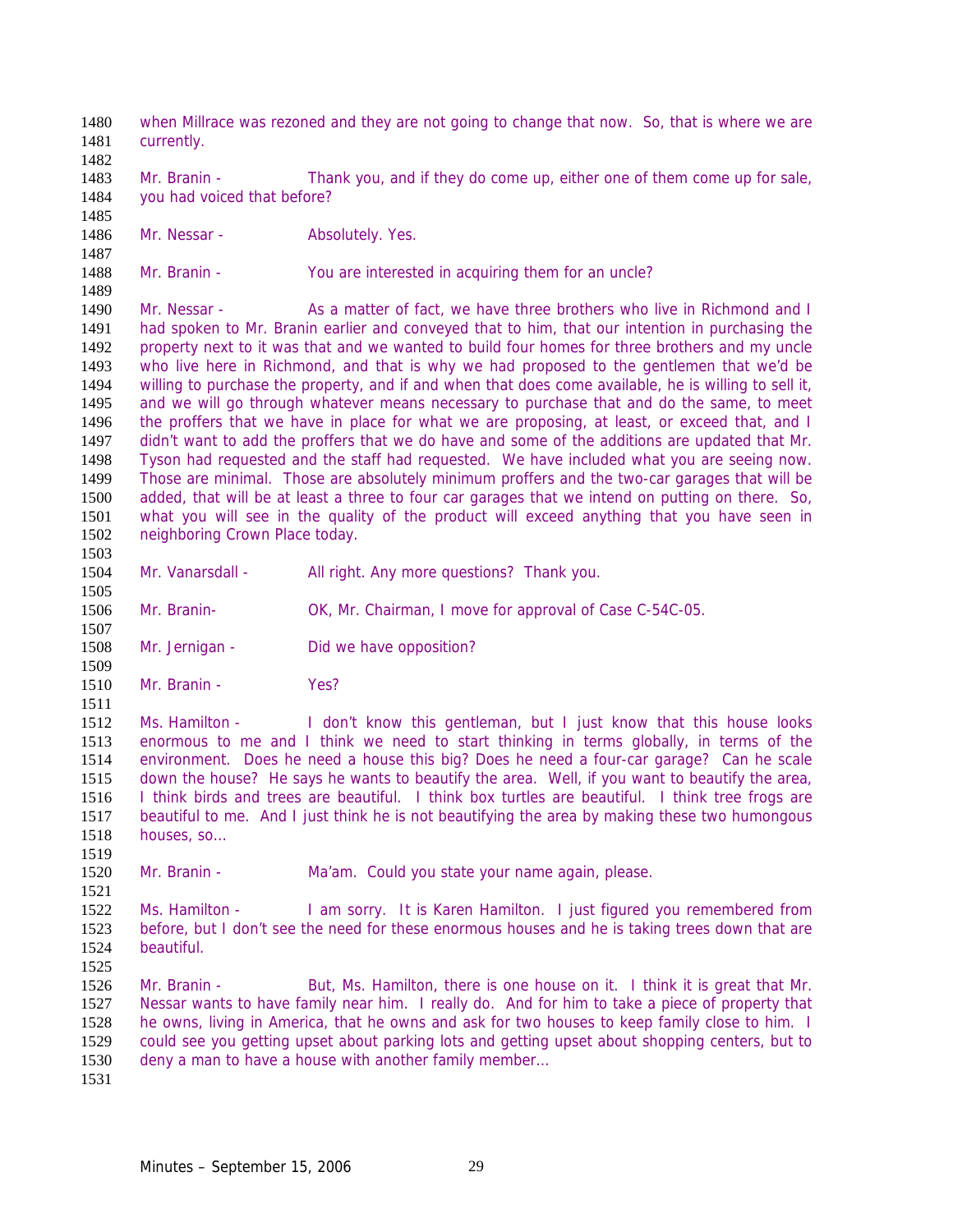Ms. Hamilton - I am just saying that they shouldn't be humongous houses. I am not saying you shouldn't build a house. I am saying it shouldn't be so big. Half of the houses in Wyndham are too big. I mean, we just need to start thinking in terms of construction pollution and the destruction of the environment, and I think if he made a smaller house you'd have more trees and birds around it, he'd see that there is beauty in the earth. So that is my comment.

Mr. Jernigan - Ms. Hamilton, are you familiar with property rights?

Ms. Hamilton - Yes, I am, but I am just trying to encourage people to think globally. (Unintelligible) 

Mr. Vanarsdall - Thank you. Did you want to say something else? Did you forget something? Come on down and tell us very quickly.

1545<br>1546 Mr. Ahmad Nessar - For the record, my name is Ahmad Nessar, Mr. Chairman. Thank you for allowing me to speak. As a matter of clarity, I am a medical scientist with AstraZeneca Pharmaceuticals. I wanted to make a couple of points in regards to what Ms. Hamilton had been speaking about today. Although I am cognizant of what she is conveying to you in regards to the adverse effect of loss of trees and the respiratory system and oxygen consumption and so forth, what we will do with this particular property is we will actually add to the number of trees that are currently on the property. Those are some of the things that you don't currently see in the proffers. Some people add more trees than you actually do see now. It actually will add more beauty to the neighborhood, and, fortunately, the size that we have, what we asking is that you allow that we put the size of the house. It is really what we need. I have two children. I have my wife and myself, and we have other family who at times stay with us, so I can certainly understand what her concerns are. However, everything that we will do will, at the very least, add to alleviate some of her concerns.

Besides, most of the houses in that neighborhood are on a quarter of an acre or less. We are dividing almost two acres of land into two pieces of property for us to build. If you look at it, we really are not adding any pollution on you. We are just building a house for ourselves. 

1564 Mr. Vanarsdall - All right. Thank you. Need a motion.

Mr. Branin - Mr. Chairman, I move for approval of Case C-54C-05, Ahmad Nessar et als.

 1569 Mr. Jernigan - Second.

Mr. Vanarsdall - Motion made by Mr. Branin and seconded by Mr. Jernigan. All in favor say aye. All opposed say no. The motion passes.

REASON: Acting on a motion by Mr. Branin, seconded by Mr. Jernigan, the Planning Commission voted 5-0 (one abstention) to recommend the Board of Supervisors **grant** the request because it conforms to the recommendations of the Land Use Plan, it continues a form of zoning consistent with the area, and the proffered conditions will assure a level of development not otherwise available.

#### **Deferred from the July 14, 2005 Meeting**

**C-27C-02 Richfield Assoc., LLC, Eagle Pediatric Assoc., LLC, and Venture Investments, Inc.:** Request to amend proffered conditions accepted with rezoning case C-32C-89, on Parcels 740-750-0178, 739-750-8644, 740-750-4970, 740-750-0649 and 740-750-2862, containing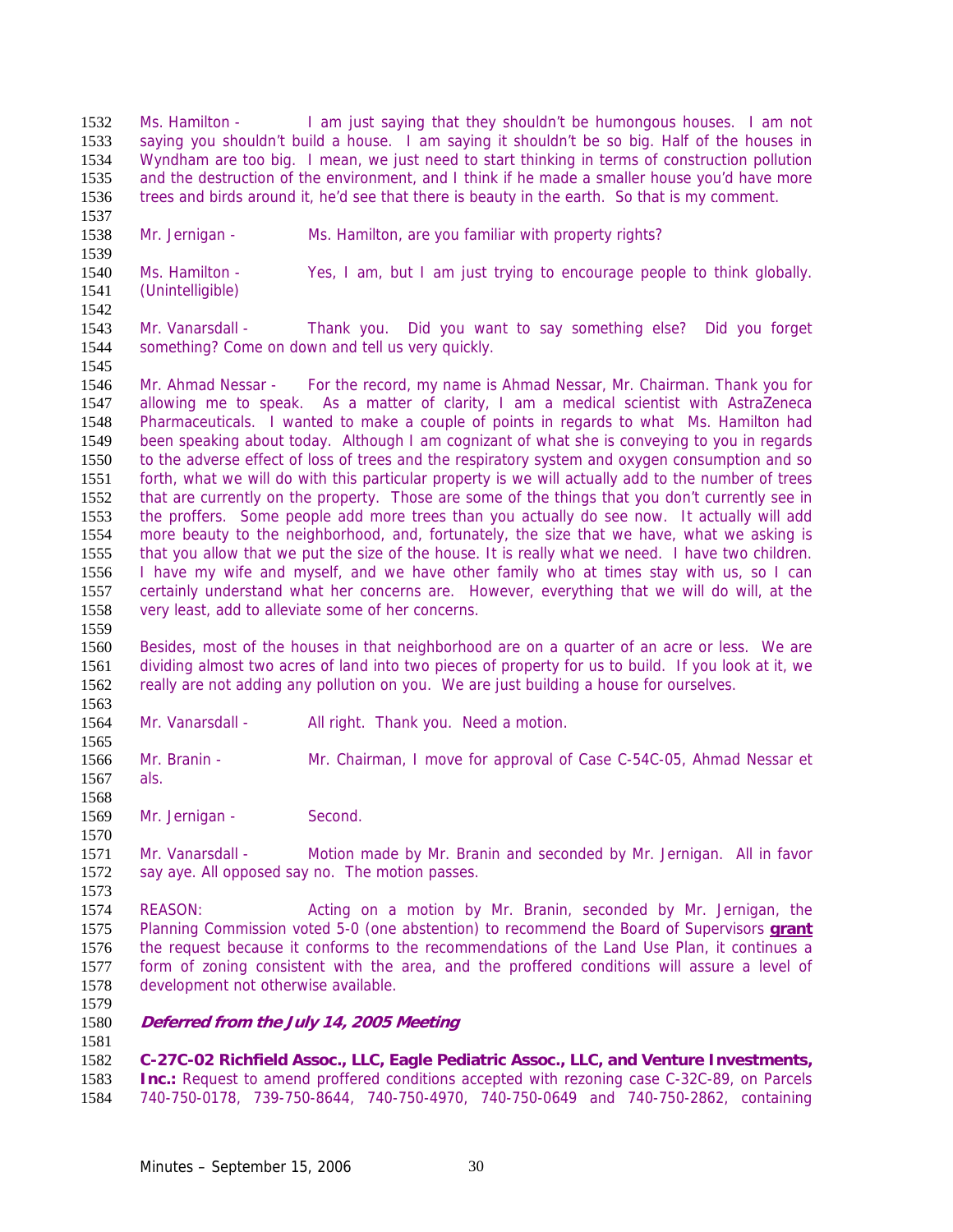14.295 acres, located on the north line of Ridgefield Parkway at the intersection with Eagles View Drive and Glen Eagles Drive. The amendment is related to the permitted density of the shopping center, permitted uses, and site design. The existing and proposed zoning is B-2C, Business District (Conditional). The Land Use Plan recommends Commercial Concentration. Mr. Vanarsdall - Is there any opposition to this case, C-27C-02? All right. Opposition. Mr. Tyson. Mr. Tyson - Mr. Chairman and members of the Commission, this property was rezoned to B-2C with case C-32C-89 to permit the construction of an in-line shopping center with four out parcels. At the time of the initial rezoning, all of the parcels were under common ownership. A proffer accepted with case C-32C-89 restricted the development of the site to an average of 7,850 square feet of building area per acre. The parcel is 14.295 acres in size and accordingly, the maximum square footage of buildings for the site in total is currently capped at  $112,215$  square feet. In the intervening years, two of the out parcels (Parcels #2 and #3) have been sold. The following uses are on site: Shopping Center – 93,092 square feet Parcel #1 - Unimproved Parcel #2 - 7,630 (Medical Office) Parcel #3 - 2,503 (Convenience Store) Parcel #4 - Unimproved Under the current proffers, this leaves 8,990 square feet of building square footage that may be constructed on site over the entire site. The applicant has applied to delete the proffer language restricting development density to 7,850 square feet per acre, and is proposing instead to have an absolute maximum amount of square footage permitted per development parcel. The proposed limits are as follows and they have been submitted to you in the revised proffer statement: Shopping Center – 93,092 square feet (no change) 1624 Parcel #1 - 6,600 s.f. Parcel #2 - 7,630 s.f. (Medical Office) (no change) Parcel #3 - 4,690 s.f. (Convenience Store) (2187 extra square feet) 1630 Parcel #4 - 6,600 s.f. 118,612 of potential development The proposed proffer amendment would permit an additional 6,397 square feet of building square footage over what is currently now allowed.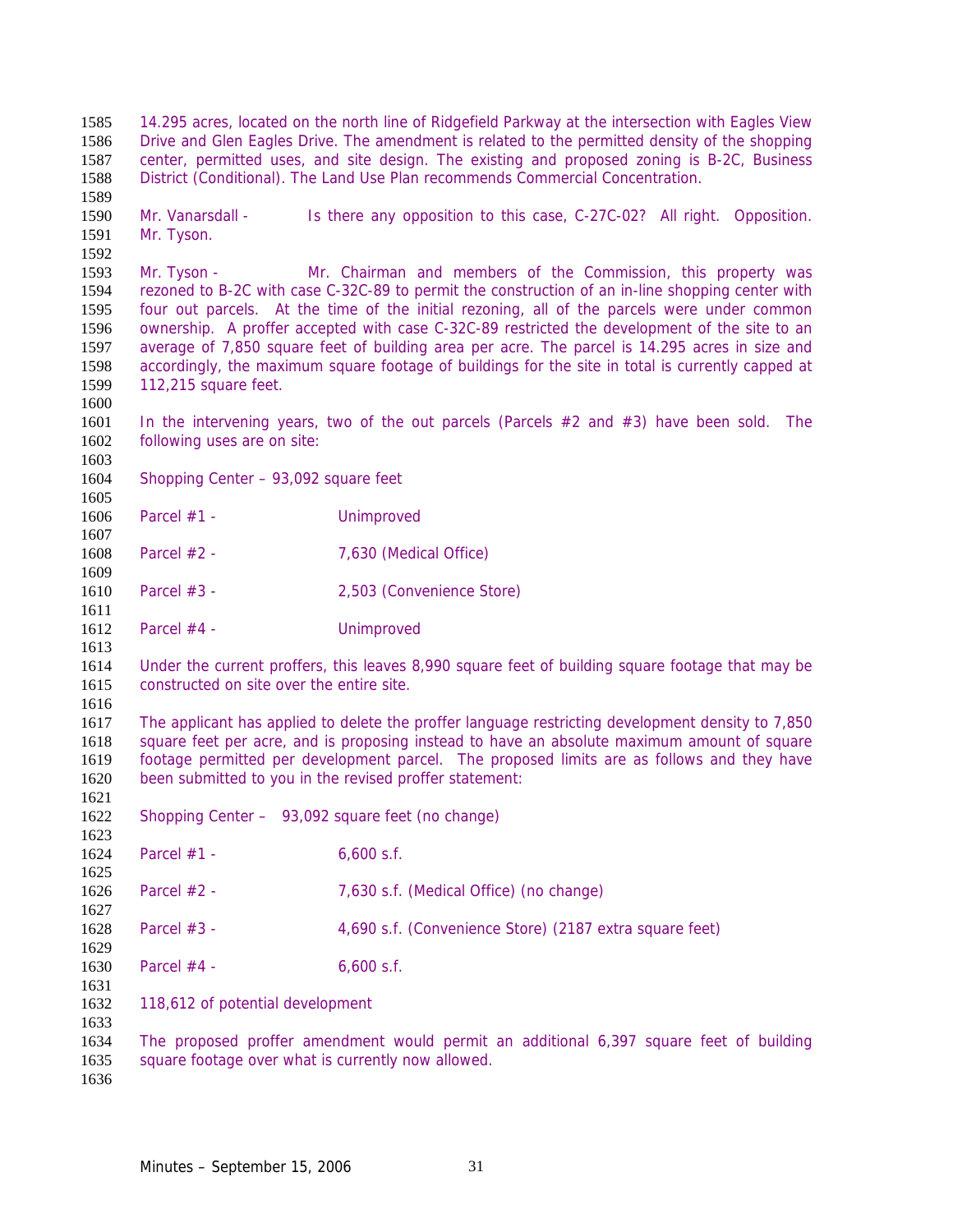The existing proffers prohibit any exposed building walls from being unpainted concrete block. A portion of the rear wall of the in-line shopping center is constructed of this material, and the applicant has suggested a proffer amendment that would prohibit any future buildings from being constructed using the same material. This would not correct the existing proffer violation, which the applicant is proposing to mitigate with increased landscaping along that property line.

The applicant is also proposing the following proffer amendments, which would apply only to out parcels #1 and #4:

With respect to use restrictions, among the uses prohibited are restaurants with drive-thru windows, payday/check cashing facilities, automobile service stations including those with light auto repair, flea markets, Laundromats and other uses that are listed in the proffers. 

1650 Each of the parcels would be provided a 25' buffer along Glen Eagles and Eagles View Drive,<br>1651 planted to a Transitional Buffer 25 standard. Increased landscaping to a Transitional Buffer 30 planted to a Transitional Buffer 25 standard. Increased landscaping to a Transitional Buffer 30 standard along Ridgefield Parkway has also been proffered.

- Any buildings constructed on Parcel 1 and 4 would be all brick with exception of architectural elements (doors, trim, etc.) and would be compatible with the existing buildings already existing on Parcels 2 and 3.
- Any freestanding signs shall be perpendicular to Ridgefield Parkway and no electronic message boards will be permitted. Attached signs shall consist of letter only (no boxes or trays). Within one foot of the sign face, the intensity of the sign illumination shall not exceed .25 foot candles. All exterior signs shall be reduced in intensity to no more than security level within 30 minutes of 1662 closing or 9 pm., whichever is later.
- With respect to interior lighting, no interior surface mounted fluorescent lights shall be visible from the exterior of the building. If the out parcel store is open past 9 p.m. and the store fronts face a public right of way, the windows will be tinted to reduce the glare and the Visible Light Transmittance percentage shall not exceed 47%.
- 

- The applicant has addressed a number of the staff's original concerns. Staff still believes that the application could be improved by having the proffers apply to all of the parcels, not just those controlled by Blackwood Development Company. It has been the County's position from the original rezoning that the site should be viewed as a unified development opportunity. Additionally, the applicant is encouraged to coordinate refuse removal so as to minimize trash truck traffic. If the applicant could address these issues, staff could be more supportive of the request.
- 1677 This concludes my presentation. I would be happy to answer any questions you may have. I know the applicant is also here to try to address the questions.
- 1680 Mr. Vanarsdall - Any questions for Mr. Tyson? No questions. All right. We will hear from 1681 the applicant first and then the opposition.
- Mr. Axselle - Mr. Chairman, ladies and gentlemen of the Commission, Bill Axselle, on behalf of the applicant, Willis Blackwood, who is the principal and the applicant is here with us, but we have been joined in the application by the other property owners of all five parcels.
- 
- This is not your run-of-the-mill zoning case for a number of reasons, and it is going to be fairly interesting, so I am going to take a minute to kind of give you a little bit of a background, because I think it is important. The issue is not the rezoning. The property is already zoned and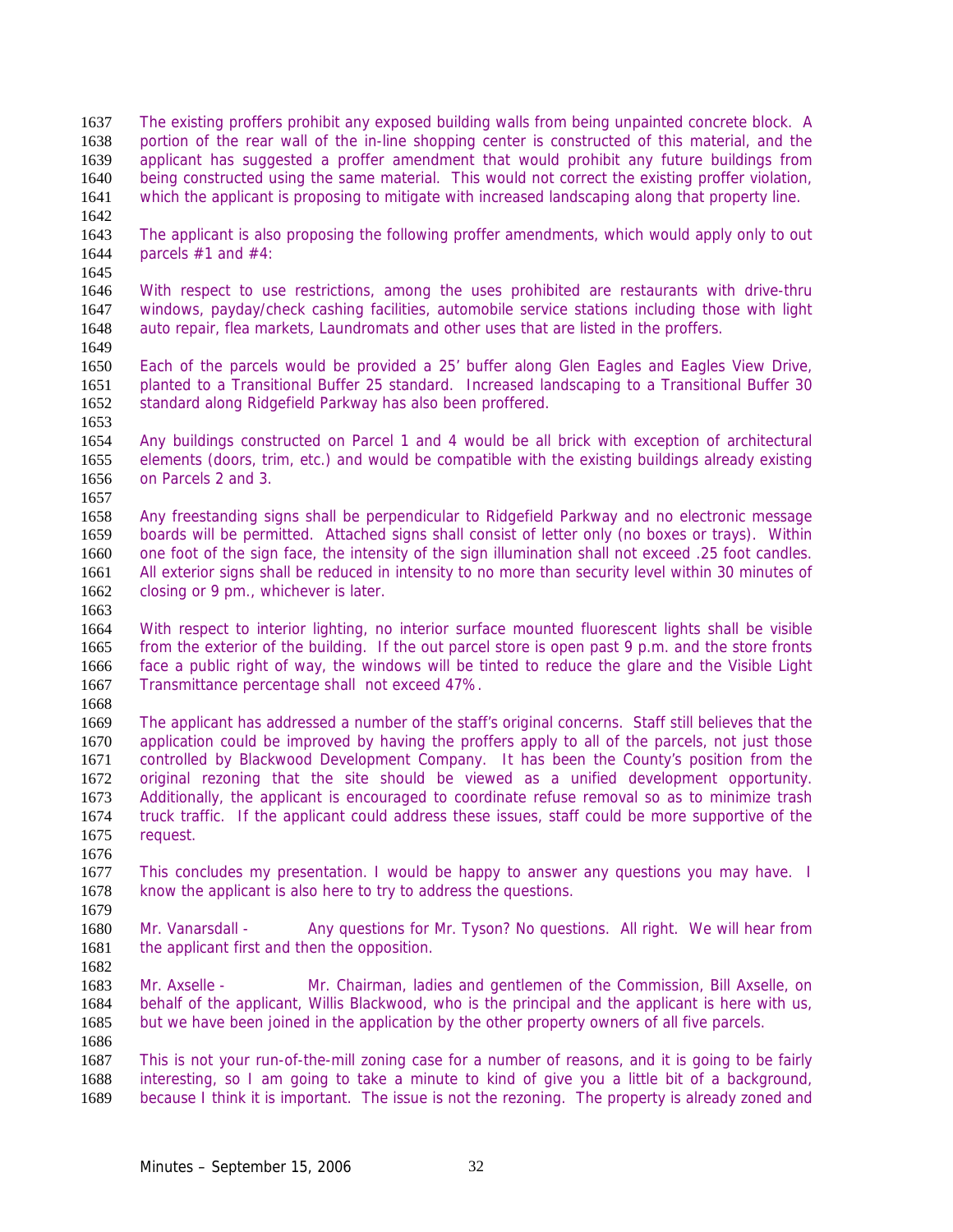can be used for B-2 purposes. The issue is not whether it can be developed. The two out parcels, 1 and 4, they can be developed. There are 8,900 some sq. ft. that can be located additionally on the property. The issue is what are the appropriate proffers for the development of the two out parcels and the uses, the shopping center and the two out parcels. Now, I think Mr. Tyson made one misstatement. The use restrictions that we are putting on do apply to the main shopping center and out parcels 1 and 4, and I think he said it was just 1 and 4. The use restrictions that we are volunteering proffer apply to about 12 acres of the total 14 acres. So what is the issue? There are really three issues and I will go back through them in a little more detail. #1, what is the appropriate square footage? We are seeking what would allow us to have an additional 3,200 square feet on each of the two out parcels. We are asking for 6,600 and we could get about 3,400, but we are talking about 3,200 on each of the two out parcels. The uses, the enhanced development standards, they have been worked out in meetings with 1702 the community prior to my involvement.

1703<br>1704

Well, this case goes back to before almost many of us. Maybe Mr. Kaechele, but the rest of us weren't, but it is important that you know the history. In 1989, 153 acres was zoned west of Pump Road. There was nothing in this area where Ridgefield Parkway is. There were no subdivisions. There was nothing. That case had offices at Pump and Broad. It had this shopping center and it had subdivisions around it, and so we may be amending the proffers, but we are not breaking faith, if you will, with commitments made to neighbors at that time because of the commitment, those neighbors were not there. What we are trying to do is address what should be in 2005 the appropriate development standards. You will hear from people who are opposed to the square footage increase. Unfortunately, you will probably not hear from the folks in Eagles Drive subdivision, who have authorized me to say they support it. They are right adjacent to out parcel No. 4. They are the ones that are going to have a fast food or some of the other things that are currently permitted. Ralph Fisher in Royal Oaks has also authorized us to say he is in favor of it, and he has been adamantly opposed before, but he is now authorizing me to say that he is in favor of it. We sent 225 notices out for a citizen meeting. Eight people showed up. I think you will hear from four or five of them tonight. So in 1989, all of the area was zoned. In 1992 the shopping center got a plan of development. It was approved by the County to have four out parcels, and as Mr. Tyson has said, two of those out parcels have been built on. In about 2001 or so, Mr. Blackwood was not the original developer. He bought the main center and the two out parcels later. He came in and wanted to develop those two. He filed a plan of development. The County said, "Well, wait a minute. We've got this antiquated (that is not their words, but my words), but I think it was 7,850 square feet average density over the whole 14 acres, and yet we've got these five different parcels. It would be best to sort of assign and determine the square footage for each of those parcels, because under the current system that Ms. Jones has described is first-come, first-serve. Well, the County said, no. We don't want you to do that, and we want you to get all of the property owners to agree, and which we have in that respect, and so that is where we are now. The issues that have come up have dealt with square footage. Let me address that. We are asking for an increase of about 6,200 square feet. That is about a 7% increase in the square footage that is permitted. It is about 6,200 square feet over 14 acres, which is 622, 701 square feet. That is what we are asking for in exchange for giving up some of these conditions. Even if this is approved, the staff report says that the development on this property, even with additional square footage would only be at 19% of the buildable area and B-2 is allowed up to 25%. So, we are really talking about a fairly modest amount. They said, "Well, why do you want that?" Well, when we met with the neighbors, and this was before my involvement, Mr. Blackwood and his preceding attorney had some neighborhood meetings, and they talked about square footage uses and development standards, so the neighbors were concerned about some of the uses, and I ask you to go to Page 2, the bottom of Page 2. These are uses that are currently permitted under the 1989 proffers. The neighbors felt like they weren't real sure they wanted these in their neighborhood. The restaurant with drive-thru windows, adult businesses, dance halls, gun shops,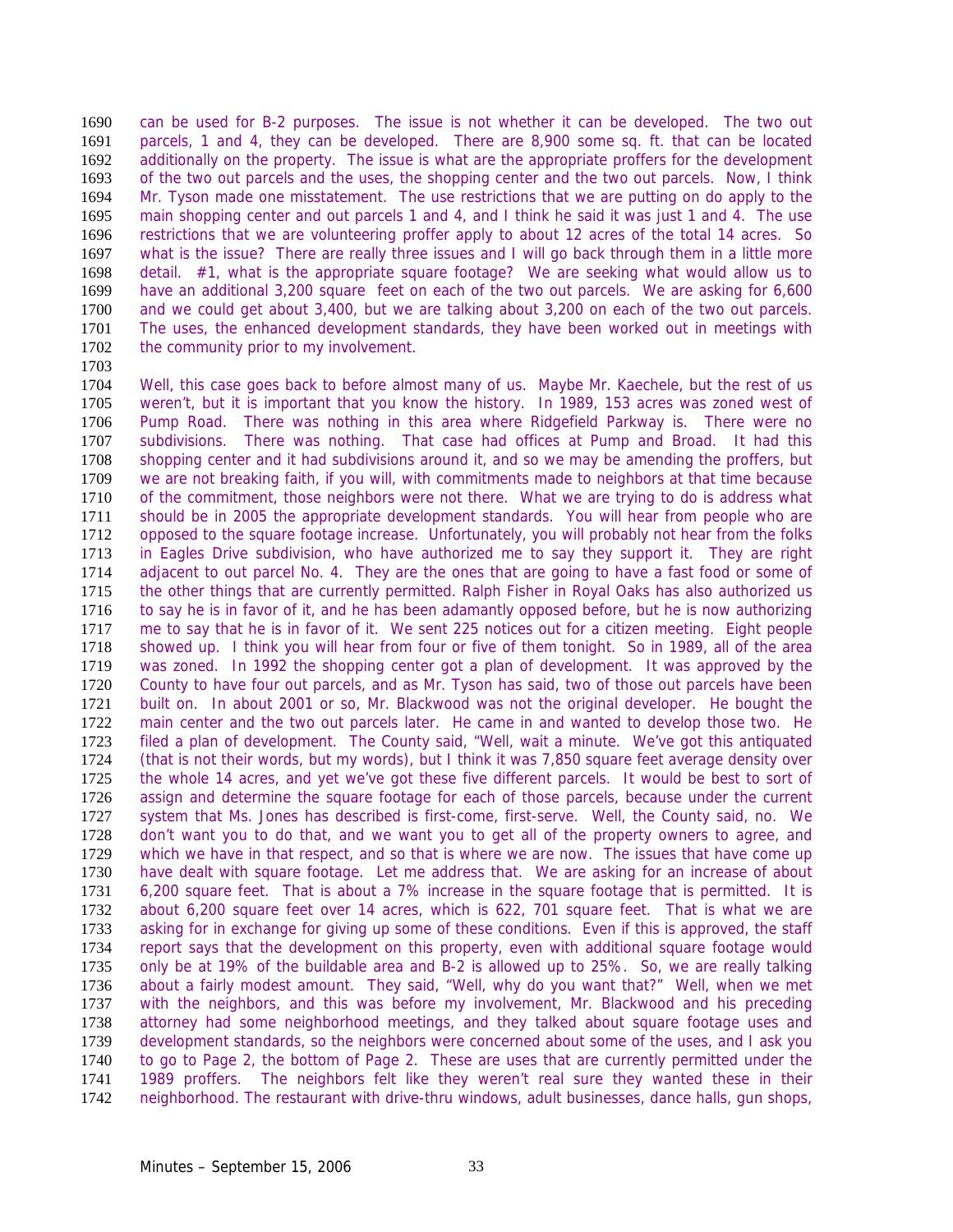flea markets, private fraternal clubs, bingo parlors, Laundromats, automobile service stations, etc. So, Mr. Blackwood has agreed to say that those uses will not be on out parcels 1 and 4, and will actually not be on the center itself. We have restricted the hours of the dumpster uses. Then, the other issue that came up in those meetings, I am told, was "What are you going to put on out parcels 1 and 4, and what are they going to look like?" Right now you could put, I wouldn't suggest this is going to happen, but you can put a cinderblock building and an aluminum building. That didn't appeal to folks, so one of the proffers we have is that the building will be brick and compatible in appearance to the two out parcels. How much landscaping will you have? Obviously, the landscaping standards have changed a lot since 1989 and 2005. We have committed to enhance landscaping, following the current transitional buffer requirements as the staff indicated. Better building, better landscaping. The landscape is already in and approved, but we are going to add to that.

1756 Signage. This is on page 3 and 4. Restrictions on the type of signage and the attached signs.<br>1757 This is a – they really have limited what type of signage can be on those out parcels 1 and 4 and This is a – they really have limited what type of signage can be on those out parcels 1 and 4 and they have also restricted what can be on the interior lighting. It says the time the lights have to go off and so forth. These were negotiated with and concurred with the neighbors. The neighbors had not concurred, however, with the square footage increase. Mr. Blackwood, in doing those discussions and prior to my time, had an opportunity to have the Wendy's on this site before it went down to Ridgefield Parkway, that shopping center. Because he was in those discussions and the commitment to the neighbors, he did not do that. So the real issue for you, I suggest, is this on balance? Will the neighborhood be better served by having slightly increased square footage, which is less than what would otherwise be allowed under B-2, but more than what was approved in 1989, but in exchange not have the uses on the main shopping center and out parcels 1 and 4, and also having much improved development standards on out parcels 1 and 4. It is a balancing act. It is not whether you should allow a use or not allow a use. It is, in fact, that simple.

I have enjoyed working with Ms. Jones, so we've narrowed the issue. We both inherited facts and circumstances, as did Mr. Blackwood. We have narrowed the issue down and I think after you consider the case, we are changing what we did in 1989, so I think we are changing on balance for the better, but you will make that determination. I would like to reserve the rest of my time for rebuttal. Thank you. 

- Mr. Vanarsdall Thank you, Mr. Axselle. Are there any questions from Commission members? Now we will here from the opposition, and you all come down and tell us what you'd 1779 like to tell us, and take turns.
- Mr. Howard Good evening. My name is Chuck Howard. I live in Royal Oaks, across the street. Ms. Jones, nice to see you finally. I assume that when we send correspondence to Mr. Tyson, Ms. O'Bannon and you, that it gets distributed.
- Ms. Jones We discuss the case and Mr. Axselle has given them a lot of facts to work with on that.
- Mr. Howard Well, OK. Just so you know, Mr. Fisher is a member of our neighborhood but he is the only one in my neighborhood that I have spoken to that is in favor of this proposal. We generally oppose it. We oppose it for a lot of reasons, quality of life. We believe it is going to negatively impact our property values, but I really strongly oppose what is happening now, because I think what the applicant is trying to do is change the rules in the middle of the game. We all bought our houses in this neighborhood with the shopping center there. We kind of saw what was there. We knew what we were buying into. Planning should be a process that promotes stability and when we buy our house we want to buy into a stable environment. For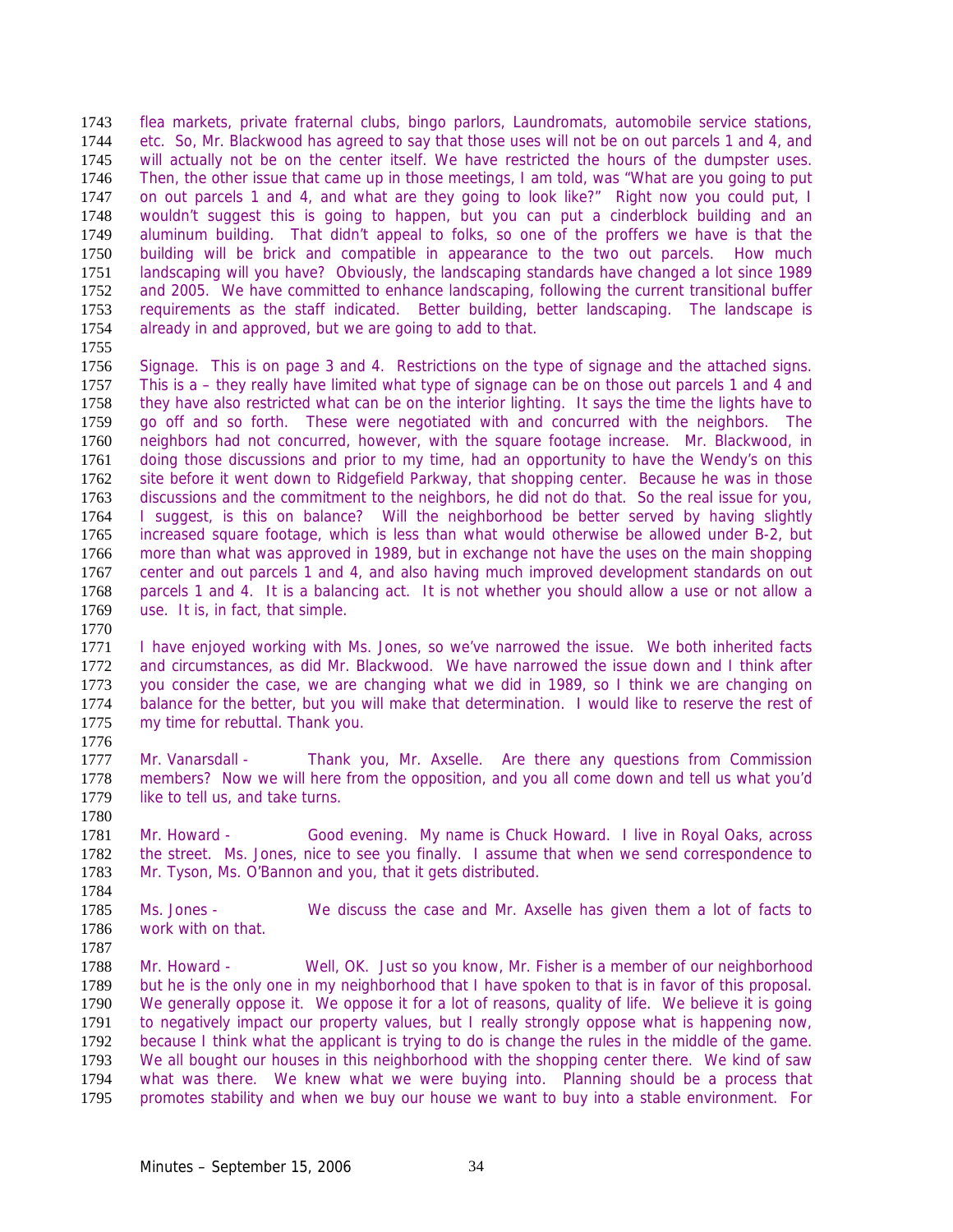many of us, it is a quality of life issue. For many of us, it is a major investment. By changing the rules, by trying to go forward with additional development and whether it is good or bad is all subjective, we happen to believe it is bad. I happen to believe it is bad. I think that destabilizes what we are looking for. Planning should be, after all, should provide stability, provide us with assurances that what we have in our neighborhood is going to continue to be there. The applicant has told us that this a relatively modest increase in size in the building area. I think one way to get around this is to really test the applicant's belief in this is to get the applicant to truncate that 6,000 or 7,000 sq. ft. that is currently built and allocate it to the two out parcels. If the applicant is willing to do that, I can support the applicant wanting to increase development areas on those two out parcels. I'd be surprised that he could do that, that he would want to do that, but I think this is important in terms of, again, emphasizing stability in the neighborhoods. Stability with the planning process. You know, when this was done, and there was some question about average density and the complications of this case, I just don't see it. In looking 1809 at one parcel you have an average density. You have the total area. You get the buildable area.<br>1810 How the previous owners allocated that amongst the out parcels and among the in-line center How the previous owners allocated that amongst the out parcels and among the in-line center was their business. How is it that we should now be subject to any miscalculations or mistakes they made and Blackwood buying into that as an "as is" condition, how is it now all of a sudden they are allowed to change those rules? If I buy a house and I find that I have a sink hole under my house, is that the County's issue? Is that Mr. Blackwood's issue? That is my issue. I think by allowing this change in the rules is destabilization. You are allowing Mr. Blackwood to prosper at the expense of what is happening in the neighborhood. With respect to the residents behind the shopping center, and their support of the proposal, those folks are at the back of their house of the shopping center operation. That is loading docks. That is dumpsters. That is trash. That is debris. Anything would be an improvement, and I can understand their support for proffers that would basically improve their situation. For us in the front of the parcel, in front of the shopping center, we don't see those improvements. And in terms of Blackwood's stewardship of the property since their ownership, I was in a meeting with Mr. Blackwood a long time ago. We were actually joking about the red sign that was on the gas station and Mr. Blackwood said he would not allow those red signs on his development. We have a red sign that came in after Mr. Blackwood, a lit sign, after Mr. Blackwood took ownership. So I question that trust that we would have to be placing in Mr. Blackwood and his associates moving forward. As I said before, Ms. O'Bannon and Ms. Jones have told us this is a complicated case. I suggest especially with the changing of the rules that this process is actually encouraging that if this case is so complicated that it should not be approved while there is still one person in opposition to this proposal. Thank you for your time.

Mr. Vanarsdall - Thank you. Any questions by Commission members? Who else would 1833 like to come down? State your name, please.

Mr. Berry - Thank you for allowing me to say a couple of words. My name is Frank Berry. I live right across the street from parcel 4. I would just like you to know I don't know anything about planning or anything, but I live across the street. It is a dense area now. From my bathroom window I can see the lights. I pick up Food Lion trash bags out of my backyard. All of these issues that have been mentioned have been existing for the past three years. There has been no improvement that I can see in the past three years. I just feel like someone is asking for something for nothing at my expense, and I hope you deny it. 

- 1843 Mr. Vanarsdall Thank you.
- Ms. Jones Thank you, Mr. Berry.

Mr. Marchinko - Good evening. George Marchinko. I am the president of the Royal Oaks Homeowners Association and Royal Oaks is the subdivision that borders Ridgefield Parkway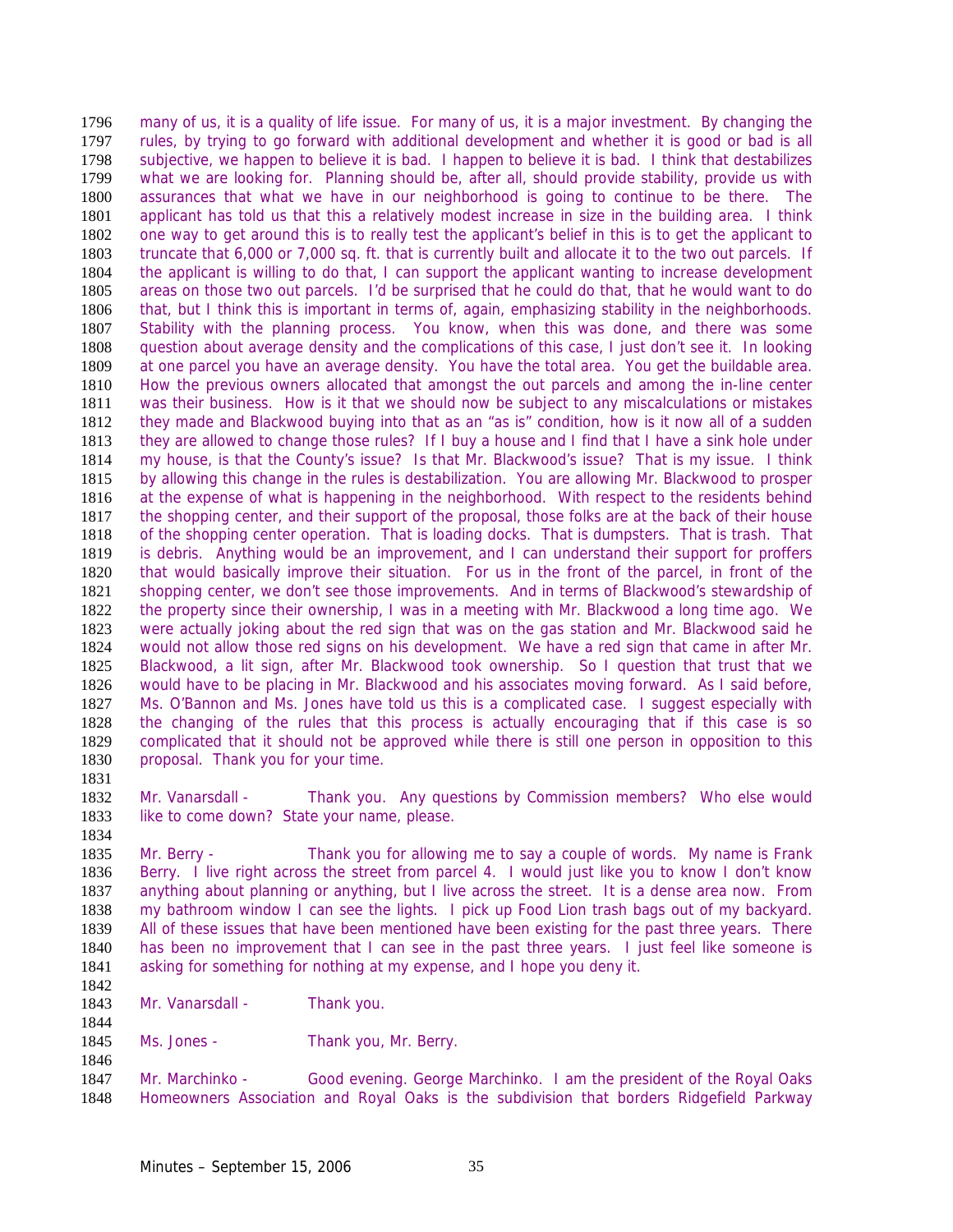directly across the street from the Food Lion. I will be brief. I know we are getting extremely close to our 10 minutes here. I am just here to bring the message from a number of homeowners that I have had the opportunity to speak with. There aren't 360 folks up here today. There is just a few, but I have talked to most of the homeowners in the subdivision who would be affected predominantly along Old Prescott Road, and there is vast opposition with the one exception of Mr. Fisher. Frankly, he and I have had a conversation and he is confident that this is a good idea and he is in a vast minority. There are no other individuals, homeowners, that I have had an opportunity to speak with that are in favor of this zoning density issue. Again, not having a prepared statement, it is a dangerous thing to do in front of you all, so I am 1858 just going to go ahead and thank you for your time. I appreciate it.

 

1860 Mr. Vanarsdall - Thank you.

1862 Mr. Kaechele - Has the homeowner's association taken a position on this, official 1863 position? position? 

1865 Mr. Marchinko - Yes. Opposed. 

1867 Mr. Kaechele - Right, but it has been voted and recorded, right? 

Mr. Marchinko - In the minutes? I'd be happy to share those with you if you like. 

1871 Mr. Kaechele - Thank you.

1873 Mr. Vanarsdall - Any more questions? Thank you. 

Ms. Hamilton - I don't live in Royal Oaks, and you guys know that already, but I am opposed to this, because we already have too much retail space in Henrico County as it is. Do any of you remember Freshfields, a store that opened on Broad Street, in an existing building, in about 1992? Does anyone remember that? Well, I am the only person, and I know this, because they told me I was, I am the only person that wrote to Freshfields before they came to Richmond and I said, "I have lived in Richmond all of my life. It is not a health food town. Don't come. You're going to hurt the businesses that already exist that do sell health food, because I happen to have friends who are in the business, in Good Foods Grocery, and they are very dedicated, and the thing is, Freshfields wrote me a letter and said, 'Well, Ms. Hamilton, you are the only person who has told us not to come. So we are coming.' And I didn't have a problem with the existing building. I had a problem with the fact that we just didn't need that retail business, and they came and they lasted 10 months, and they left. They lost 2 million dollars doing so. I don't know if you've got people already wanting this retail space or clients that have already signed up for that retail space, but I can tell you we already have too much retail space in Henrico County and in Richmond and we don't need any more. What we need are trees and birds. And one thing I didn't mention to you before in the previous zoning meeting, sir, a month ago when I came, there is case law on the books that if you so much as disturb a nest to the point that the parents abandon the nest because they are scared from the noise around and they abandon that nest, you are killing those eggs and that is against Federal law. These developers need to examine the Federal Migratory Bird Act and they could simply, I will be honest with you, I think that probably Mr. Axselle here could probably retire and not need to make another penny for the rest of his life. I don't know why anybody needs this. I think you all need to consider that you are never going to satisfy the greed of mankind.

Ms. Jones - Ms. Hamilton, I don't mean to cut you off, but I don't know whether you visited this site and whether you have seen this particular issue that is before us tonight. These two out parcels, it is not a question of whether they will be developed or not, it is a question of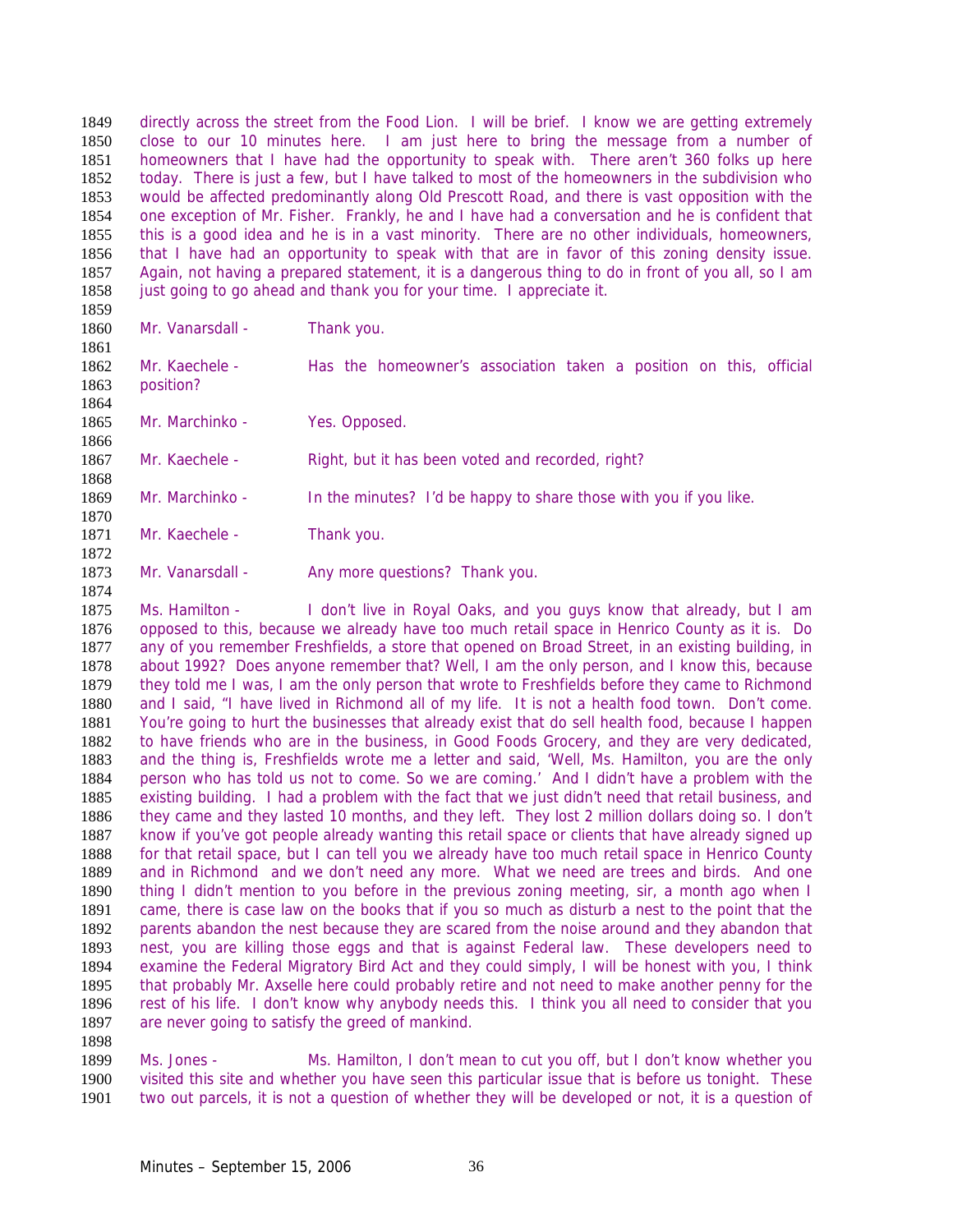how density is allocated through this shopping center, because of the 1989 case, and these two parcels that we are talking about are really, with no trees on them, where there will be buildable area. These have always been allocated for development, and tonight I can assure you that we are not going to be displacing any nests on these particular two out parcels. But I appreciate your comments, because I think they are certainly timely for the general philosophy of planning. 1907 In this particular case, I think we are OK.

Mr. Vanarsdall - Thank you, Ms. Jones. I believe we have one more. Come on down.

Mr. Mizelle - I am Max Mizelle and I live at 2017 Old Prescott Court and I wanted to thank you for the opportunity to come and try to protect the quality of life in our neighborhood. I live in Prescott and while not formally, I have had many informal discussions in our neighborhood and I found no one in support of this proffer change or zoning change, and I also 1915 have spoken with some people in the neighborhood behind the shopping center and have found<br>1916 people that are not supportive of it. Subsequently, to buying my house, I also bought a lot in people that are not supportive of it. Subsequently, to buying my house, I also bought a lot in the subdivision, knowing what the potential development was going to be and like Mr. Howards, that I would ask you not to change the rules. You know the history of this, in 1989 there was an arduous fight between the owner, who I believe was Mr. Earl Thompson, the neighbors at the time, and then the County was involved and Hirschler Fleischer was the attorney, and they reached the 1989 zoning agreement that was satisfactory to all of the parties and, as far as we can tell, the only thing that has changed between 1989 and now is that the Mayland Shopping Center was bigger than anticipated. The two out parcels were subdivided, sold off and developed, so the only thing that has changed is the mismanagement of the developable property. There were no other factual changes. When the proponents of this were saying these were minor and modest changes, if you take the number of developable square feet that are left and what they are asking for, if you used the developers number, it is a 91% increase of what is developable, not this minor little number than he gives, and if he used Mr. Schwartzkopf's numbers, it is almost a tripling of what is left. The proffers, as you know, haven't been agreed to by all of the owners, so if this gets approved, the proffers only apply piece meal to the portions on here. We have asked the developer what he wants to do with the two parcels that he is trying to get rezoned, and he won't tell us. He says either he doesn't have a plan or he won't tell us the plan, and if he needs additional square footage to develop it, we ask him to come and either sell it to someone subject to rezoning or to try to develop them. He does not need this blind rezoning for changes before he has developed it, so we are leery of what he wants to do with it, and I also want to remind you that your staff has not approved this request. They have not given it approval. So, in conclusion, I just want to tell you how I imagine the negotiations for the purchase of this shopping center occurred between the current owners and the seller. The seller, called the Blackwood Company, I must disclose to you that the central mall built larger than anticipated, and that the two out parcels have been sold off, leaving you with only, and the figure they provided us was 930 developable square feet, but Mr. Schwartzkopf came up with 4366. Blackwood Company said, don't worry about it. I will just pay you for what I can develop, then I will just get the County to allow me to develop more square footage. I will fudge the numbers so that everybody is confused from the Planning staff to the Board to the neighbors, and I will drag the case on for years, lulling everybody to sleep, and hoping that the opposition will melt away. I will throw in some meaningless proffers to sucker in the uninformed neighbors, and hire an experienced rezoning attorney to sell it to everybody. Then, viola! It is like we never had even used up the developable space. We will pretend to be a victim of uncontrollable circumstances. So, I beseech the Board (sic) not to fall for this dog and pony show. 

Mr. Vanarsdall - Thank you. Mr. Axselle, rebuttal time.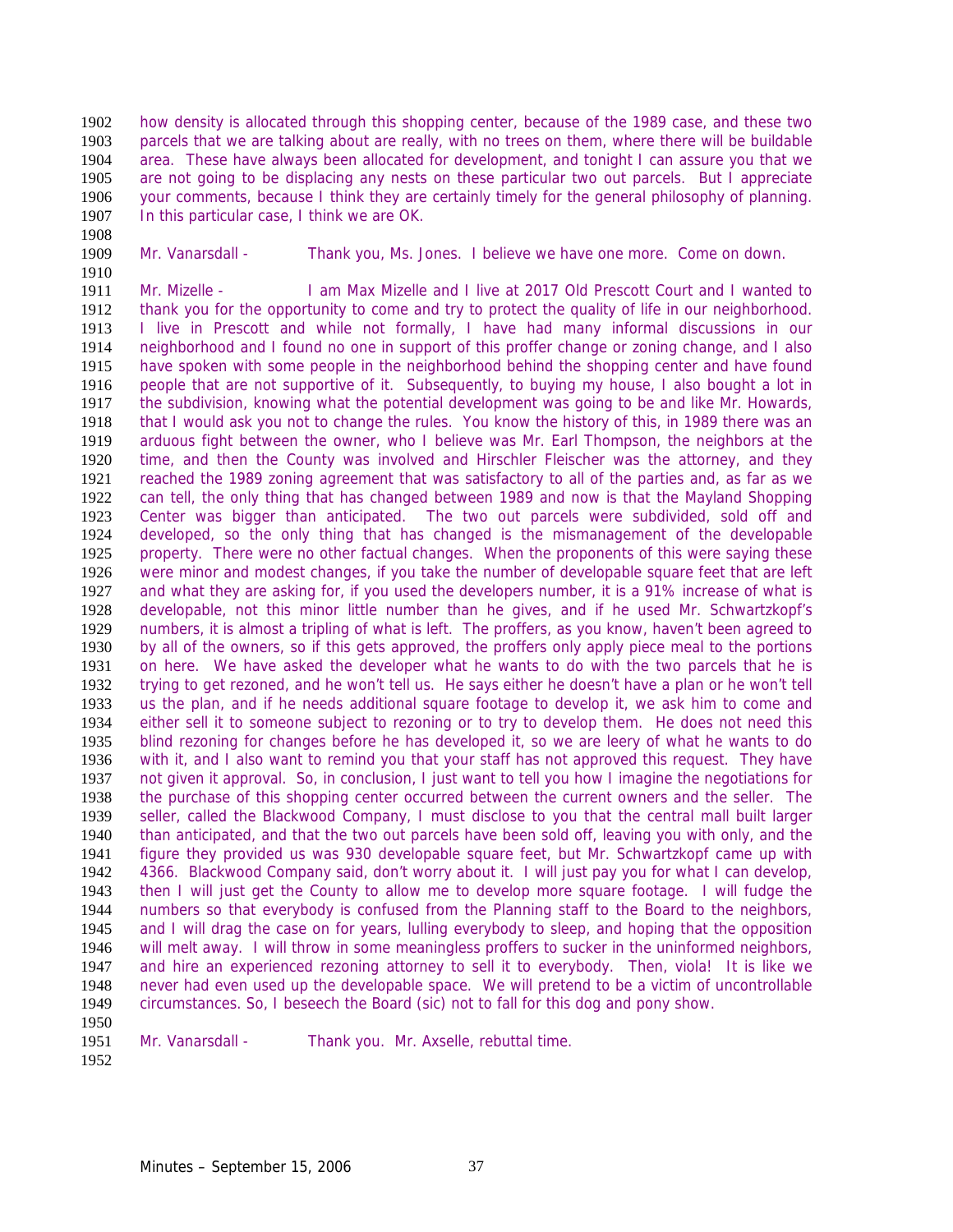Mr. Axselle - Well, I obviously have some points of disagreement. I would have to say Mr. Mizelle's speculation is actually irresponsible. That did not occur and he should not say that.

The issue is, I suggest, as they said, quality of life. These folks live in Royal Oaks, which has a fence. It is across Ridgefield Parkway. It has got a fence and heavy trees. The houses back up to it. If they can see light now, wouldn't it be better to have a restraint on the light that would go on out parcels 1 and 4. If they are concerned, wouldn't it be better to have good architectural treatment on out parcels 1 and 4? Would it be better to not have an automobile filling station. Would it be better to not have a fast food restaurant? So, it is a balancing act, just as I said, not an act, but it is a balancing effort that you need to go through. It is not a compromise in the sense of the parties before you have reached an agreement, but I suggest to you that, in fact, it is a compromise in view. Mr. Howard, I believe, one of the gentlemen, said 1966 that if we would truncate what we want to do on the two out parcels, and I am not sure I<br>1967 understood what he said, but let me tell you, if the case is not recommended for approval, then understood what he said, but let me tell you, if the case is not recommended for approval, then we will, and the County is aware of this, we will get about 3400 square feet on each of the two out parcels without any development restraint and without the enhanced buffering and so forth. What we are asking is for another 3200 on each of those out parcels with, taking away a bunch of the uses, not just out parcels 1 and 4, but for the whole shopping center. You have to decide whether it is balancing. You have to decide whether that is best or not. But I do hope that you will consider the entire community when you make your decision. Thank you very much.

1975 Mr. Vanarsdall - Thank you, Bill.

Ms. Jones - I have a question if you don't mind. Mr. Axselle, you and I have spent more time with calculators over the past two weeks than I ever care to do again, however, you just made the statement that if this case is not approved that the allowable buildable square footage, which by my calculations here is 8900 sq. ft. that is left from the 1989 case. That would give you 4,450 sq. ft. per out parcel as opposed to 3,200. Is that what you said? 

Mr. Axselle - Yes. But I did not go into detail. The out parcel #3, which has about 2,600 sq. ft. on it now is by the simple easement agreement entitled to 4,600 approximately, so that is the 200. 

Ms. Jones - Would you explain where that 4,600 came from?

Mr. Axselle - Back in 1991 when the shopping center was put in this arrangement, the prior owners said that that out parcel would have 4,690 sq. ft.

1991<br>1992 Ms. Jones - And that is in the deed, I understand?

Mr. Axselle - Yes. So we would need to honor that, so what we would suggest is that the current center would stay at 93 and 92 and then the out parcels 1 and 4 would be around 1996 3,400. The medical office building would stay where it is and the out parcel  $#3$  would go to 4,690 consistent with that. And if the case is not recommended for approval, we would most likely amend the case and take that square footage and go on down the road. We just don't think that is in the best interest total, but sometimes that is life.

Ms. Jones - Thank you. I just thought we should make that clear in case people were doing math on their paper. 

2004 Mr. Vanarsdall - Any more questions for Mr. Axselle? Thank you. All right, Ms. Jones, it is up to you.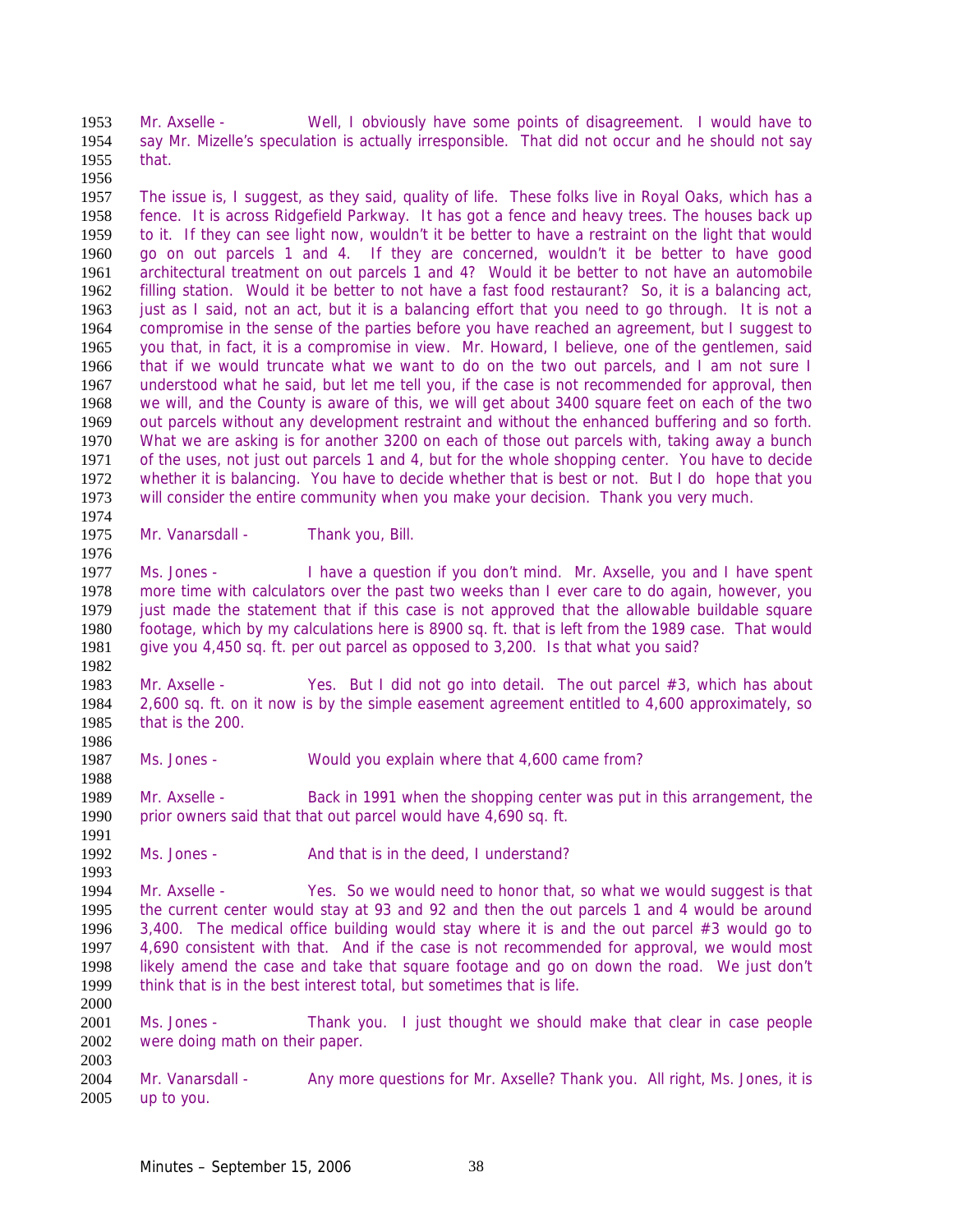Ms. Jones - This has been difficult. I came in to this case after many, many years of discussion and Mr. Axselle has done a wonderful job of bringing everybody through the history in an organized way, and has been present at a neighborhood meeting, has been present at many staff meetings, has been incredibly patient with me as a new Commissioner, with many, many 2011 guestions as well. I appreciate all of that.

As we have boiled it down, this case involves density of development as a primary issue and the wording of the 1989 case, which addressed this entire parcel and the vision that the County had for the development as it was established with the 1989 case. It is very important to me that those factors be considered. The flip side of changing the proffers from the 1989 case, of course, is the very attractive package of proffers, which has come to us with this case. I have heard from many citizens, many pros, many cons. There are quite a number of folks who 2019 couldn't be here tonight who are in favor of this, and have contacted me ahead of time to tell me<br>2020 so. Many folks that I talked to are opposed. so. Many folks that I talked to are opposed.

When a general neighborhood area is so very split yes and no, it becomes even more difficult, because what we all want for our County is that the vision we have through the Land Use Plan and through the development standards and the life that we enjoy here is kind of a joint 2025 agreement, and what I have learned through my very short time on the Planning Commission is that there is a lot of work that goes into making these agreements, the staff time, the Commissioner time, the attorney time, the developer time, the community meetings. They are all supposed to give us at the end of the day, maybe not a perfect solution, but a solution that allows us to go forward with a community as close to what we all think is best as we can get, given the economic reality, and given the restrictions as well as the opportunities of the land that is available and the uses we want on it. Originally, this was presented and approved as a part of a very expansive case. The specified average density spoke to the thought that this one parcel needed to be developed as one parcel. It was touching the residential communities, although those were not built at the time. They are part of the, and again I say, vision for this area. Those residential communities have grown up. They are beautiful areas. This has always been intended, this entire parcel, as a very low density, low profile neighborhood center with services and retail areas that will serve the community right around it. The current shopping center and the current dining and other tenants serve the area well. These are good examples of the kinds of uses that serve a neighborhood use, and I think that the neighborhood is better for their services being close, but the reason this zoning happened in the first place, and the reason it was given approval was because there were safe guards built into that 1989 case, speaking specifically of density, that tried to assure it would always be a very low profile and low impact commercial area within a residential setting. Have things changed since 1989? Of course they have. And while I think we have tremendously changed the types of proffers that are offered with rezoning cases, we do, nonetheless, have one already on the books that speaks to what was thought to be the best use at this area at the same.

The second issue, I want to just make sure I put on the record here, is the ownership. This is a parcel that has, at the moment, three owners. Mr. Blackwood, of course, owns the major portion with the main center and the two undeveloped parcels and then there are separate owners for the other two that are already developed. Mr. Axselle and Mr. Blackwood, as well, have tried their level best, I am convinced, to make the other owners understand that they would be able to present a much, much stronger case to us if they would simply come on board for the full case as opposed to their very limited acceptance of this case, only as to assignment of square footage. If we could tell that any development that would come in place of what is already there would be held to the same standard of the very fine proffers that Mr. Blackwood has given, then I think everyone would feel quite sure that this was being developed as a unified parcel and would be very comfortable with the discussion of maybe talking about a little more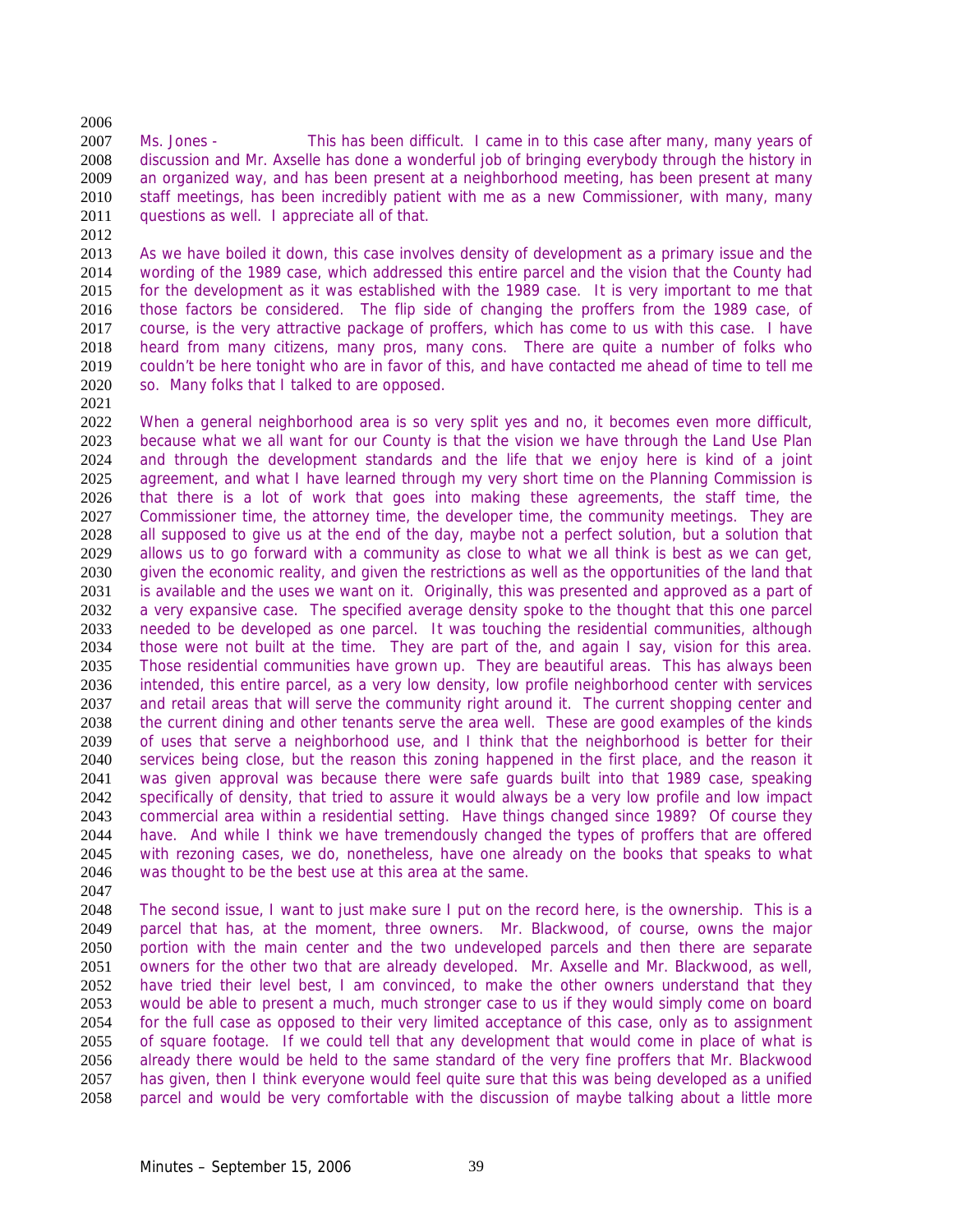square footage if we had an idea this was going to be a unified use, unified design, unified retail and commercial area. So, I feel strongly that we go through this whole process for one reason, and that is to end up with a case that is our best vision for that area. I wish we all had crystal balls. I wish we all could make sure that whatever we decide here and now is going to be great for 20 years down the road, but we do the best we can, and they did the best they could back in 1989.

There must be a compelling reason to change proffers. I am not opposed to changing proffers. I have done several already in my short time here on the Commission. But to change proffers, there must be a reason that signifies the change in the agreement that was made. Everybody tries to understand the rules of the game. If we are going to change them, we need to have a compelling reason, and there are plenty. If a road had been changed somehow and square footage had somehow been taken away from the shopping center, any number of good reasons 2072 why we had to go back and revisit this. However, those compelling reasons or hardships, any of 2073 those kinds of things are not clear to me in this case. those kinds of things are not clear to me in this case.

I have considered this case from every angle I can possibly do and then some. It certainly seems and again I say, Mr. Axselle and his client have presented a very, very attractive set of proffers. I've worked hard with staff and have given it a lot of thought myself. I have taken the points raised by the neighbors to heart and there have been pros and cons as I said. But in the end, gentlemen, I am sorry. For all of the reasons I have said before, I will have to make a motion now that the Planning Commission recommend to the Board of Supervisors that Case C-27C-02 be denied.

2083 Mr. Jernigan - Second.

Mr. Vanarsdall - Motion made by Ms. Jones and seconded by Mr. Jernigan. All in favor 2086 say aye. All opposed say no. The motion passes.

REASON: Acting on a motion by Mrs. Jones, seconded by Mr. Jernigan, the Planning Commission voted 5-0 (one abstention) to recommend the Board of Supervisors **deny** the request because the applicant failed to meet his burden to show the requested changes are in the best interests of the welfare and future of the community, and that the intensity of the business development will detrimentally impact surrounding uses. 

2094 Mr. Silber - For those present, this would come up before the Board of Supervisors at their meeting in October. That meeting date would be October 11 at 7:00 p.m.

2097 Mr. Vanarsdall - Thank you all for coming.

**P-10-05 Dale Finocchi for Nextel Communications of the Mid-Atlantic:** Request for a provisional use permit under Sections 24-95(a)(3), 24-120 and 24-122.1 of Chapter 24 of the County in order to construct and operate a telecommunications tower up to 100' in height and related equipment on part of Parcel 746-744-4470, containing approximately 1,575 square feet, located at the northeast intersection of Gayton Road and Gaskins Road. The existing zoning is R-3 One Family Residence District. The Land Use Plan recommends Semi Public uses. 

- Mr. Vanarsdall Is anyone in the audience in opposition to this case?
- Ms. Jones I think I cleared them out.
- 2110 Mr. Vanarsdall Mr. Coleman.
-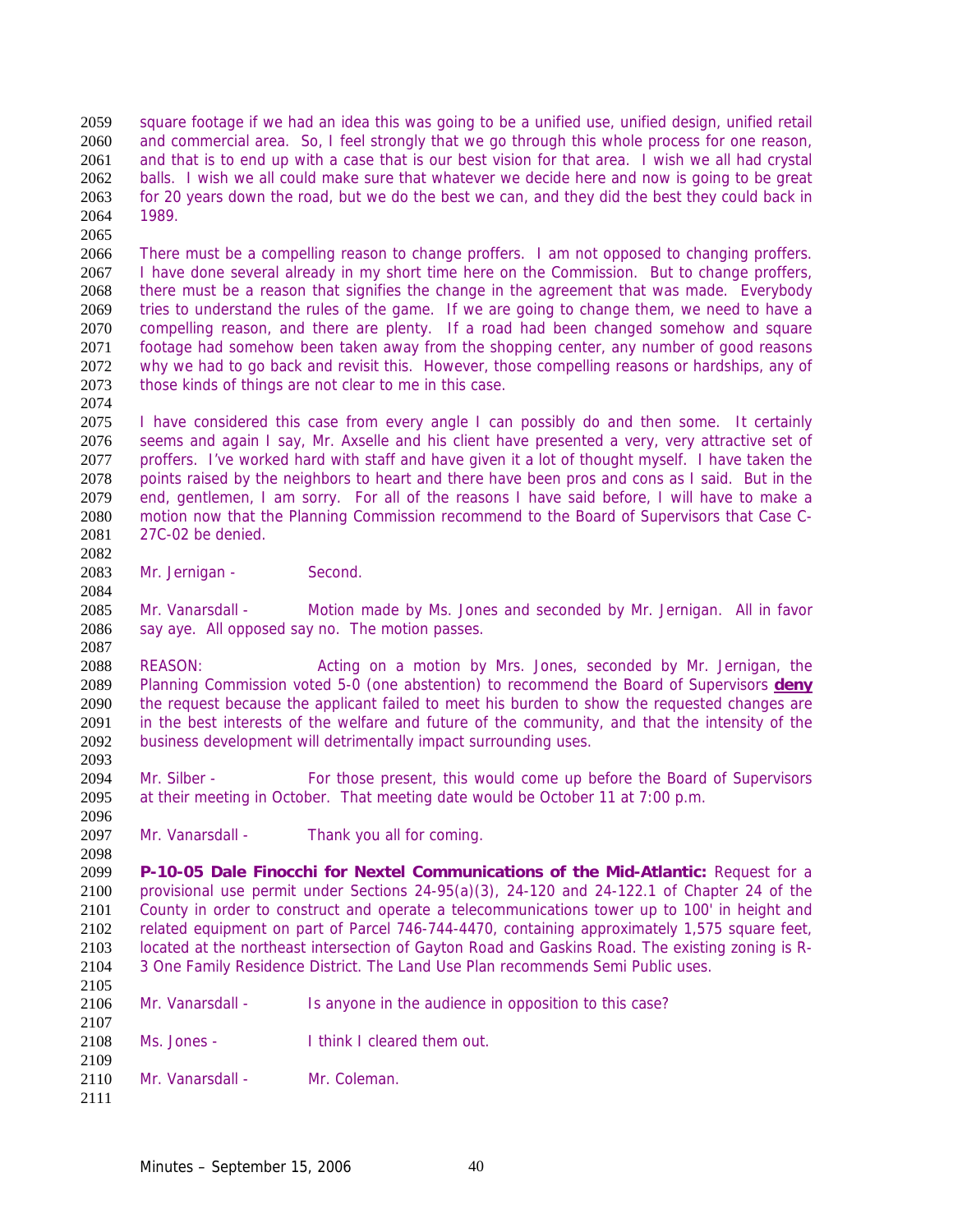Mr. Coleman - Mr. Chairman and members of the Commission, Nextel is requesting to construct a monopole-style communication tower at 1261 Gaskins Road. Verizon owns the 2.4 acre site, which includes a large building housing phone-switching equipment. The tower and support equipment would be located within a 1,575 sq. ft. lease area next to the building.

The parcel is zoned R-3 and is designated semi-public on the 2010 Land Use Plan. The property abuts non-residential uses to the north, south, and west. To the east, however, the property lies adjacent to dwellings fronting on Wembly Rd. The base of the tower and the equipment will be at least partially screened from view from Wembly Road by mature existing trees and other plants on the site. The applicant indicated no plantings will be removed to accommodate the tower or equipment, and will install a wooden fence and supplemental landscaping to further screen the base of the tower. The tower will also meet required setbacks.

2125 Wembly Swim and Racquet Club operates on the property to the north. There is an existing 85'<br>2126 wood pole on their property which serves as a communication tower. Staff normally prefers not to wood pole on their property which serves as a communication tower. Staff normally prefers not to have two towers in such close proximity to one another. However, these structures would be somewhat lower than most towers in the County, which typically range from 140' – 199' in height. Providing the necessary height to accommodate telecommunication providers on one structure in this area would require going significantly higher than 100', which would increase the visual impact on nearby residential areas. 

The applicant hosted a community meeting on September 8 which was attended by one nearby resident. The applicant also conducted a balloon test that morning, of which adjacent property owners were also notified. 

Staff noted the elevation submitted with the application shows a 6' lightening rod on top of a 100' tower. The applicant should amend this request so the requested height and elevations are in agreement.

Staff is recommending "flush mounted" antennae to reduce the visual profile of the tower, and proposes Condition #10 support this intent. This would be consistent with the Comprehensive Plan recommendation to use stealth equipment to reduce the visual impact of towers on residential areas. 

If the applicant were to resolve the issue regarding the proposed tower height, staff could support this request. Should the Planning Commission decide to recommend approval of this Provisional Use Permit, staff suggests the permit be recommended subject to the conditions 2149 listed in the staff report.

That concludes my presentation. I would be happy to answer any questions.

Mr. Vanarsdall - Any questions for Mr. Coleman? Thank you, Mr. Coleman. 

Ms. Jones - The applicant would like to say a few words.

2157 Mr. Vanarsdall - Come on down, Steve.

Mr. Steve Romine - Good evening. My name is Steve Romine. I am local attorney for Nextel Communications. Mr. Chairman, Mr. Kaechele, members of the Commission, do you want me to proceed with my presentation? 

Ms. Jones - Abbreviated version.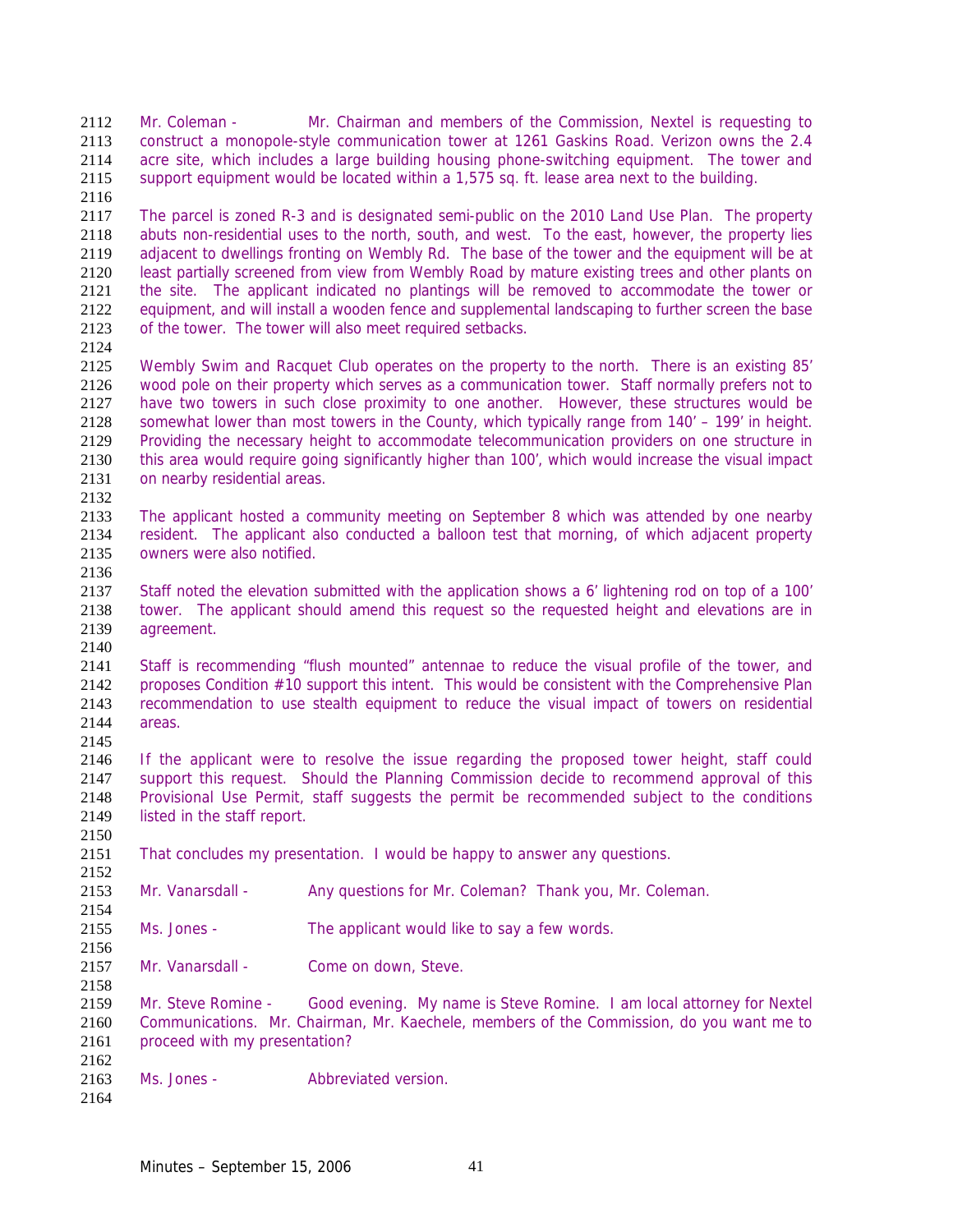Mr. Romine - I can definitely do that. Essentially, a couple of points I wanted to make and I first want to thank Tom Coleman for working closely with us on this case. We have spent some time together trying to put it in a manner that you see it tonight, and also, Ms. Jones, for meeting with me on the site and coming to the community meeting as well. I won't belabor what you have heard in the past on telecom towers. Essentially today, over 170 million Americans use wireless services. More than 70% of all 911 calls are conducted from wireless phones, so what is critical is that we have good signals and good coverage. Nextel is one of six carriers that serves Henrico County. It is six now, because Sprint and Nextel just recently merged and you continue to see some of that merger going on. They are mandated by the FCC to provide service to the citizens of Henrico County, Richmond, as well as the Tuckahoe District. So, essentially what they did in this case was there was a gap in coverage, and you may have in your package a propagation map and what shows here real clearly is the top thing shows with our proposed coverage, we have got this yellow area, which is poor coverage around our VA1530 2178 site, which is the one we are asking for tonight. Then when we turn that on, it all turns green<br>2179 and you see how it connects to several other sites in the area, so it really does fill in the gap that and you see how it connects to several other sites in the area, so it really does fill in the gap that we are trying to fill here. So, normally we would not build an additional tower if you could find tall structures, water tanks, buildings, some place we could co-locate. In this case, there is a gap in coverage and we absolutely need to fill that in by creating the structure that we are talking about tonight. The site, as Tom mentioned, is 2.39 acres at the corner of Gayton and Gaskins. We have proposed 100 foot galvanized monopole self support, and it will be able to support at least three carriers. Nextel would propose to go at the 96 foot level, though the pole is 100 feet, and as Tom pointed out accurately, we have a 6 foot lightening rod on top, so actually I want to, on the record tonight, tell you it is an application for 106 in height, even though the pole itself would be only 100 feet. So what we believe is that Nextel will take that top position. We've already had inquiries from T-Mobile and an intention that they want to go on the tower as well. I don't have anything in writing for you tonight, but we also firmly believe that that third position is very feasible and marketable as well. So, you'd have someone basically at the 95 rad, 85 rad, and the 75 rad on that facility. Let me point out several things. One thing is this location, although highly residential around it, the facility itself being 2.39 acres is used for commercial purposes, the Verizon switch currently established in 1975. Heavy berms, heavy trees around it, very well screened, so really kind of an ideal site. This site had been looked at for many years by telecommunication carriers, but was not available. Verizon, for whatever reason, would not make it available until this past year. 

As indicated by Tom, there is an 85 foot wood pole at the Wembly Swim Club. We met with 2200 them and we couldn't work out an arrangement that was satisfactory to them, because it took up 2201 too much ground space the way they wanted us to locate, so I believe they are in favor of this being moved over there as well, but we would have liked to co-located there as well. So, we think on balance and because of the high topography at this site, we can go down to the 100- foot height that we are requesting tonight. The other issue we have are setbacks. We would like to go higher, but then we'd have to get a variance on the setbacks, so 100 feet suits us. It is something that we can live with.

There are two points of clarification I'd like to put on the record as well and ask your consideration and I was looking at the proffers today, and we hadn't had much discussion on those, but the one proffer talks about a hundred foot pole; that needs to be read as 106 and that is proffer No. 8, just for clarification, and then proffer No. 10 is one where I would respectfully request tonight some consideration. It kind of asks us to go with a flushed mount antennae. What a flush mount antennae does is take that top hat away and basically smushes it next to the 2214 pole, makes it a tighter looking array.

2216 I passed photos to Ms. Jones. I apologize. I have four copies and I should have produced more, which I would like to hand these out as well. In the photos we ran a balloon test . We took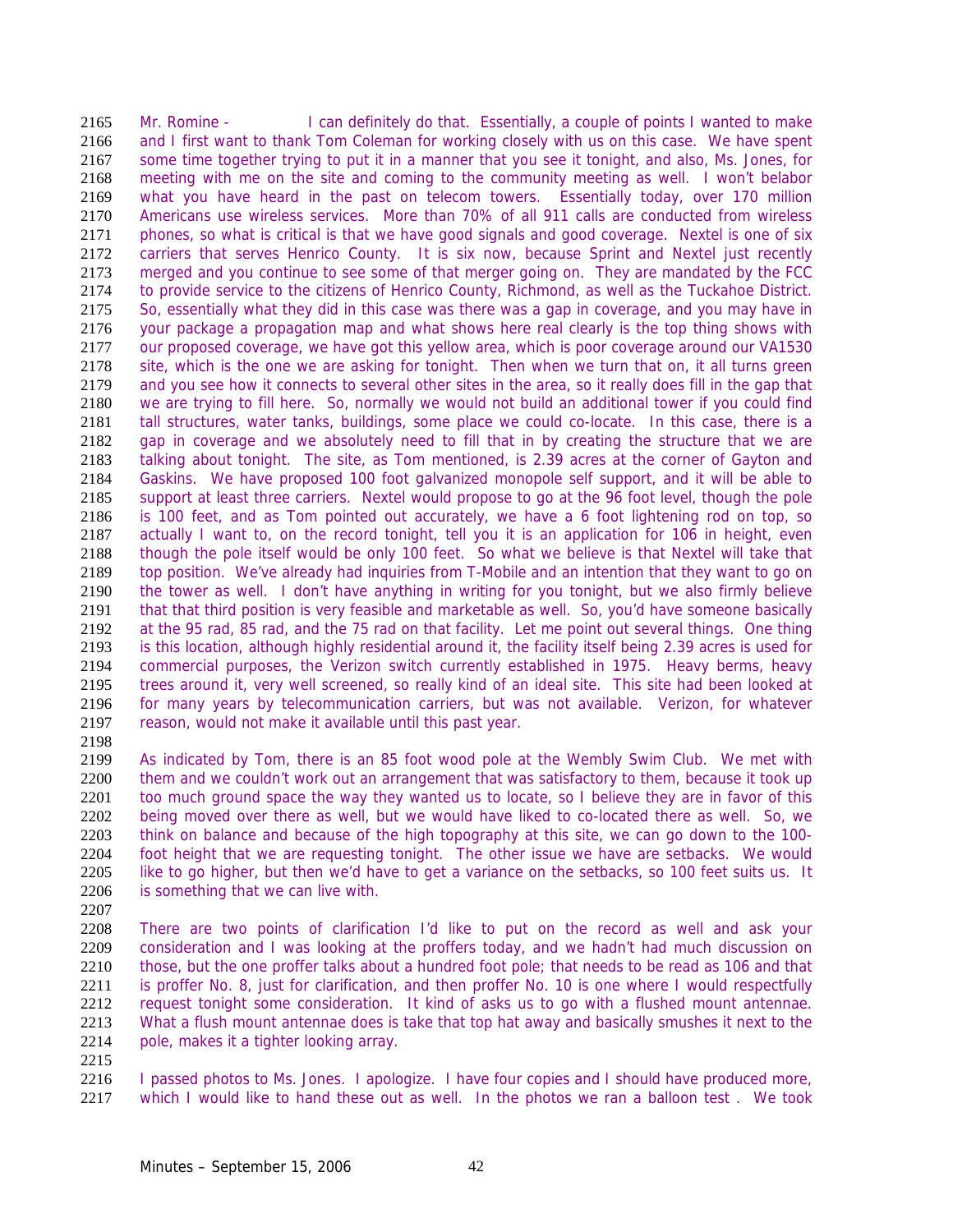2218 about eight photos from our photo balloon test that we performed on September 8, and I will tell you that at most locations the balloon was invisible. You couldn't see it at all. At the corner of Gayton and Gaskins, you could see it. From the shopping center, you could see it from the commercial side, but by and large, I think Ms. Jones and Mr. Coleman will confirm what I am telling you, that it really is not that visible at that location. So, what I would ask with respect to Proffer No. 10 is because it is a short tower, and what would happen if we go to flush mount is we lose capacity and we lose signal strength. It is a weaker system for propagation of our signal, so I think it would diminish and would degrade what we are trying to achieve at this location, so respectfully, I would ask you to consider, although it is part of your normal application of these types of cases to recommend a stealth, that you'd allow us to put our standard antennae right on that facility. 

Those are my abbreviated comments. I apologize for not passing out photo sims earlier. Let me 2231 make several more in closing. It will not be lit or marked. There is a definite need for coverage 2232 in this area. We comply with the requirements of the Provisional Use Permit requirements, as in this area. We comply with the requirements of the Provisional Use Permit requirements, as well as other setting guidelines of the County, and I will standby for questions and I am sorry for taking seven minutes.

Ms. Jones - I have a question. May I? I just wanted to double check. We had a conversation at the, somewhat of a tradeoff, I guess, for the ability to use the triangular antennae would be double rows of landscaping and there is a stockade fence, which as opposed to the traditional chain-link, which is often seen at cell facilities. This particular site is amazingly well buffered naturally, visually from the neighborhood. You can barely see anything until above the trees, just a little bit of height, so it is really nicely suited to this purpose. There was no neighborhood opposition after the gentleman who was most vocal saw the balloon test and he was amazed at how much less problematic it was than he thought it might be. 

Mr. Branin - Did you say that it won't be lit or marked?

- 2247 Mr. Romine It will not be lit or marked. Correct. It is only 100 feet.
- Ms. Jones It doesn't need to be because of the height.
- Mr. Branin It is not high enough for a plane to hit.
- Mr. Romine Normally 199 is what triggers the lighting requirement.
- Ms. Jones Two hundred. One hundred ninety-nine is…
- Mr. Romine We have to have FAA approval as well and if was a requirement, we'd have to come back to you for that requirement.
- Mr. Silber On the height of the tower, you are wanting a 100 foot tower with the 2261 ability to put a lightening rod or...
- 2263 Mr. Romine It is a lightening rod, actually, I didn't file the application. They probably technically should have asked for 106 feet, because the lightening rod sits on the pole, and that is just a standard part of their construction.
- 2267 Mr. Silber So your interest in going for 106 feet is for the lightening rod on top.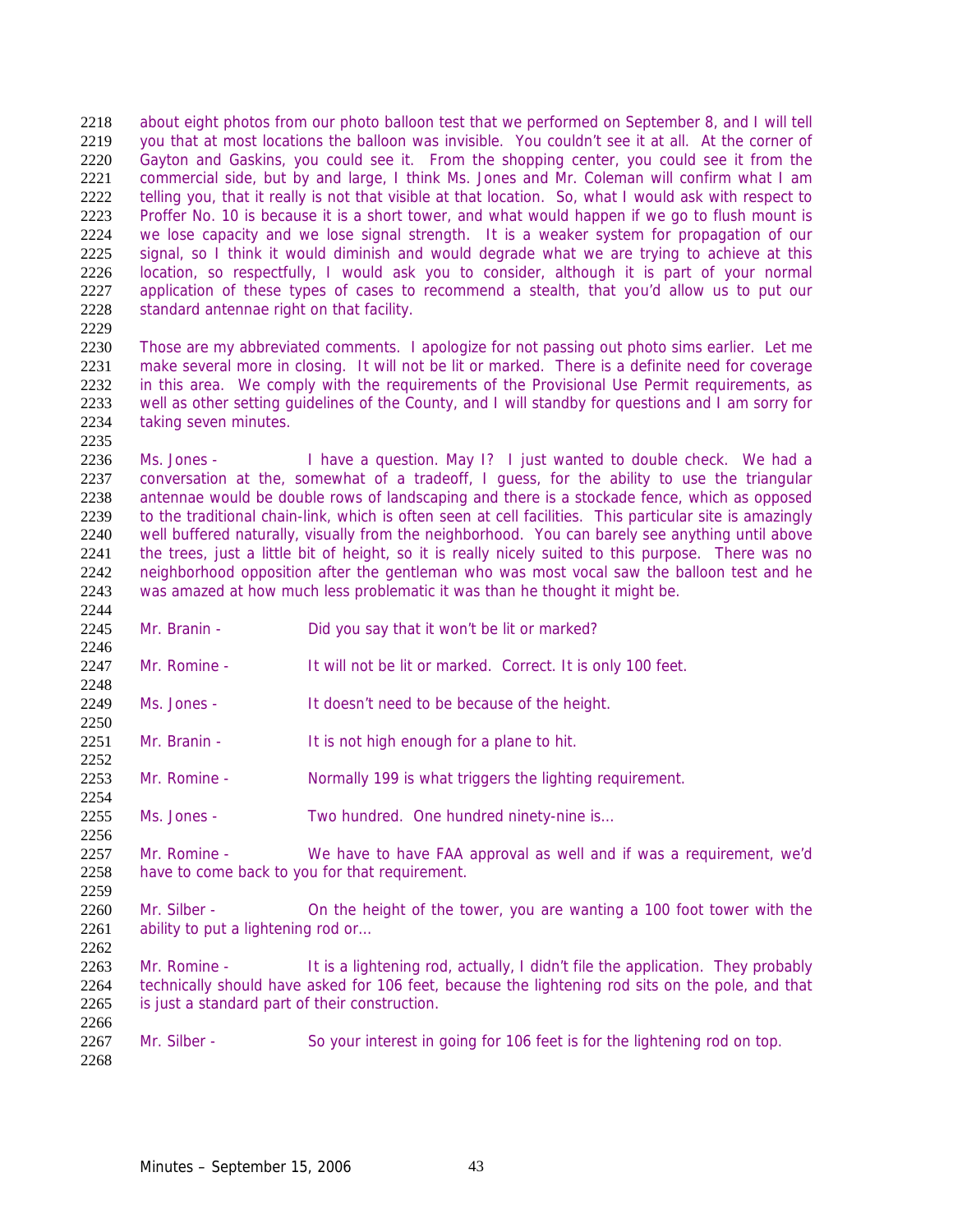want to make sure that was clarified. Ms. Jones - And it is technically a 100 foot pole. It is just that the total height will include the lightening rod, because this is a very lightening prone area. Mr. Silber - We just need to make sure that the conditions change to 106 feet and 2277 the advertisement reflects 106 feet. Mr. Romine - Tom and I discussed that and we thought with your permission appropriately handle that for the next advertised round when it goes to the Board. Also, the balloon test was conducted at the 106 feet height that we went to the top, with respect to the balloon float as well. Mr. Silber - So, Ms. Jones, you are saying that you can live with a triangular antennae if that is the case, if that is what the Commission chooses and you would not want to pass this forward with Condition No. 10. 2288 Mr. Romine - That is my request as well. 2290 Mr. Silber - These, by the way, just for clarification, these are not proffers. These are conditions that are imposed by the County and proffered conditions are voluntarily offered. 2293 Mr. Romine - I request of the Commission that No.10 be deleted. Ms. Jones - That would be acceptable. 2297 Mr. Vanarsdall - OK. Anymore questions? 2299 Mr. Branin - Is this in an open area that goes straight up? 2301 Ms. Jones - It is - there will not be a single tree touched. 2303 Mr. Branin - I am just checking to prevent any opposition here. Ms. Jones - No. Seriously. This is a cleared area within the wooded Verizon tower 2306 site, which is right there at the corner of Gaskins and Gayton. Mr. Branin - So there will be no clear cut. It is wide open. Ms. Jones - It is wide open where the tower will go, but it is extremely well buffered 2311 from the adjacent neighborhood, because of very mature, tall trees. Mr. Branin - OK. 2315 Ms. Jones - Are we ready? 2317 Mr. Vanarsdall - Yes. Ready for a motion. Ms. Jones - With that discussion, Mr. Chairman, I would like to move that P-10-05 be recommended to the Board for approval with conditions as outlined in the staff report and the

Mr. Romine - Correct. If the lightening rod is six feet in height, and it was shown in 2270 our plan, it wasn't verbally written in the blank as 106. It was written as 100 foot pole, but I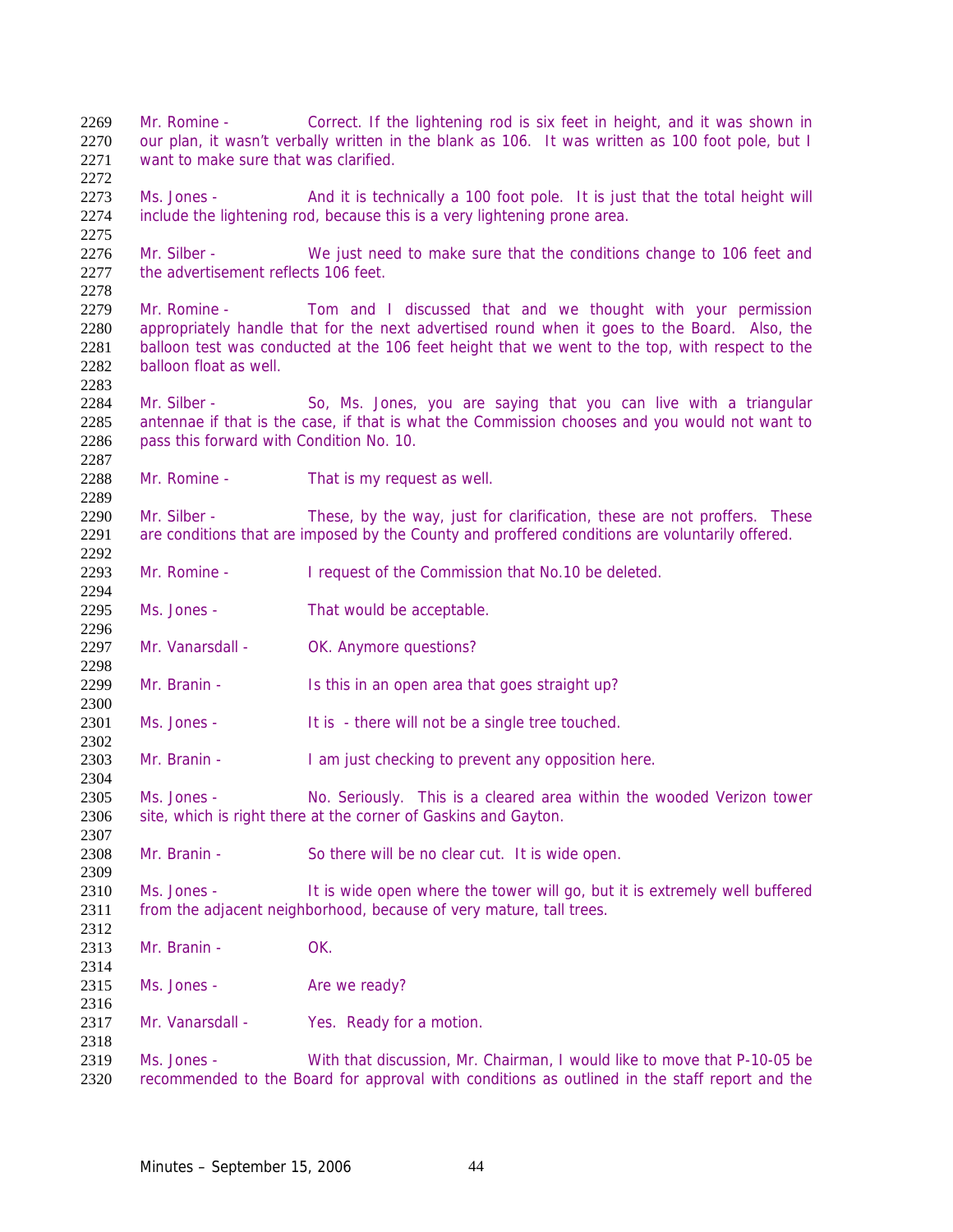following amendments to those conditions that the height of the tower will be listed as 106 feet and that Condition No. 10 will be stricken.

2324 Mr. Jernigan - Second.

Mr. Vanarsdall - Motion made by Ms. Jones and seconded by Mr. Jernigan. All in favor say aye. All opposed say no. The ayes have it. The motion passes.

REASON: Acting on a motion by Mr. Vanarsdall, seconded by Mr. Branin, the Planning Commission voted 5-0 (one abstention) to recommend the Board of Supervisors **grant** the request because it is reasonable and would not be expected to adversely affect public safety, health, or general welfare.

2334 Mr. Silber - That concludes the rezoning requests. The only other item on the 2335 agenda would be consideration of the Planning Commission minutes. However, the Planning agenda would be consideration of the Planning Commission minutes. However, the Planning Commission minutes were not delivered to the Planning Commissioners or sent to the Planning Commission, so you haven't had a chance to read them. I would recommend that you not act on them tonight, since you haven't seen those.

Mr. Jernigan - Mr. Archer can remember his.

2342 Mr. Archer - I only remember the things I didn't say.

Mr. Jernigan - We can take the minutes up at the next meeting.

Mr. Silber - Yes, sir. We will get them out to you in the next packet. I have nothing else to add tonight.

Mr. Jernigan - Did you want to mention anything about the discussion I had with you on the…

2352 Mr. Silber - I thought we might talk about that administratively.

Mr. Jernigan - What I had discussed with Randy was that we had two cases that were expedited tonight, but were clubhouses that go into a subdivision. Even after we rezone a property, they have to go to the BZA to get permission to put up a clubhouse, and in the case that we had in Varina and Three Chopt, the parking had to be in the front and couldn't be in the back, so that is the reason we had to downzone Ken Merner. What I had suggested to Randy was that we look into an ordinance amendment that when a clubhouse comes through at the time of zoning, and it is included in the proffers, that you wouldn't have to go to the BZA to get a separate OK for the clubhouse, and let the Director of Planning get all of it brought through at the same time and be discretionary on the parking. That way it would save two steps. 

2364 Mr. Vanarsdall - Oh yes. That would be a good idea.

2366 Mr. Silber - The challenge is, and Mr. Jernigan and I spoke about this, the zoning ordinance stipulates that in Agricultural and Residential Districts a private non-commercial recreational facility needs approval by way of Conditional Use Permit. Conditional Use Permits are granted by the Board of Zoning Appeals. So, once the zoning is in place, then they still have to get a Conditional Use Permit to operate that. In this case it was even further confusing because in the R-District it requires that parking not be allowed in the front yard. They wanted 2372 to propose parking in the front yard, so they had to...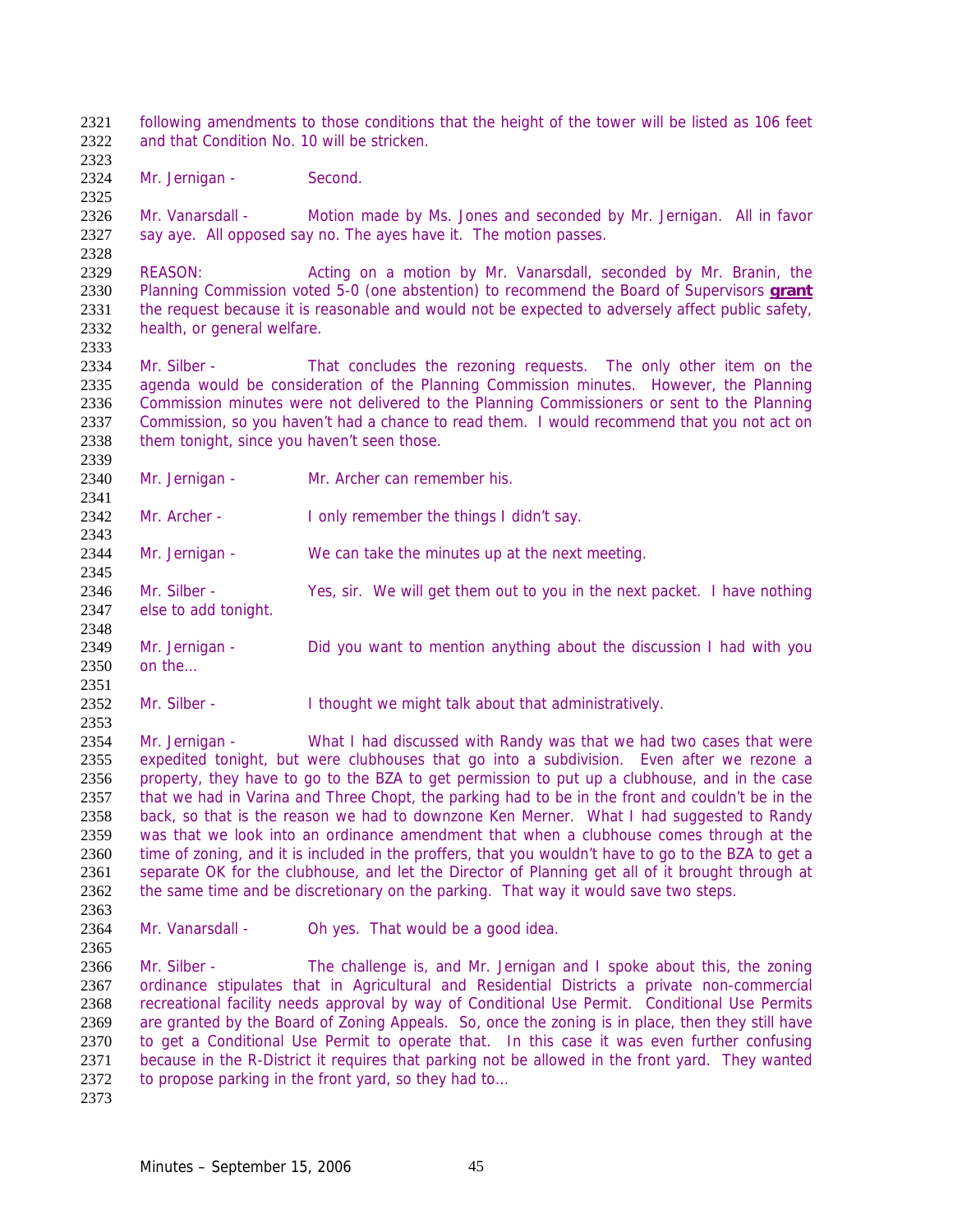Mr. Jernigan - Well, I am not saying do away with the CUP, if there is an existing 2375 subdivision now and somebody wanted to do that, they would still have to file for a CUP. What I am saying is if that clubhouse is included in the zoning case and it is proffered, that they 2377 shouldn't have to go through the process of going to the BZA after it has already been approved and proffered in a zoning case, to have to go through that second step, when…I was thinking there was some way we could word the ordinance if it is included at the time of zoning that the CUP would not have to be, you would not have to go to the BZA for that. 

2382 Mr. Silber - It doesn't come up too often. There were two on the agenda tonight, but it might be five years before we have another one. 

Mr. Jernigan - If you are getting ready to rezone 52% of Henrico County in Varina, too, 2386 that's, this could be coming around quite a bit.

2387<br>2388 Mr. Silber - It is not that often that we get recreational facilities proffered with zoning cases. They have to be a very large case.

Mr. Vanarsdall - I was trying to think of when the last time we had one.

Mr. Jernigan - Camp Hill has amenities and has a clubhouse.

Mr. Silber - Right, but that was 650 acres. My point is that it takes a larger development before you see those recreational facilities.

Mr. Jernigan - That's true. Castleton was about 600 units in there. 

Mr. Vanarsdall - Do you want him to look into it?

Mr. Jernigan - I figured it would be easier on staff, too, instead of having once a case is zoned is to come back and then take it to the BZA for a CUP when you have already approved it in a zoning case. 

Mr. Silber - To amend the zoning ordinance requires two Board members to sponsor an ordinance amendment, so we will need to talk to the Board about that before we begin to work on it. 

Mr. Jernigan - Unless you all think it is a bad idea?

Mr. Vanarsdall - While we are all here together and in a talking mood, I'd like to know and I asked Randy this, I think we had too many rezoning cases for one meeting, and it has been like that for a while, and I don't know how we can cut them down. We can't stop the instruments that we have of deferment and stuff like that. How can we get back to where we used to have 12, 15, including the deferments? Any way to do that?

Mr. Jernigan - She said as soon as the interest rate goes up, you won't have to worry about it. We could get 12 new cases and then we have the cases that were deferred.

 Mr. Silber - We still have the Planning Commission policy of no more than 12 new cases.

2424 Mr. Vanarsdall - I know we have that policy, but it is putting a hardship on the staff and I am not talking about so we can get out at 7:00. I just think it is too many cases and I have for a long time thought that.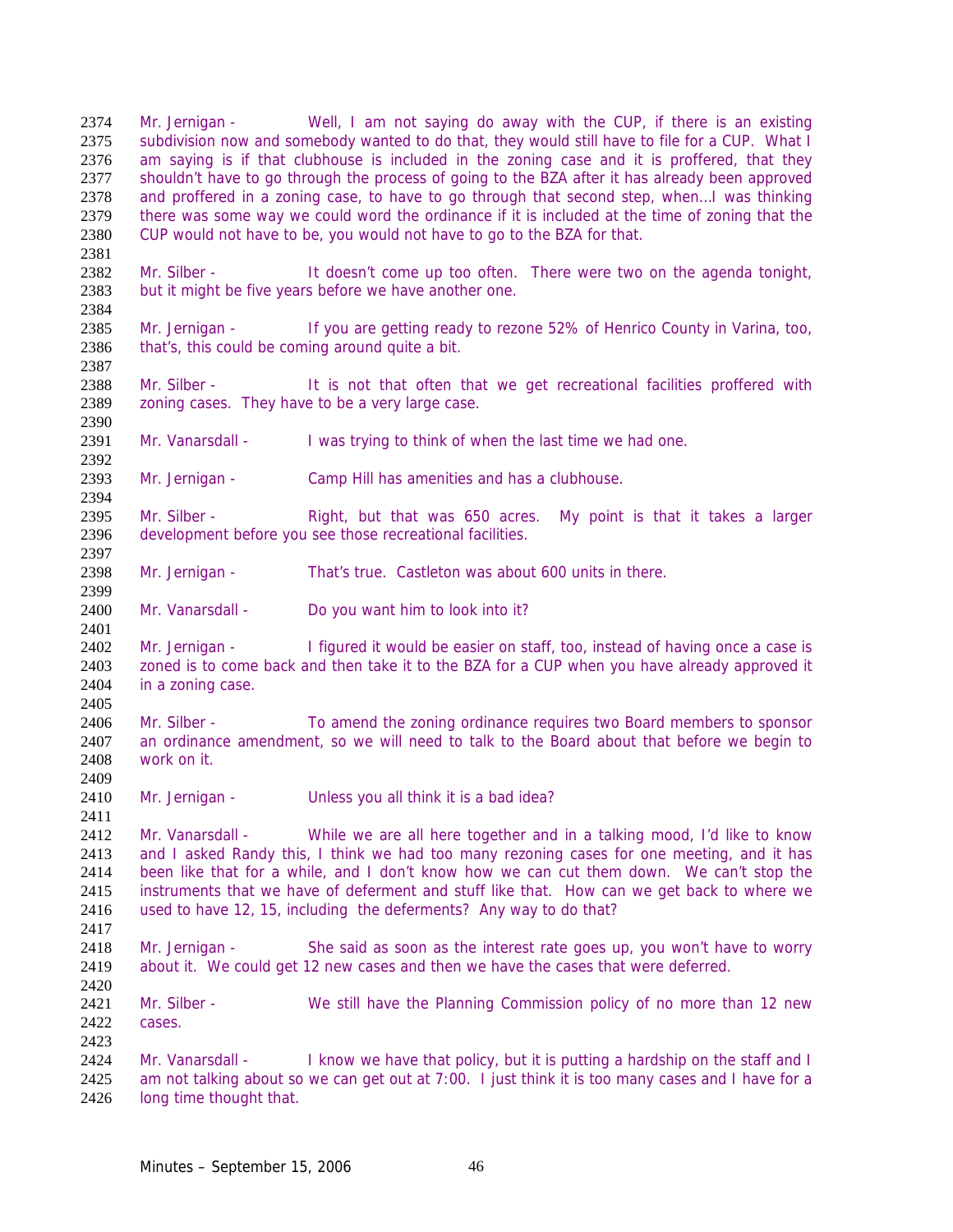Mr. Silber - Mr. Chairman, I think the reason these agendas have gotten long is because there are a lot of deferrals and there are a lot of deferrals because in many cases the applicants aren't prepared to bring these cases forward, so they are being filed before they are ready. Mr. Vanarsdall - What I want to hear from you is that staff is not hurting. Mr. Silber - Oh, I didn't say that. This is a challenge for staff to keep up with this load. We have to turn around a staff report every time there is a deferral, and every time there is a deferral we have to rewrite that staff report, have additional community meetings. I am not disagreeing with you. I don't know what the answer is, but most of these are not because a new case is being filed inasmuch as there are deferred cases. Joe, would you agree with that? 2440<br>2441 Mr. Emerson- Oh, absolutely. That is exactly what the situation is, because we hold 2442 the line on the deferrals...(unintelligible) and they are automatically coming back. Mr. Kaechele - Well, how many cases have been filed this year? Are we in the 70s. 2446 Mr. Silber - This year? Jean? Ms. Moore - I think as of September 2005 it was 66 cases. Mr. Silber - That is about our norm. Ms. Moore - Yes, it actually is more than the total for the 2003 and 2002. We have been getting increasing amounts the last few years. Mr. Silber - But I think if you look at how long it has taken a case to get through, it is taking longer, on the average. There are more deferrals than there used to be. 2458 Ms. Moore - And the cases are getting more complex, as well. Mr. Jernigan - Well, since we revised the process now and have to have a pre-app meeting, I think we are getting that done. It is just, well I have got two cases that they deferred because right now they are getting denied. Mr. Vanarsdall - Well, if there is no humanly possible way we can come down… Mr. Kaechele - Well, no. That is 66 cases in eight months, nine months. Mr. Archer - Well, thank God for the expedited agenda. I can remember some of those 1:30 and 2:00 nights, many of them. In fact, it was almost a norm. Mr. Secretary, before we adjourn, could I say a word to Ms. Hamilton before you leave. Ms. 2472 Hamilton, I have seen you come up several times and I know you feel very passionately about environmental protection and I want you to understand and I know I do, and I am sure many of my colleagues on the Commission feel just as passionately as you do. I think a lot of things are occurring because we are not taking care of the environment as we probably should, but I guess 2476 the point I am trying to make is that this is just not the venue that we have much authority to do anything about it. So, even though I appreciate you coming. We'd like to help as much as we 2478 can, but we just are not able to do it in this venue. So...